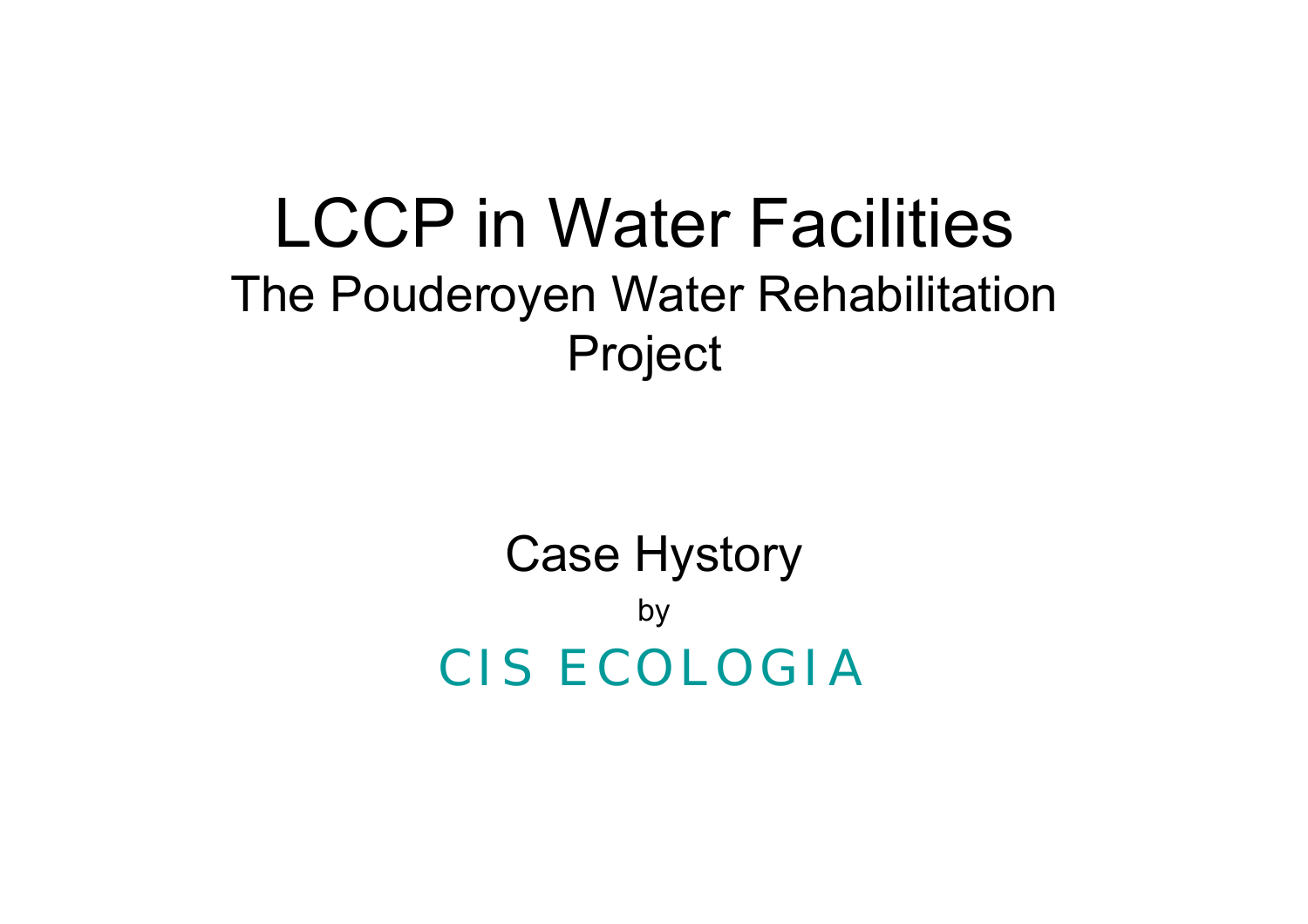# THE PROJECT PWRP

- Financing: EU EDF
- –Value: 6.5 m€
- –water treatment and distribution: 6.000 cu.m/d
- Population served : 25,000 ab.
- Client : Guyana Water Authority, now (GWI)
- Contractor: CIS ECOLOGIA -Italy
- Preliminary design: Garland Ormond Ireland
- Supervision: Vikab Guyana
- –Works duration 24 months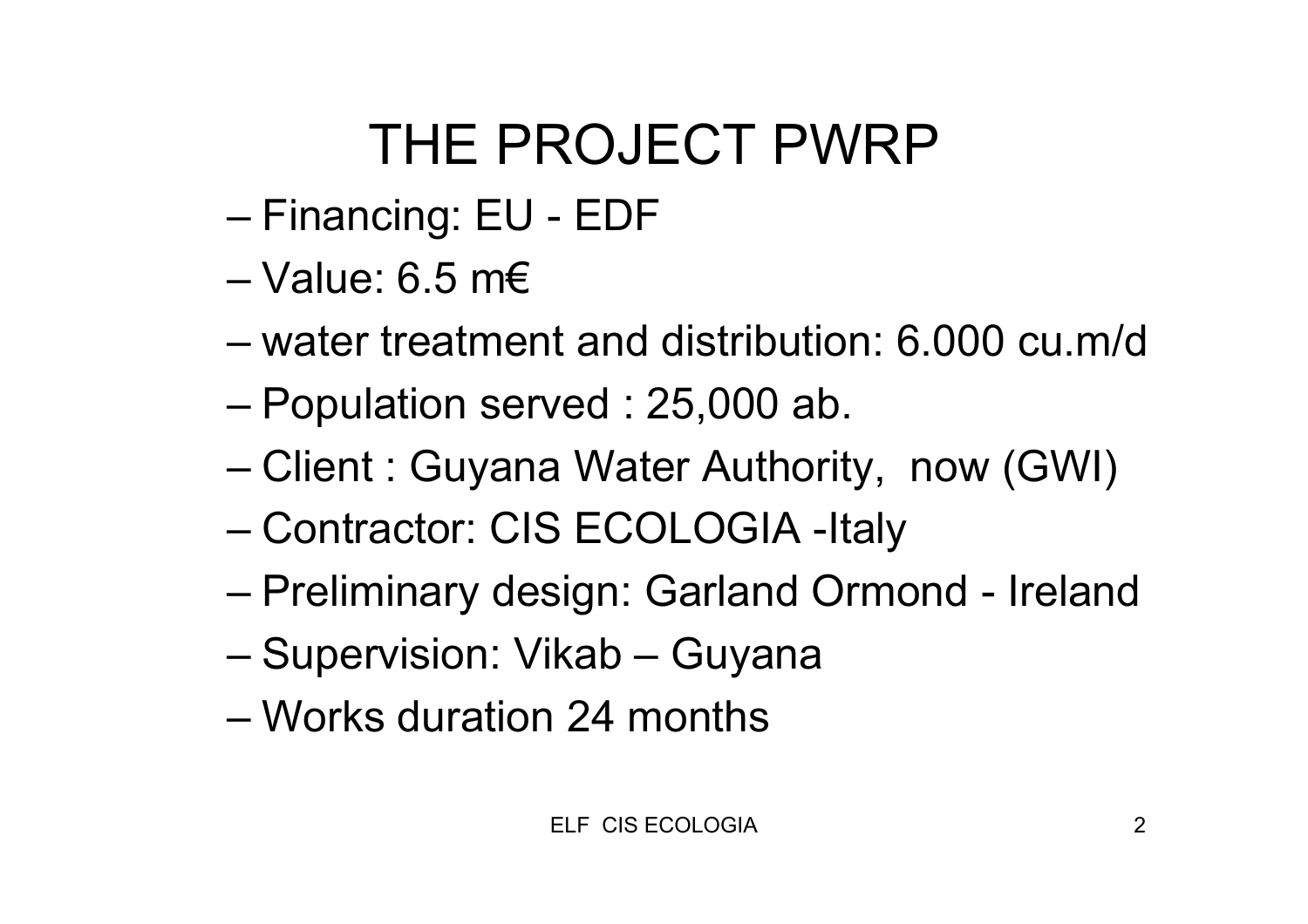# Pouderoyen treatment unit

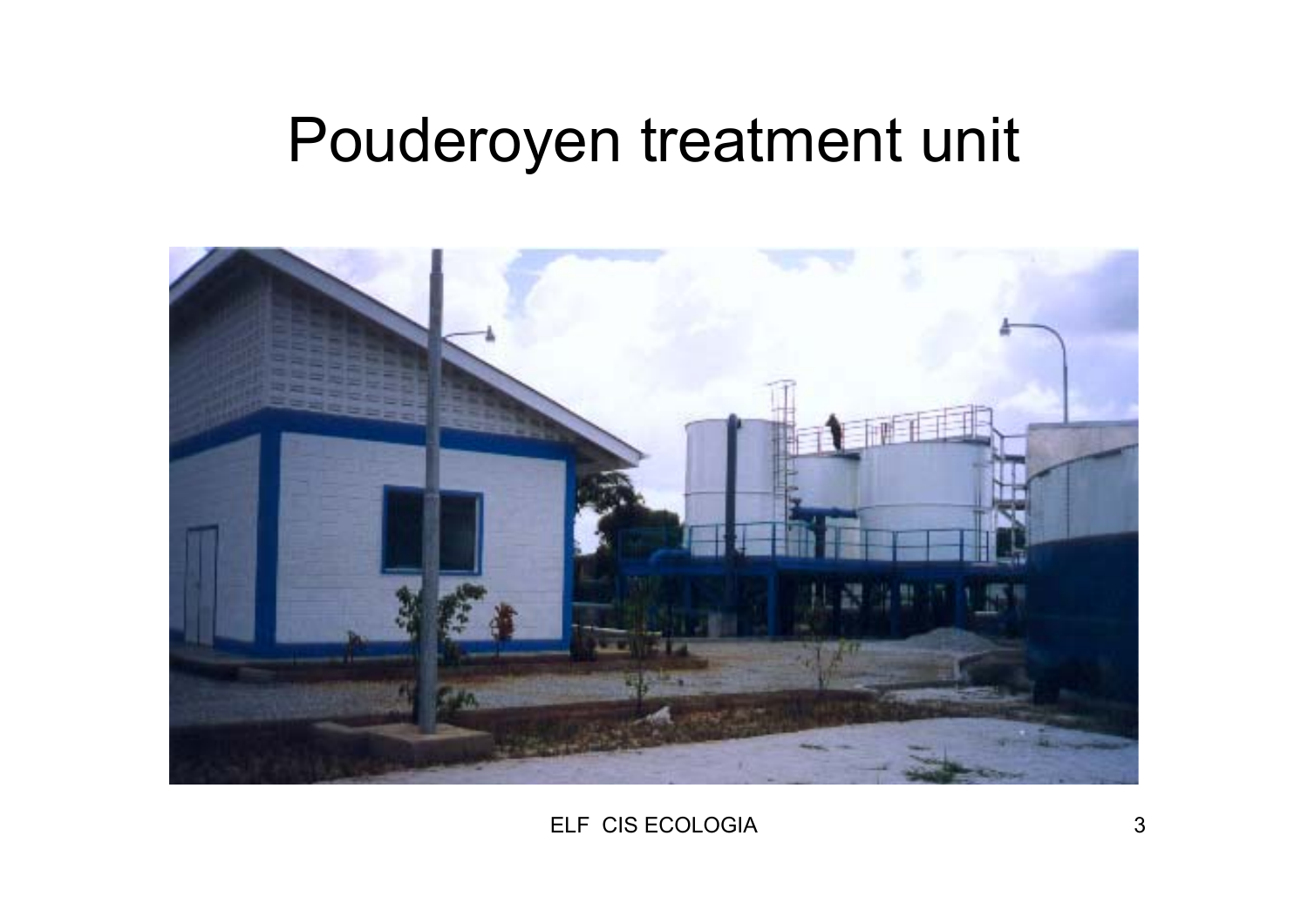# booster pumps

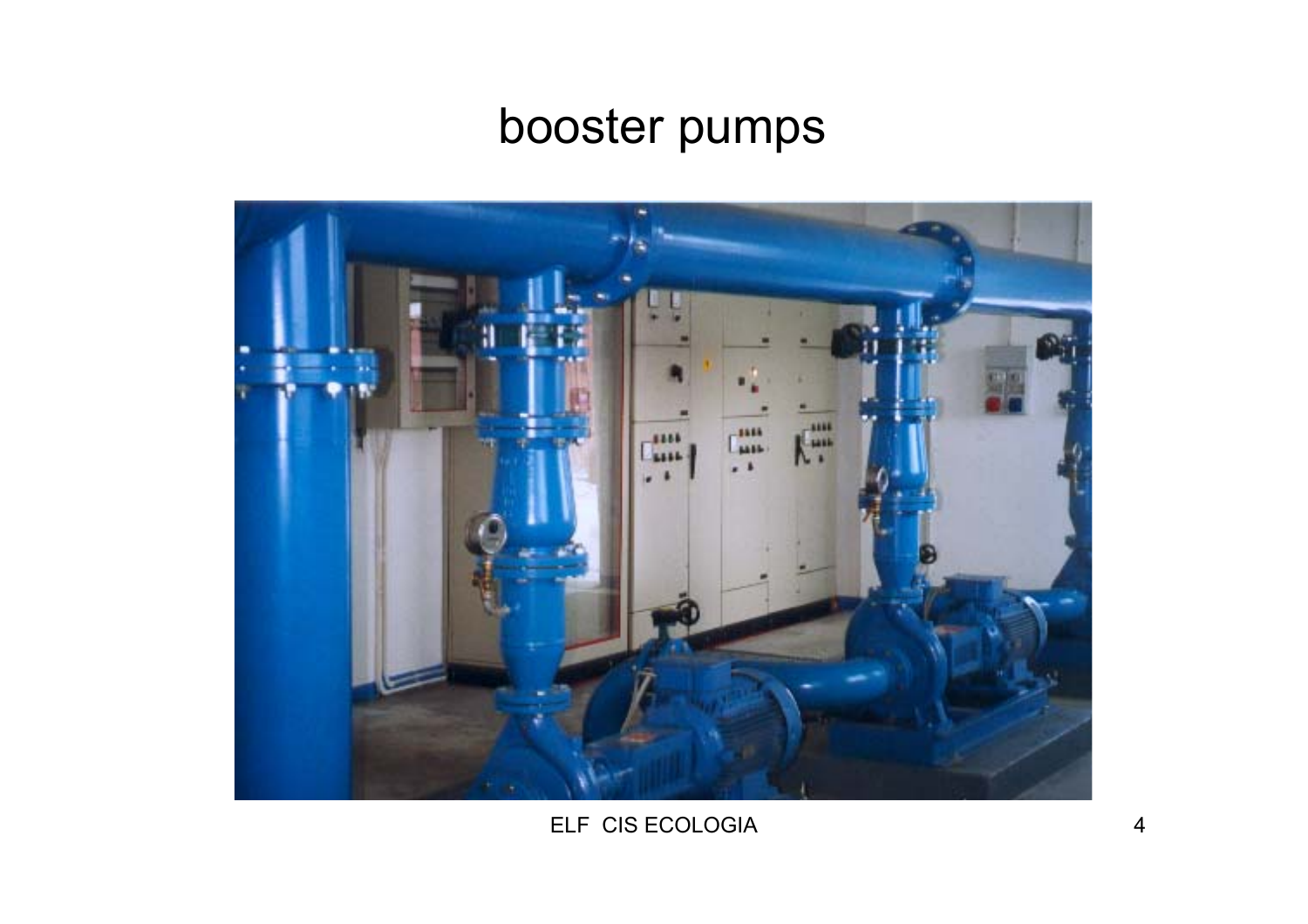# Backwash and air blowers

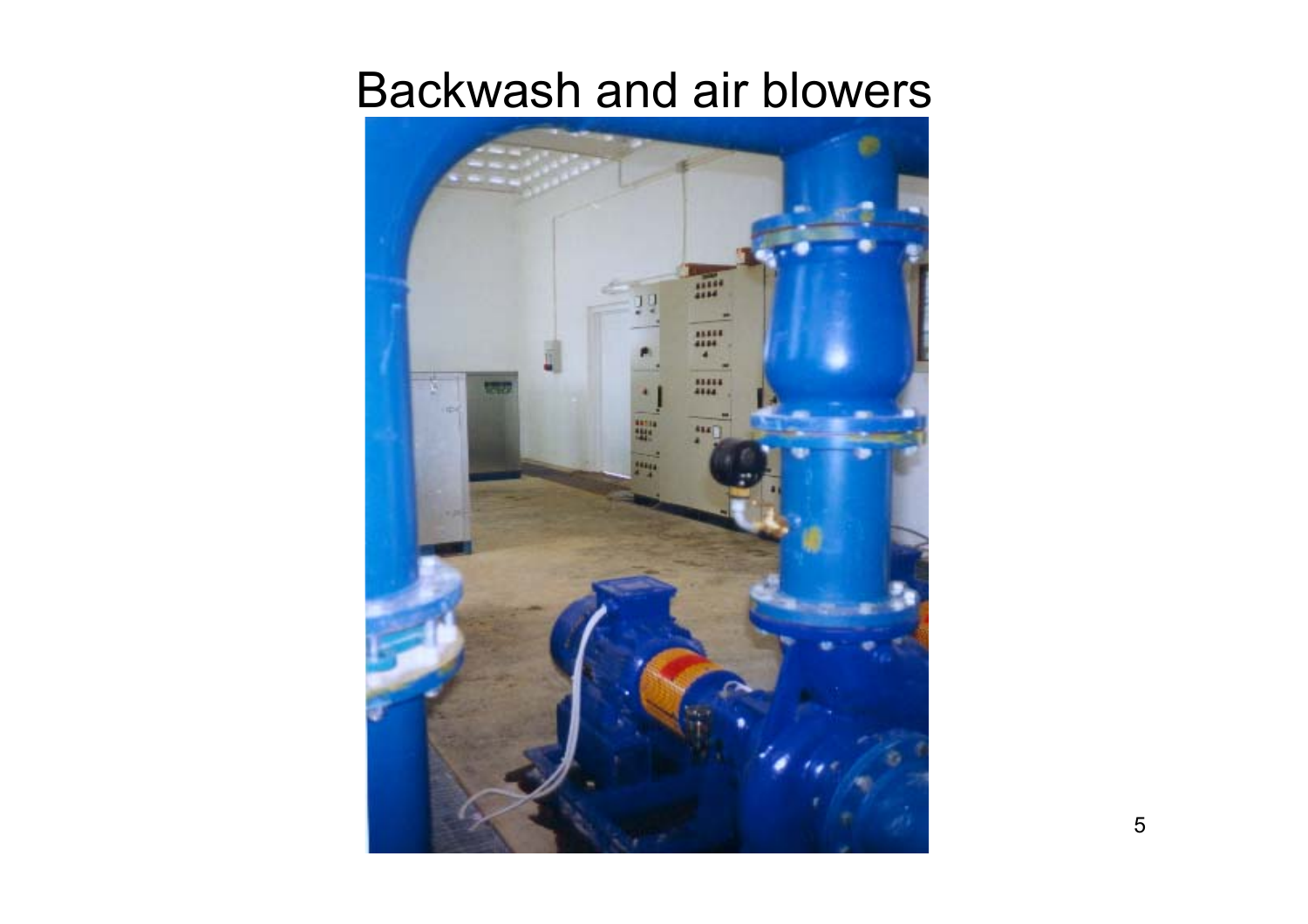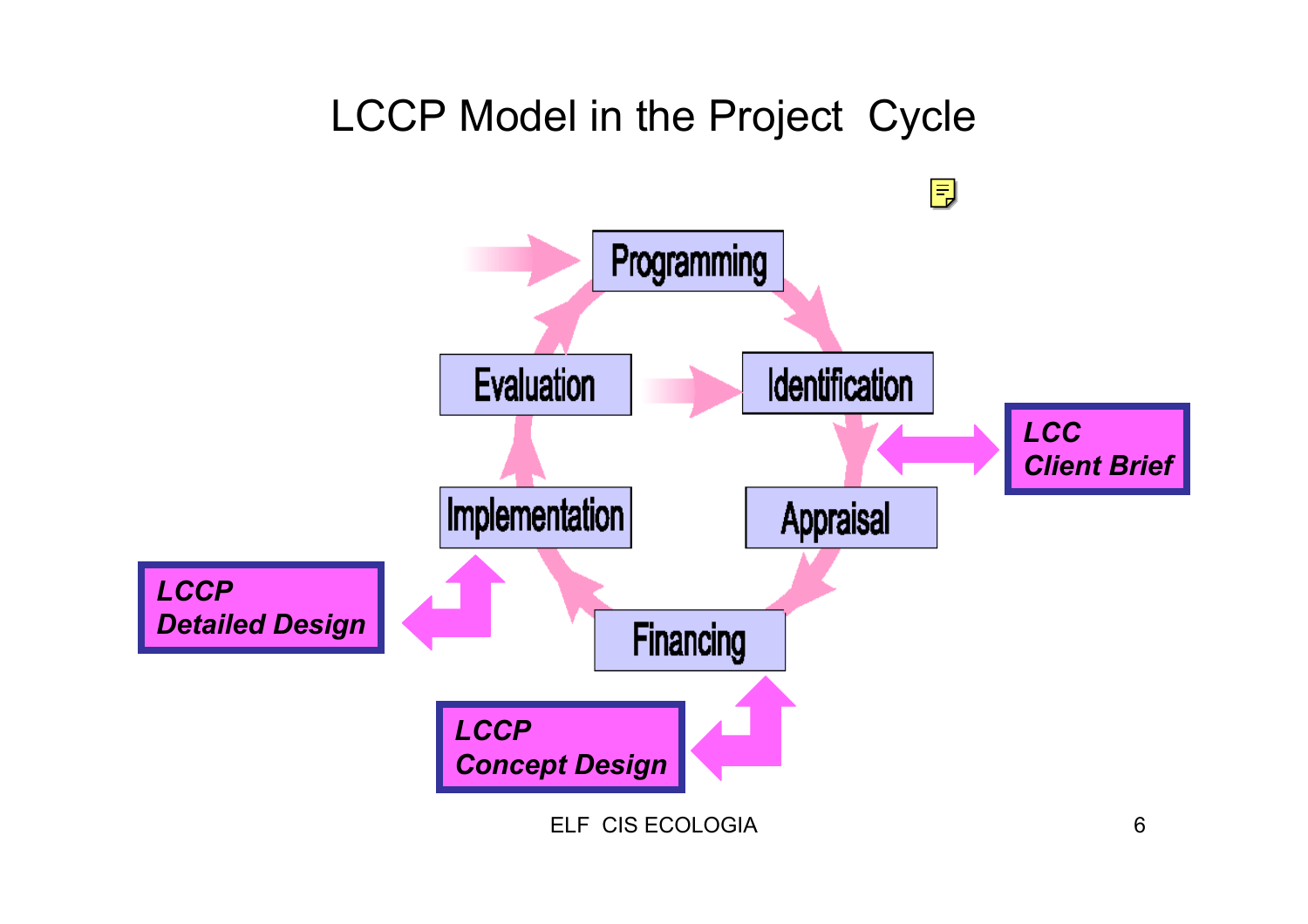# Strategic Level

- LCC1 (client brief)
- Total cost (EPV) of the utility during its life span:
	- Design,
	- Finance,
	- Build,
	- Operate,
	- Maintain,
	- –Environmental asses…….
	- Decommissioning….

**Identificationof the major class of cost originated by the project and ranking of the same intermsof % of the: investment cost ;**

**LLC (PV)**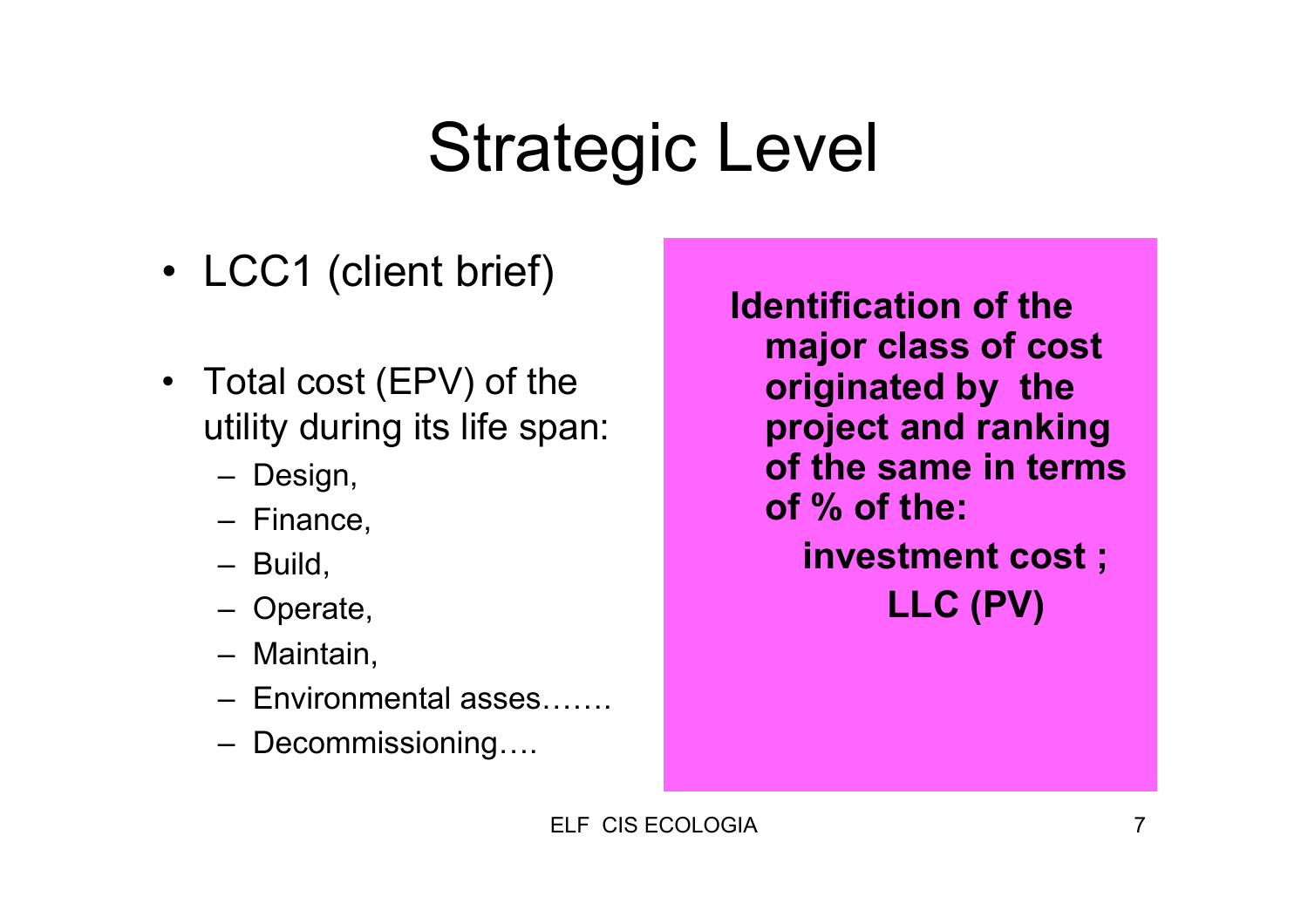# Client Brief – preliminary data input

| <b>WWTP - CLIENT BRIEF - DATA LOG</b> |  |                                         |                           |              |                 |                                |  |
|---------------------------------------|--|-----------------------------------------|---------------------------|--------------|-----------------|--------------------------------|--|
|                                       |  | Water Treatment Plant                   |                           |              | <b>LCC CALC</b> |                                |  |
|                                       |  |                                         |                           | $\mathsf{L}$ | <b>ENV</b>      | <b>Click for E</b><br>-Imodule |  |
|                                       |  | <b>INPUT</b>                            |                           |              |                 |                                |  |
|                                       |  |                                         |                           | MIN.         | <b>MAX</b>      |                                |  |
|                                       |  | expected operating life                 | years                     | 30           | 40              |                                |  |
| $\overline{2}$                        |  | population served (actual)              | n.                        | 20.000       | 30.000          |                                |  |
| 3                                     |  | population served (in 10-20 yrs)        | n.                        | 30.000       | 40.000          |                                |  |
| $\overline{4}$                        |  | population density                      | select                    | low          | low             |                                |  |
| 5                                     |  | <i>industrialisation level</i>          | select                    | low          | low             |                                |  |
| 6                                     |  | morphological context                   | select                    | flat         | flat            |                                |  |
| $\overline{7}$                        |  | row water source                        | select                    | underground  | underground     |                                |  |
| 8                                     |  | reticulation needed?                    | yes/no                    | no           | no              |                                |  |
| 9                                     |  | land available ?                        | yes/no                    | yes          | yes             |                                |  |
| 10                                    |  | site infrastructure available ?         | yes/no                    | no           | no              |                                |  |
|                                       |  |                                         |                           |              |                 |                                |  |
| 11                                    |  | standard water consumption (per capita) | cu.m./ab.d <mark>l</mark> | 0,1          | 0,2             |                                |  |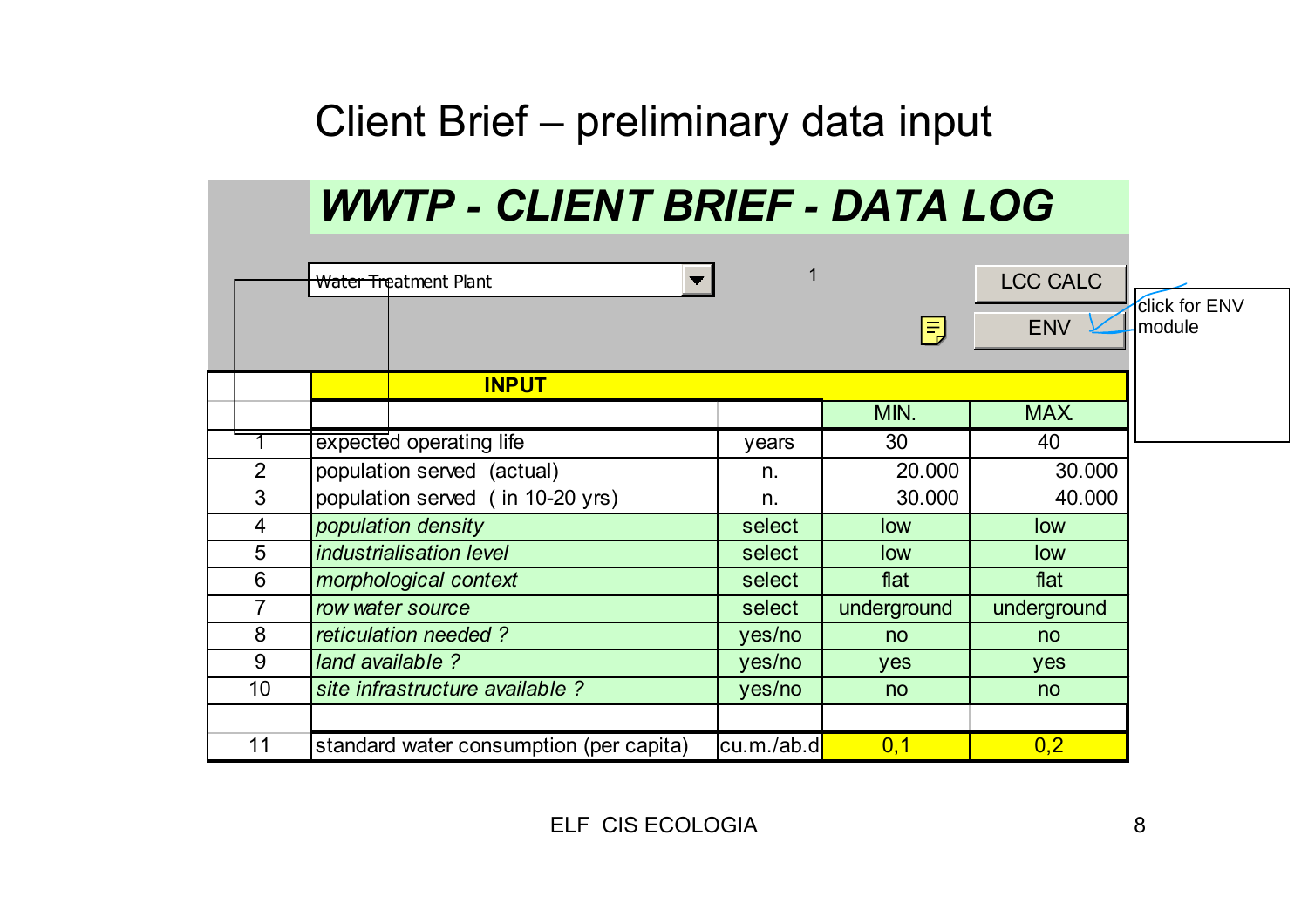| Project:                   | <b>Pouderoyen Water Rehabilitation</b>   |                |                                |                  | <b>Envronmental Impact</b>           |              |               |                                                          |
|----------------------------|------------------------------------------|----------------|--------------------------------|------------------|--------------------------------------|--------------|---------------|----------------------------------------------------------|
| Phase:                     | Client Brief Level                       | Yes/No         |                                |                  | Assessment needed?                   |              |               |                                                          |
|                            | <b>Concept Design</b>                    | Yes/No         |                                |                  | Directive 11/ 97/ CE                 |              |               |                                                          |
|                            | <b>Detailed Design Level</b>             | <b>Yes</b>     |                                |                  | click for screening guidance         |              |               |                                                          |
| <b>Completed by:</b>       | <b>CIS ECOLOGIA srl</b>                  |                |                                |                  | <b>EIA GUIDELINES SCREENING</b>      |              |               | $\boldsymbol{\epsilon}$ uroLife $\tilde{\mathsf{F}}$ orm |
| Date: March 2004           | 10-mar-04                                |                |                                |                  |                                      |              |               |                                                          |
|                            |                                          |                |                                |                  |                                      |              |               |                                                          |
| Service life (years)       | Phase                                    | <b>Weights</b> | Environmental                  | <b>Weights</b>   | <b>Parameter</b>                     | Weights      | <b>Yes: 1</b> | <b>Points</b>                                            |
| Period of analysis (years) |                                          | (% )           | impacts                        | $(\%)$           |                                      | (% )         | Partly: 0.5   |                                                          |
|                            |                                          |                |                                |                  |                                      |              | <b>No: 0</b>  |                                                          |
| <b>Environment</b>         | <b>Design / Construction</b>             | 15             | <b>Site</b>                    | 33               | view impact mitigation               | 50           | 0,0           | 0.0                                                      |
|                            |                                          |                |                                |                  | noise / odor mitigation              | 50           | 1,0           | 2,5                                                      |
|                            |                                          |                | <b>Sum</b>                     |                  |                                      | 100          |               | 2,5                                                      |
|                            |                                          |                | <b>Process / materials</b>     | 33               | <b>Water Treatment process</b>       | 50           | 0,5           | 1,3                                                      |
|                            |                                          |                |                                |                  | <b>Sludge Treatment process</b>      | $\mathbf{0}$ | 0,0           | 0,0                                                      |
|                            |                                          |                |                                |                  | <b>Electro-mechanical Efficiency</b> | 25           | 0,5           | 0,6                                                      |
|                            |                                          |                |                                |                  | Env. Declaration or label            | $\bullet$    | 0,0           | 0,0                                                      |
|                            |                                          |                |                                |                  | Gravity flow design                  | 25           | 1,0           | 1,3                                                      |
|                            |                                          |                | Sum                            |                  |                                      | 100          |               | 3,1                                                      |
|                            |                                          |                | Waste                          | 33               | <b>Material management</b>           | 50           | 0,0           | 0,0                                                      |
|                            |                                          |                |                                |                  | <b>Waste reduction</b>               | 50           | 0,5           | 1,3                                                      |
|                            |                                          |                | Sum                            |                  |                                      | 100          |               | 1,3                                                      |
|                            | <b>Sum Construction</b>                  |                |                                | 100              |                                      |              |               | 6,9                                                      |
|                            |                                          |                |                                |                  |                                      |              |               |                                                          |
|                            | <b>Operating &amp; Maintenance</b>       | 80             | <b>Energy</b>                  | 25               | High efficiency equipment            | 17           | 0,5           | 1,7                                                      |
|                            |                                          |                |                                |                  | Monitoring and control               | 17           | 0,5           | 1,7                                                      |
|                            |                                          |                |                                |                  | Solar cells                          | 17           | 0,0           | 0,0                                                      |
|                            |                                          |                |                                |                  | Remote control equipment             | 17           | 0,5           | 1,7                                                      |
|                            |                                          |                |                                |                  | <b>Service Buildings</b>             | 17           | 1,0           | 3,3                                                      |
|                            |                                          |                |                                |                  | back wash efficiency                 | 17           | 0,5           | 1,7                                                      |
|                            |                                          |                | Sum                            |                  |                                      | 100          |               | 10,0                                                     |
|                            |                                          |                | <b>Materials / Consumables</b> | 25               | <b>Chemicals Dosing</b>              | 33           | 0,0           | 0,0                                                      |
|                            |                                          |                |                                |                  | Env. Sound maintenance               | 33           | 1,0           | 6,7                                                      |
|                            |                                          |                |                                |                  | Replacement frequency                | 33           | 0,5           | 3,3                                                      |
|                            |                                          |                | <b>Sum</b><br><b>Row Water</b> | 25               | Row water control                    | 100          | 0,0           | 10,0<br>0,0                                              |
|                            |                                          |                |                                |                  | <b>Backwash</b>                      | 50<br>50     | 0,0           | 0,0                                                      |
|                            |                                          |                | <b>Sum</b>                     |                  |                                      | 100          |               | 0,0                                                      |
|                            |                                          |                | <b>Treated Water</b>           | 25               | <b>Effluent Water Control</b>        | 50           | 0,5           | 5,0                                                      |
|                            |                                          |                |                                |                  | <b>Water Storage</b>                 | 50           | 1,0           | 10,0                                                     |
|                            |                                          |                | Sum                            |                  |                                      | 100          |               | 15,0                                                     |
|                            | <b>Sum Operating &amp; Maintenance</b>   |                |                                | 100              |                                      |              |               | 35,0                                                     |
|                            |                                          |                |                                |                  |                                      |              |               |                                                          |
|                            | <b>Disposal &amp; Residual Value</b>     |                | <b>Disposal</b>                | 100 <sub>1</sub> | Design - sorting and reuse           | 33           | 0,5           | 0,8                                                      |
|                            |                                          |                |                                |                  | Materials - sorting and reuse        | 33           | 0,5           | 0,8                                                      |
|                            |                                          |                |                                |                  | Residual value environmentally       | 33           | 0,5           | 0,8                                                      |
|                            |                                          |                | Sum                            |                  |                                      | 100          |               | 2,5                                                      |
|                            | <b>Sum Disposal &amp; Residual Value</b> |                |                                | 100              |                                      |              |               | 2,5                                                      |
|                            |                                          |                |                                |                  |                                      |              |               |                                                          |
|                            |                                          |                |                                |                  |                                      |              |               |                                                          |
| <b>Scoring Envrionment</b> |                                          | 100            |                                |                  |                                      |              |               | 44.4                                                     |
|                            |                                          |                |                                |                  |                                      |              |               |                                                          |

It continues in<br>the next page.

## ELF CIS ECOLOGIA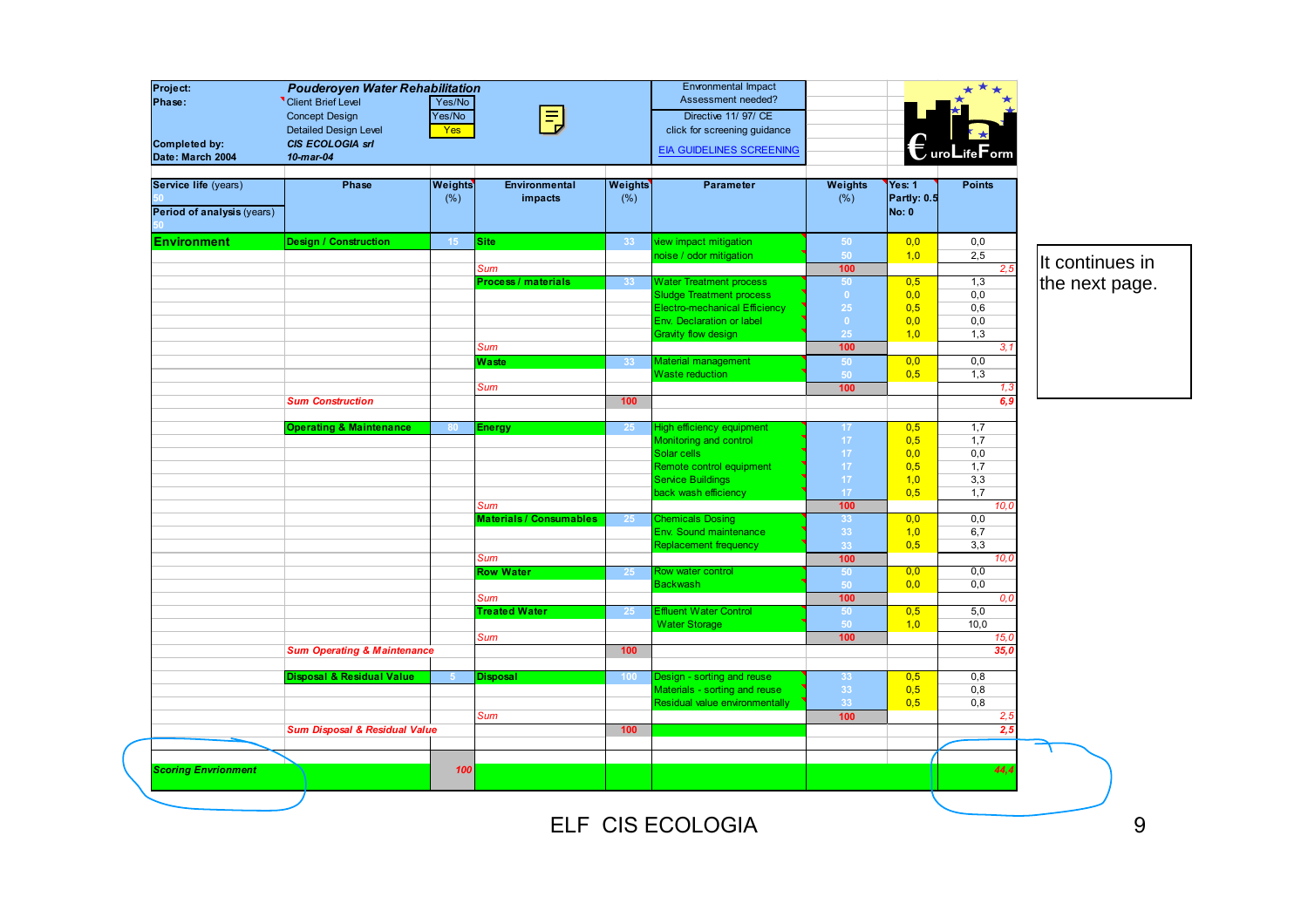| <b>Occupation</b>          | <b>Operating &amp; Maintenance</b>                                                              | 100 | Air quality and temp.               | 33  | Adjustable temperature                                  | 33              | 0,5        | 5,6          |                   |
|----------------------------|-------------------------------------------------------------------------------------------------|-----|-------------------------------------|-----|---------------------------------------------------------|-----------------|------------|--------------|-------------------|
|                            | (Service Buildings                                                                              |     |                                     |     | <b>Harmful fumes</b>                                    | 33              | 1,0        | 11,1         |                   |
|                            |                                                                                                 |     |                                     |     | Ventilation                                             | 33              | 0,5        | 5,6          |                   |
|                            |                                                                                                 |     | Sum<br><b>Daylight and lighting</b> | 33  | Daylight                                                | 100<br>50       | 1,0        | 22,2<br>16,7 |                   |
|                            |                                                                                                 |     |                                     |     | Sunlight protection                                     | 50              | 0,5        | 8,3          |                   |
|                            |                                                                                                 |     | Sum                                 |     |                                                         | 100             |            | 25,0         |                   |
|                            |                                                                                                 |     | <b>Indoor noise</b>                 | 33  | Design                                                  | ${\bf 50}$      | 0,0        | 0,0          |                   |
|                            |                                                                                                 |     |                                     |     | Materials and components                                | 50              | 0,0        | 0,0          |                   |
|                            | <b>Sum Occupation</b>                                                                           |     | Sum                                 | 100 |                                                         | 100             |            | 0,0<br>47,2  |                   |
|                            |                                                                                                 |     |                                     |     |                                                         |                 |            |              |                   |
|                            |                                                                                                 |     |                                     |     |                                                         |                 |            |              |                   |
| <b>Scoring Occupation</b>  |                                                                                                 | 100 |                                     |     |                                                         |                 |            | 47,2         |                   |
|                            |                                                                                                 |     |                                     |     |                                                         |                 |            |              |                   |
|                            |                                                                                                 |     |                                     |     |                                                         |                 |            |              |                   |
| <b>Mobility</b>            | <b>Operating &amp; Maintenance</b>                                                              | 100 | <b>Transport</b>                    | 100 | Public transport                                        | 20              | 0,5        | 10,0         |                   |
|                            |                                                                                                 |     |                                     |     | Usage of public tr.; staff<br>Transport distance; staff | 20<br>20        | 0,5<br>0,5 | 10,0<br>10,0 |                   |
|                            |                                                                                                 |     |                                     |     | Access road                                             | 20              | 1,0        | 20,0         |                   |
|                            |                                                                                                 |     |                                     |     | Usage of public tr.; customers                          | 20              | 0,5        | 10,0         |                   |
|                            |                                                                                                 |     | Sum                                 |     |                                                         | 100             |            | 60,0         |                   |
|                            | <b>Sum Mobility</b>                                                                             |     |                                     | 100 |                                                         |                 |            | 60,0         |                   |
|                            |                                                                                                 |     |                                     |     |                                                         |                 |            |              |                   |
| <b>Scoring Mobility</b>    |                                                                                                 | 100 |                                     |     |                                                         |                 |            | 60,0         |                   |
|                            |                                                                                                 |     |                                     |     |                                                         |                 |            |              |                   |
|                            |                                                                                                 |     |                                     |     |                                                         |                 |            |              |                   |
| <b>Society</b>             | <b>Construction and Operating</b>                                                               | 100 | Location                            | 50  | <b>Historic sites</b>                                   | $\bullet$       |            | 0,0          |                   |
|                            | and Maintenance                                                                                 |     |                                     |     | Infrastructure                                          | 50              | 0,5        | 12,5         |                   |
|                            |                                                                                                 |     |                                     |     | Manpower                                                | 50              | 0,5        | 12,5         |                   |
|                            |                                                                                                 |     | Sum<br><b>Regional development</b>  | 50  | Impact on surroundings                                  | 100<br>33       | 1,0        | 25.0<br>16,7 |                   |
|                            |                                                                                                 |     |                                     |     | Reliability of supply                                   | 33              | 1,0        | 16,7         |                   |
|                            |                                                                                                 |     |                                     |     | Urban development                                       | 33              | 1,0        | 16,7         |                   |
|                            |                                                                                                 |     | Sum                                 |     |                                                         | 100             |            | 50,0         |                   |
|                            | <b>Sum Society</b>                                                                              |     |                                     | 100 |                                                         |                 |            | 75,0         |                   |
|                            |                                                                                                 |     |                                     |     |                                                         |                 |            |              |                   |
| <b>Scoring Society</b>     |                                                                                                 | 100 |                                     |     |                                                         |                 |            | 75,0         |                   |
|                            |                                                                                                 |     |                                     |     |                                                         |                 |            |              |                   |
|                            |                                                                                                 |     |                                     |     |                                                         |                 |            |              |                   |
| <b>Total Assessment</b>    |                                                                                                 |     |                                     |     |                                                         | Weights %       |            |              |                   |
|                            |                                                                                                 |     |                                     |     |                                                         |                 |            |              |                   |
| <b>Scoring Environment</b> |                                                                                                 |     |                                     |     |                                                         | 30 <sub>1</sub> | 44         | 13,3         |                   |
| <b>Scoring Occupation</b>  |                                                                                                 |     |                                     |     |                                                         | 40              | 47         | 18,9         |                   |
| <b>Scoring Mobility</b>    |                                                                                                 |     |                                     |     |                                                         | 15 <sub>1</sub> | 60         | 9,0          |                   |
| <b>Scoring Society</b>     |                                                                                                 |     |                                     |     |                                                         | To              | 75         | 11,3         |                   |
|                            |                                                                                                 |     | <b>Sum</b>                          |     |                                                         | 100             |            | 52,5         |                   |
|                            |                                                                                                 |     |                                     |     |                                                         |                 |            |              |                   |
|                            |                                                                                                 |     |                                     |     |                                                         |                 |            |              | The score is      |
| <b>Total Scoring</b>       | Scoring <50=Poor, 50-60=Average, 60-70=Satisfactory, 70-80=Good, 80-90=Very Good, >90=Excellent |     |                                     |     |                                                         | <b>AVERAGE</b>  |            | 52,5         |                   |
|                            |                                                                                                 |     |                                     |     |                                                         |                 |            |              | registered in the |
|                            |                                                                                                 |     |                                     |     |                                                         |                 |            |              | logbook?          |
|                            |                                                                                                 |     |                                     |     |                                                         |                 |            |              |                   |
|                            |                                                                                                 |     | ELF CIS ECOLOGIA                    |     |                                                         |                 |            |              | 10                |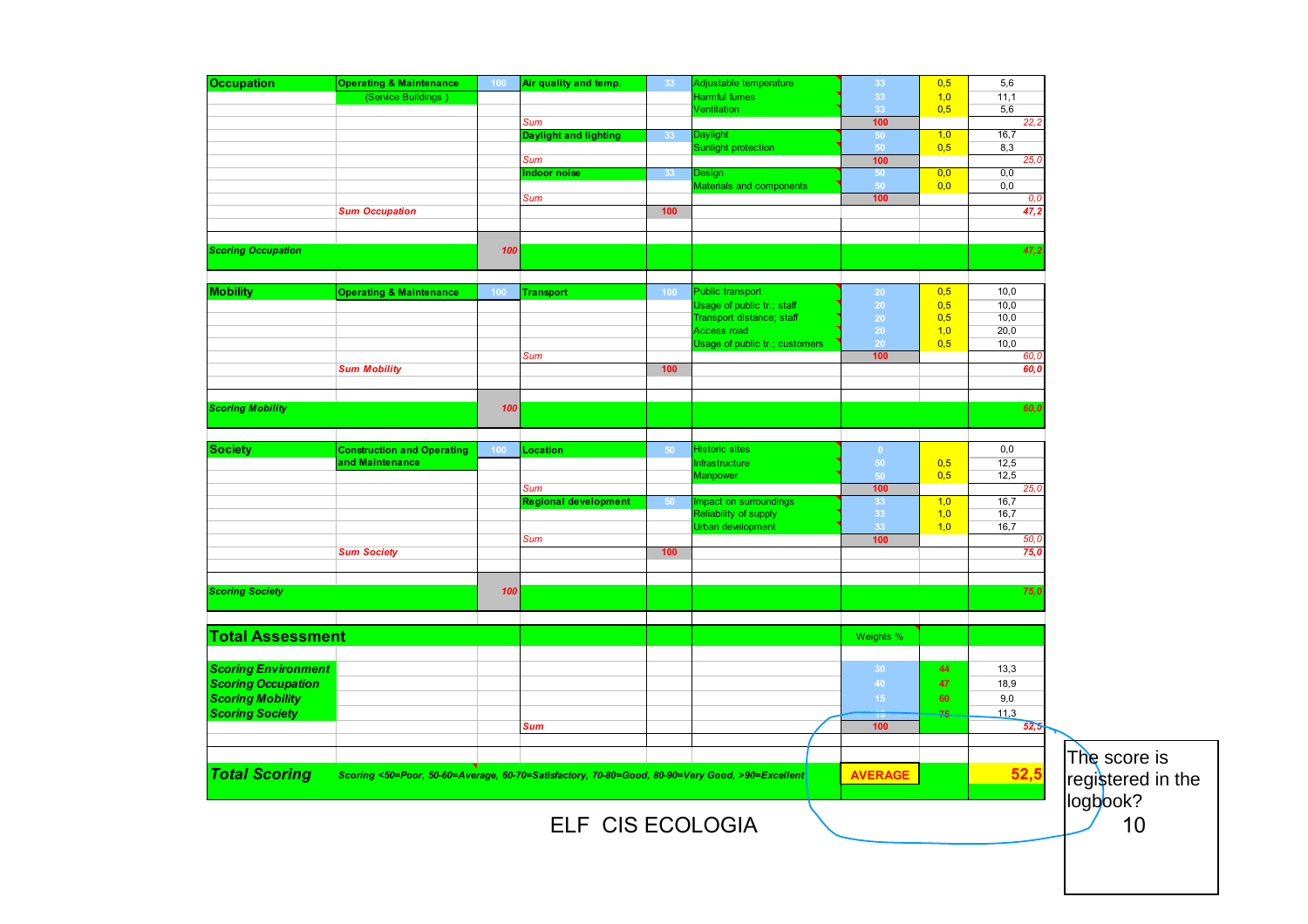## LIFE CYCLE COST PERFORMANCE MODEL - CLIENT BRIEF STAGE

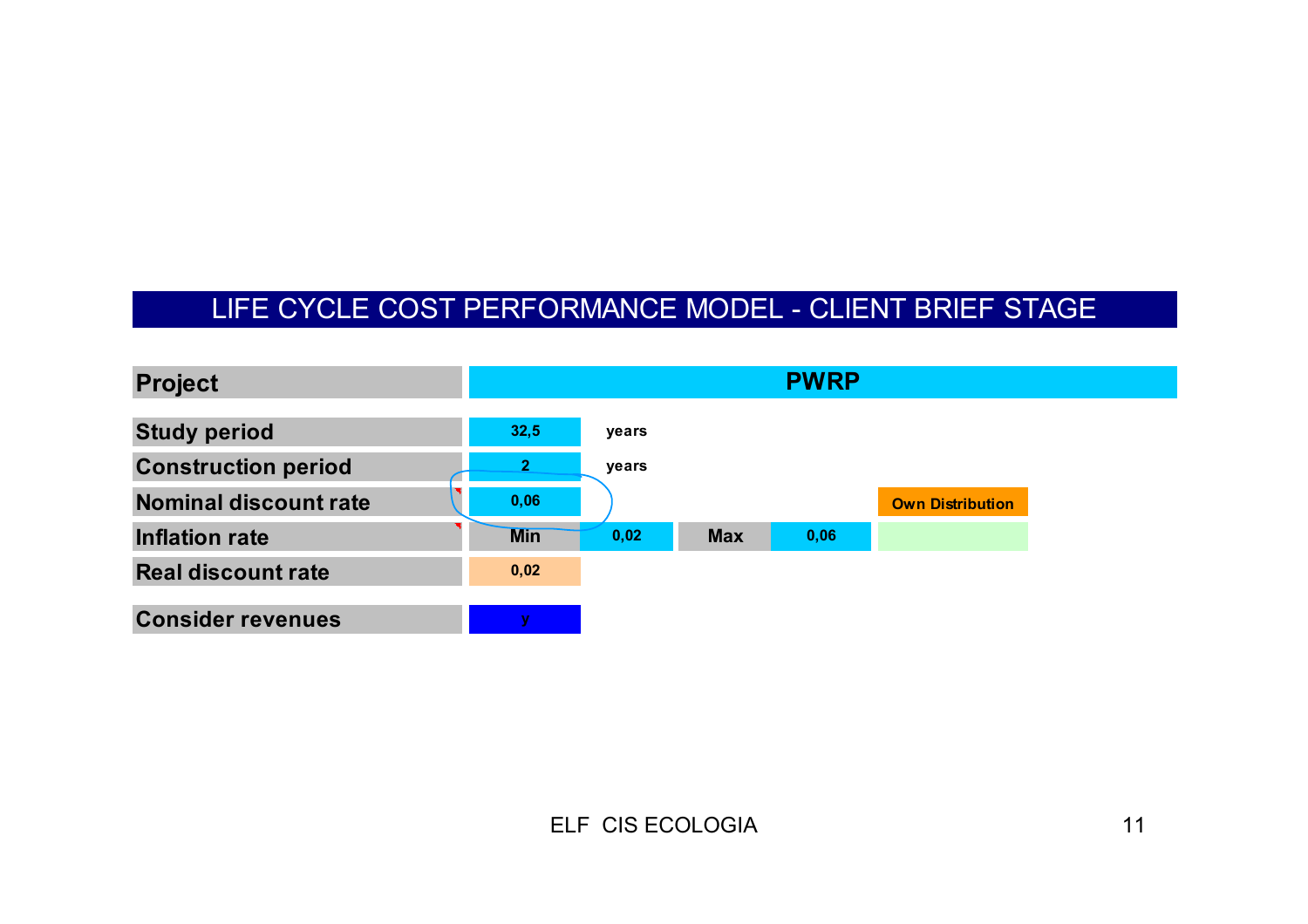### ELF CIS ECOLOGIA 12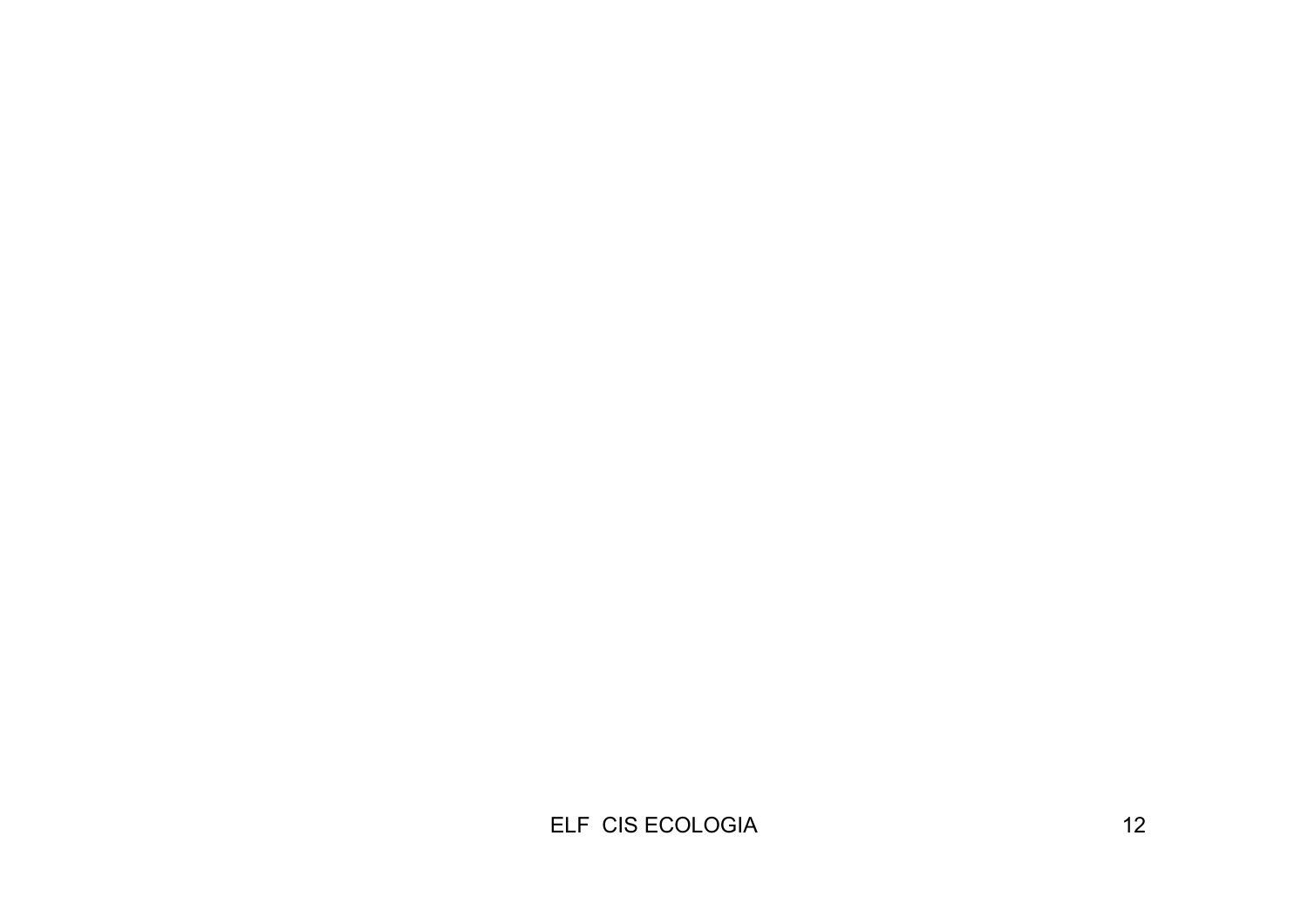### LIFE CYCLE COST PERFORMANCE MODEL - CLIENT BRIEF STAGE

### **E xpected Present Value**

| <b>Project Life Cycle Costs</b>   |             |            |               |                    |                             | 19.652.077    |          |              |
|-----------------------------------|-------------|------------|---------------|--------------------|-----------------------------|---------------|----------|--------------|
|                                   | No of units |            | Cost per unit |                    |                             |               | % of LCC | % of Capital |
|                                   |             | <b>Min</b> | <b>Max</b>    | <b>Most Likely</b> |                             |               |          | Cost         |
| <b>Capital Cost</b>               |             | 3.600.000  | 8.000.000     | 6.000.000          |                             | 5.866.667     | 29,85%   |              |
| <b>Facility Management Cost</b>   |             |            |               |                    |                             | 13,550,410    | 68,95%   | 230,97%      |
| - Operation (per year)            |             | 180.000    | 400.000       | 230.000            |                             | 5.955.392     | 30,30%   | 101,51%      |
| - Maintenance (per year)          |             | 90.000     | 200.000       | 125.000            |                             | 3.051.219     | 15,53%   | 52,01%       |
| - Capital Replacement             |             |            |               |                    |                             | 2.816.000     | 14,33%   | 48,00%       |
| PV Percentage on capital cost     |             |            |               |                    |                             |               |          |              |
| Annual Percentage on capital cost |             | 0.39       | 0,60          | 0,45               |                             |               |          |              |
| - Other FM costs (per year)       | -1          | 60.000     | 100.000       | 75.000             |                             | 1.727.799     | 8,79%    | 29,45%       |
| Costs at end of study period      |             |            |               |                    |                             | ٠             | 0,00%    | 0,00%        |
| Management costs                  |             | 180.000    | 300.000       | 225.000            |                             | 235.000       | 1,20%    | 4,01%        |
| Overhead costs                    |             |            |               |                    |                             | ٠             | 0,00%    | 0,00%        |
|                                   |             |            |               |                    |                             |               |          |              |
| <b>Project Cash Flow</b>          |             | <b>Min</b> | <b>Max</b>    | <b>Most Likely</b> |                             |               |          |              |
| Cash flow in present value        |             | 7.265.700  | 12.916.800    | 10.000.000         |                             | 10.060.833,33 |          |              |
| <b>Net Present Value</b>          |             |            |               |                    |                             | 9.591.243,58  |          |              |
|                                   |             |            |               |                    | $\mathsf{L}^{\mathsf{III}}$ |               |          |              |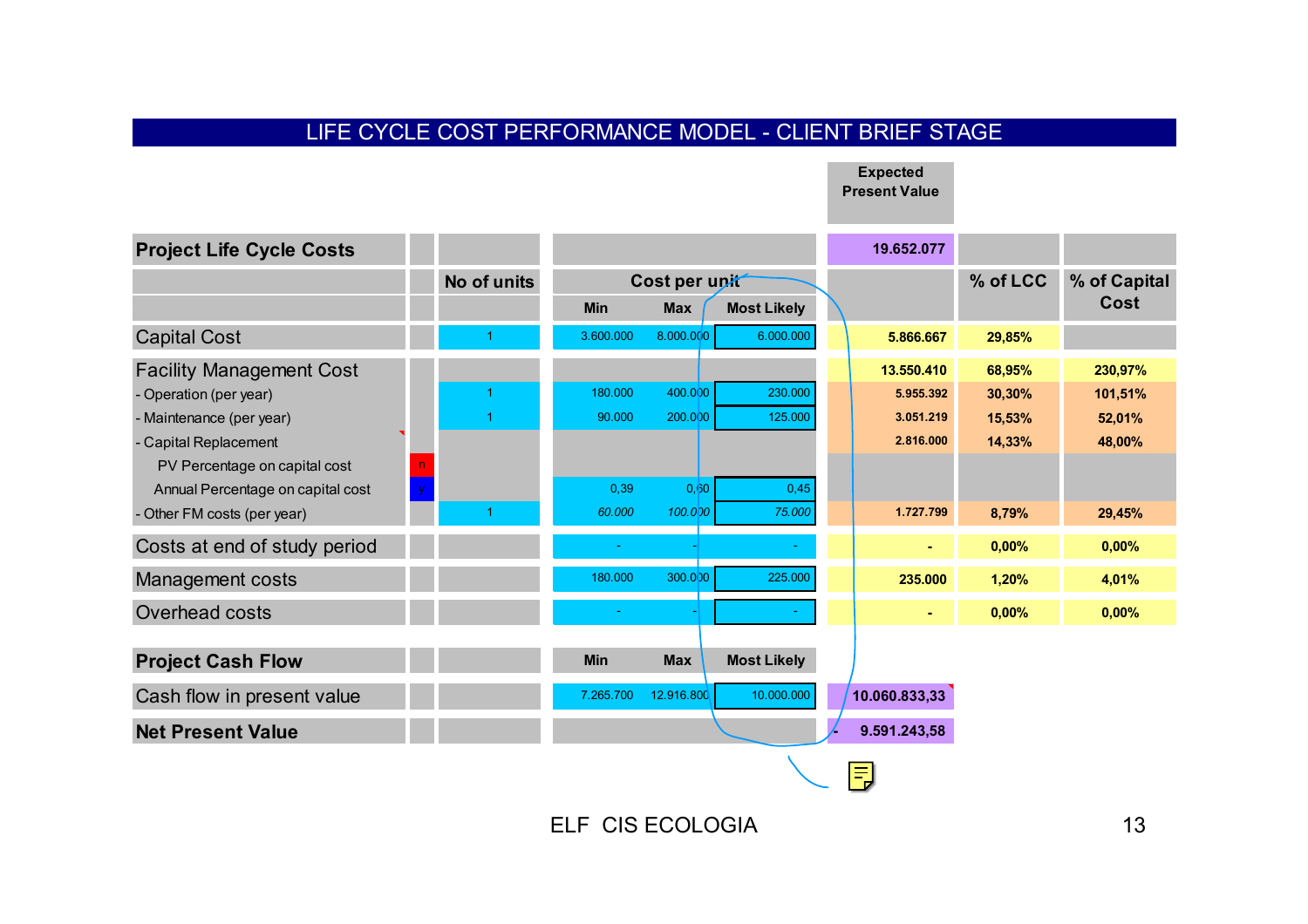

 $\mathsf{L}^{\mathsf{III}}$ 

•The result of the exercise is:

– The expected present value(LCC), The % of different operations..

- •• The LCC value has a number of limits related to the evolution of the economic and financial situation…
- •• It works better if used to compare alternative solutions....
- •• The ranking in the component of costs is very usefull to identify on which part of the project's operation are the major costs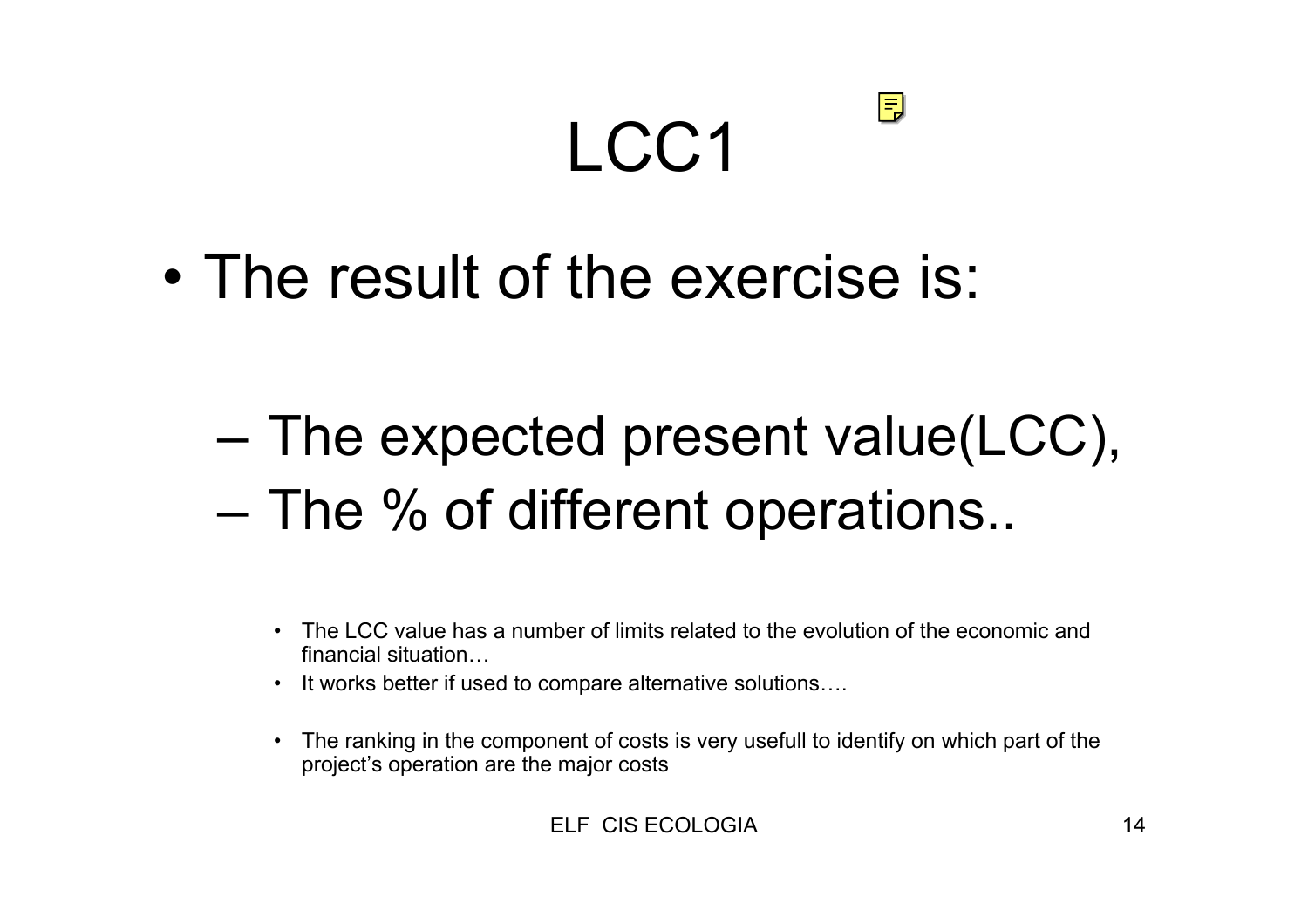# Client Brief

 $\sqrt{\frac{1}{2}}$ 

(@risk output)

 Distribution for Project Life Cycle Costs - Present Valu... Values in Millions0,000 0,200 0,400 0,600 0,800 1,000 Mean=1,972318E+07  $12$  18 24 30 5% 90% 16,3018 16,3018 16,3018 23,3878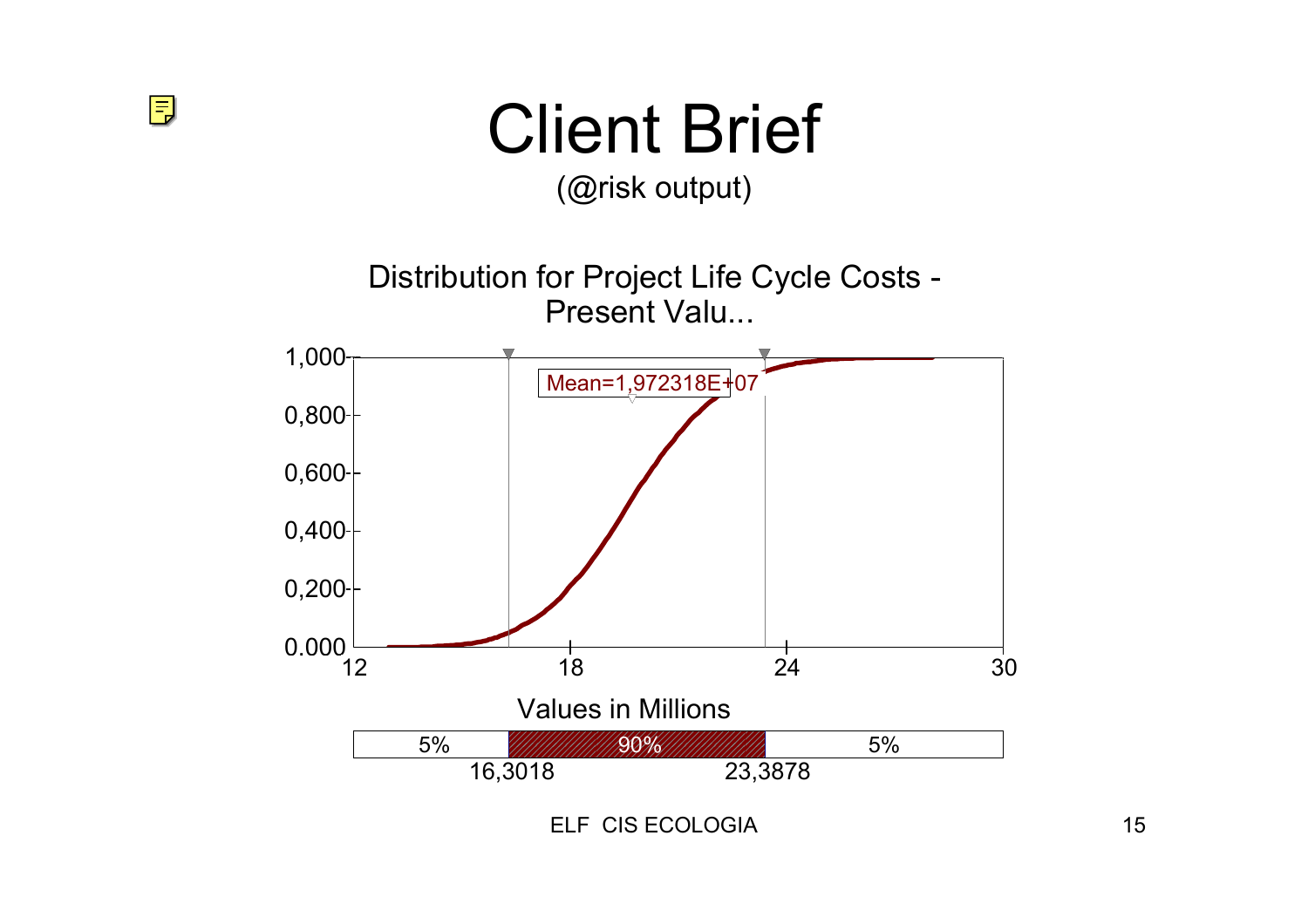# Client Brief (@risk output)

## Regression Sensitivity for Project Life Cycle Costs - Pr...

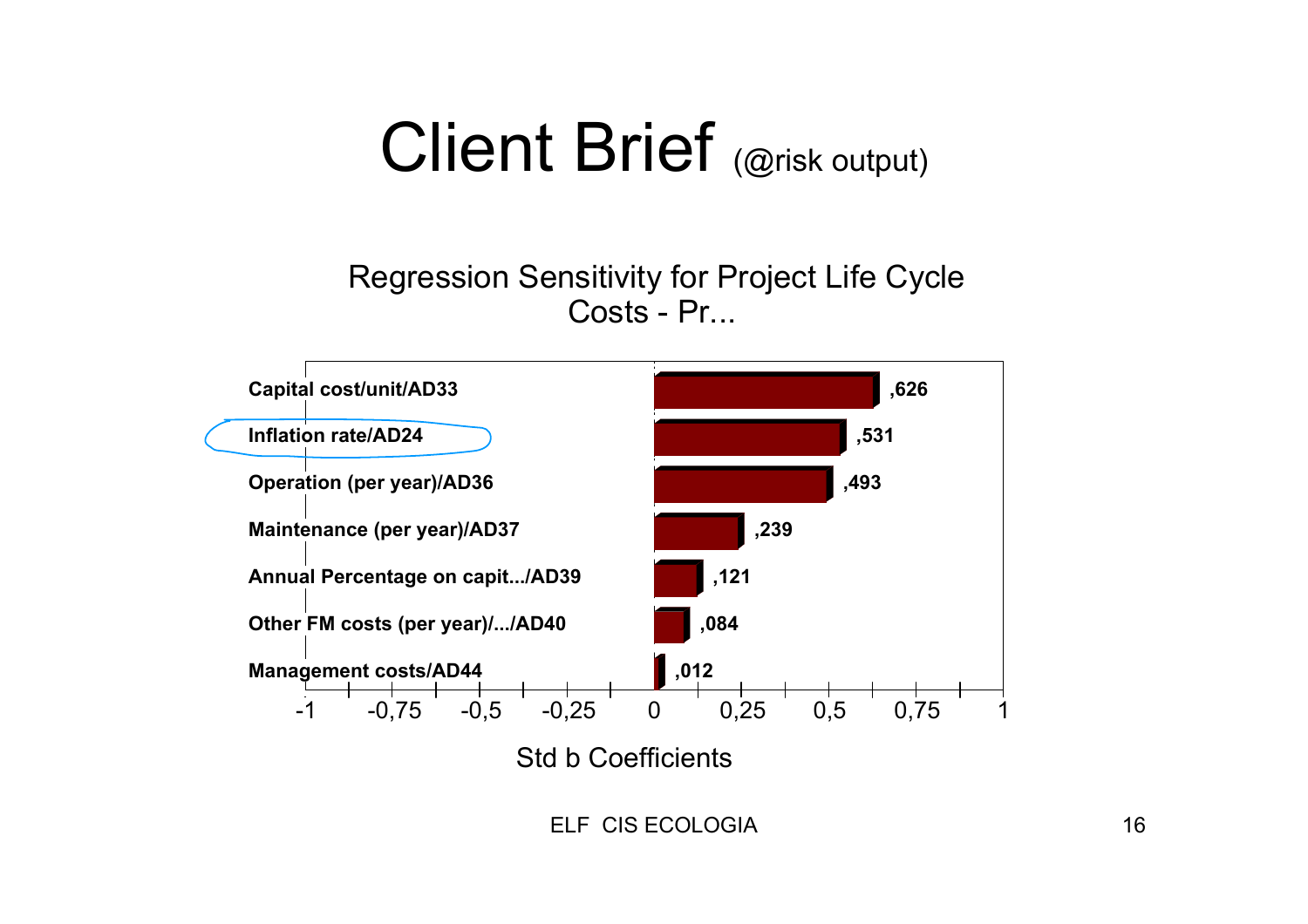

 $\mathsf{L}^{\mathsf{III}}$ 

- • What kind of information and expertise do we need to operate at LCC1 level?
	- Terms of reference (Project identification)
	- –Standardised costs
	- General Technical knowledge of the process…..
		- » indication about the lifespan
		- » What Environmental general factors should be considered?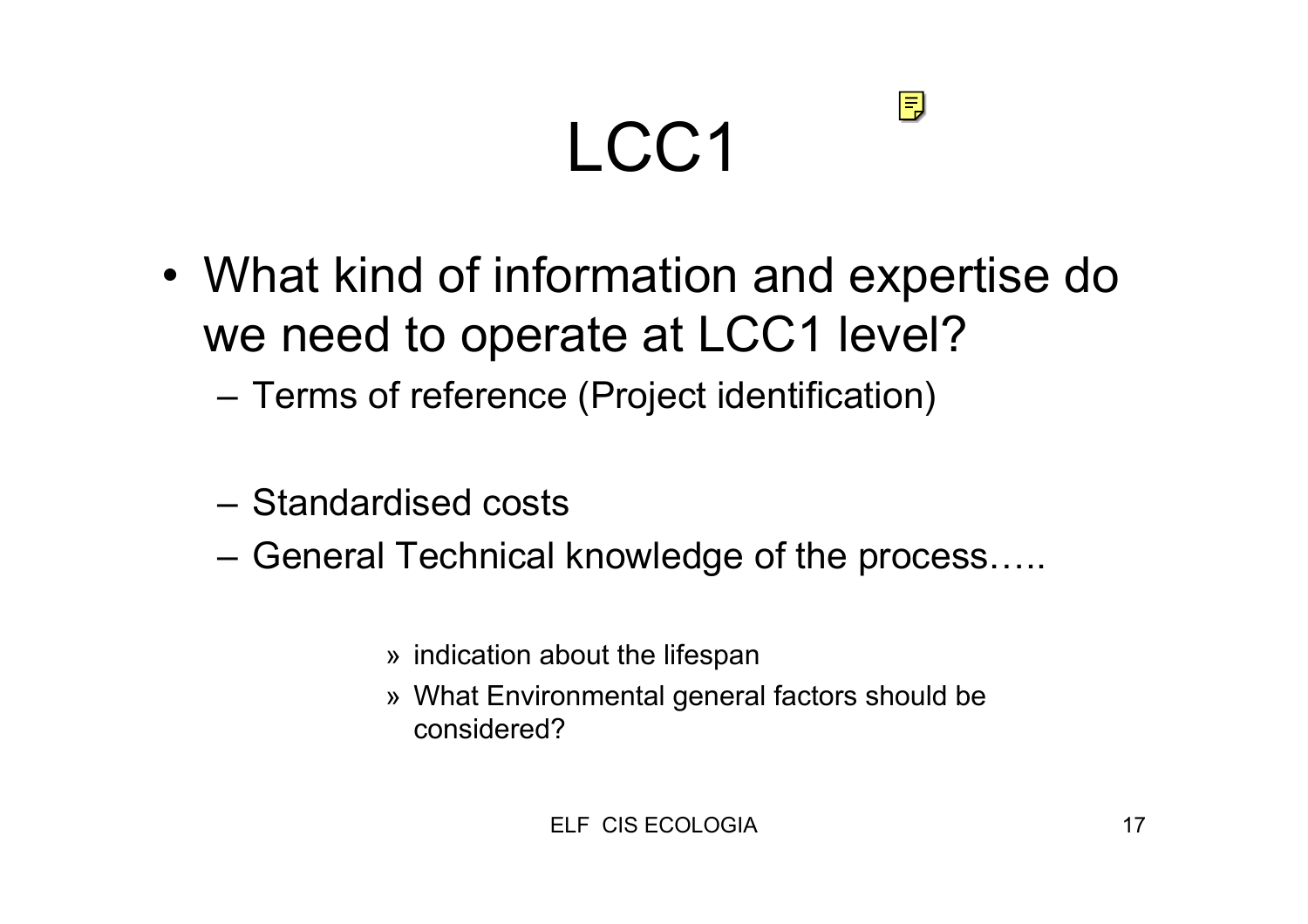

- •• What kind of info do we expect / provide with our database?
- •What kind of Env. Consideration could be introduced?

- •• It is possible, with the level of info available at CB stage, to compare?
	- »The exercise is limited to the main financial indicators and env. considerations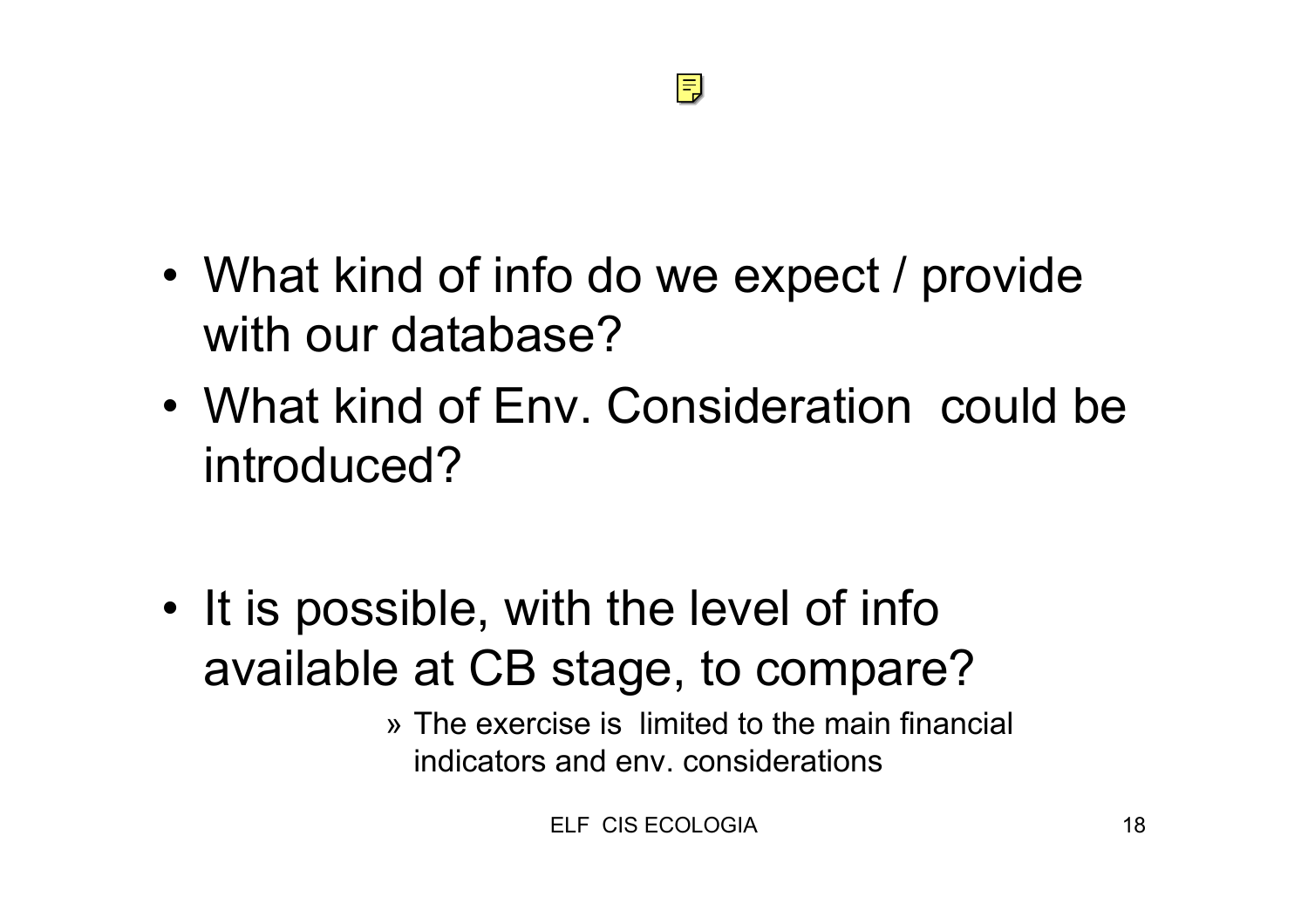# LCC1

•This is an example of comparison of LCC % at different inflation and discount rates….NOT RELATED to the PWRP case history



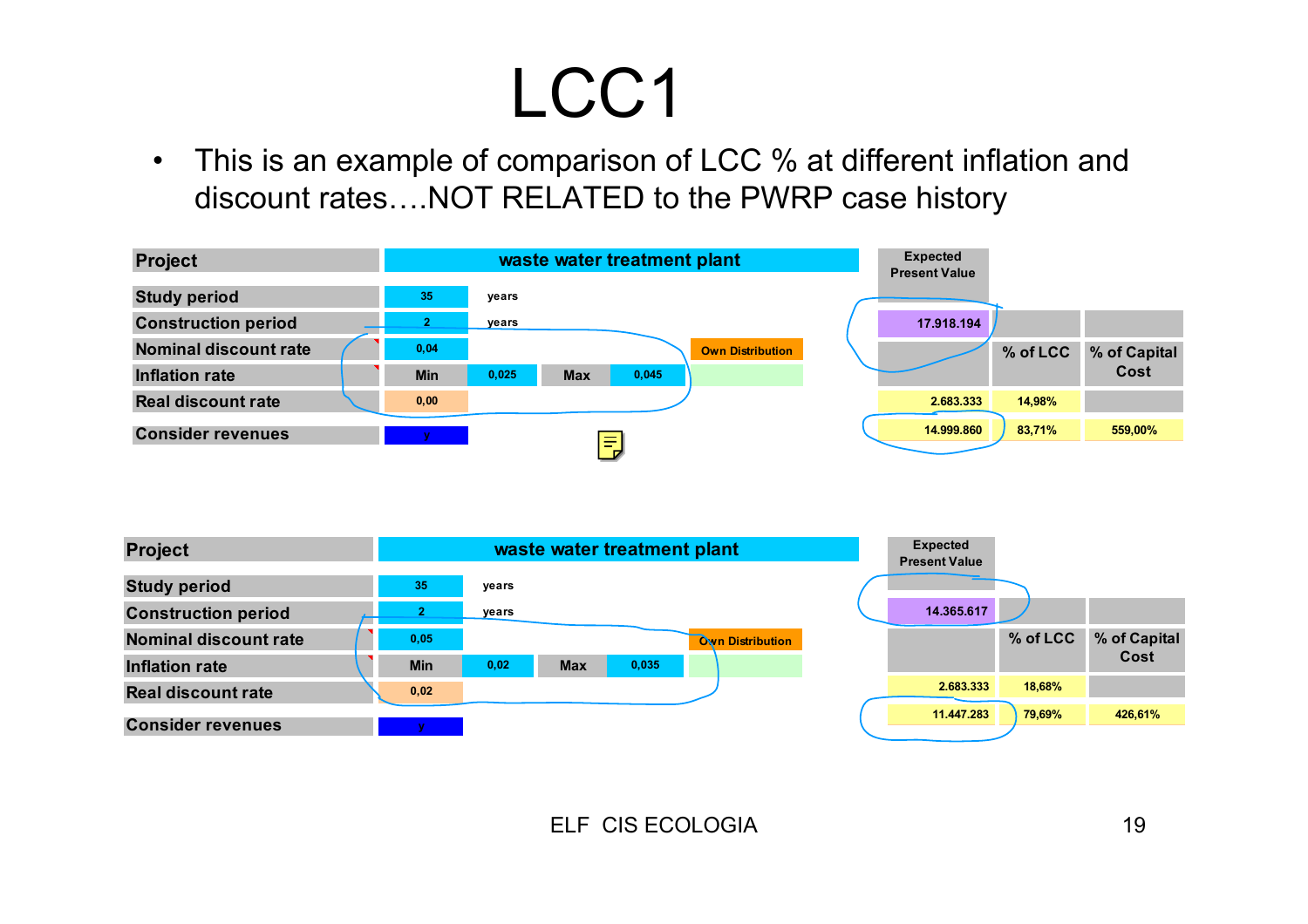# LCC2 (concept design)

• Comparative evaluation of EPV with respect to alternative technical, solutions

**Identificationof most of the components for any class of cost originated by the project and ranking of the same intermsof % of :**

> **investment cost ; WLC (PV)**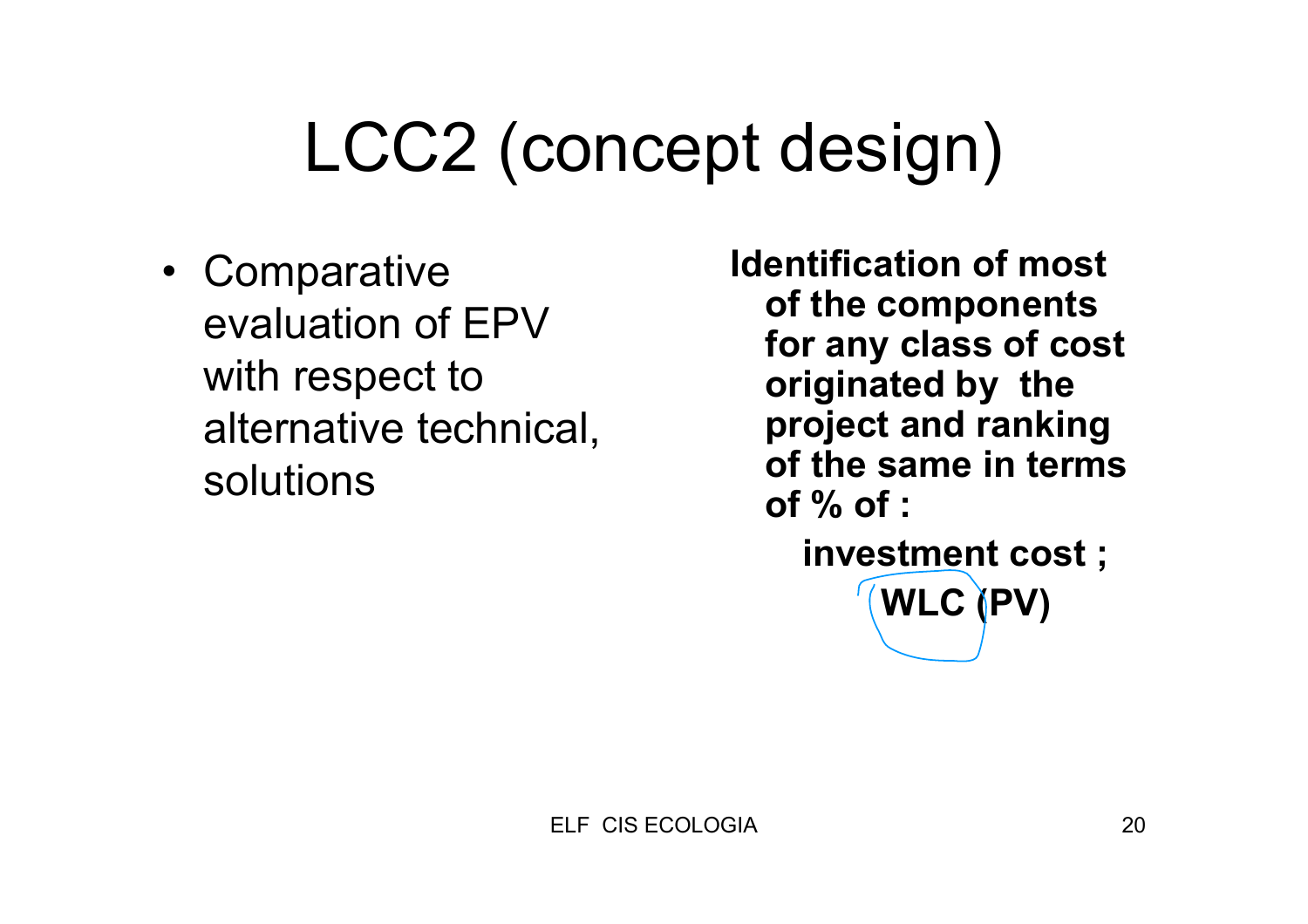# LCC2

- • What kind of information and expertise do we need to operate at this level?
	- More detailed terms of references, including location, client and user carachteristics, etc » We have the general specs of tender docs
	- More technical background and knowledge
	- –Cost database linked to the location

» Example of cost of manpower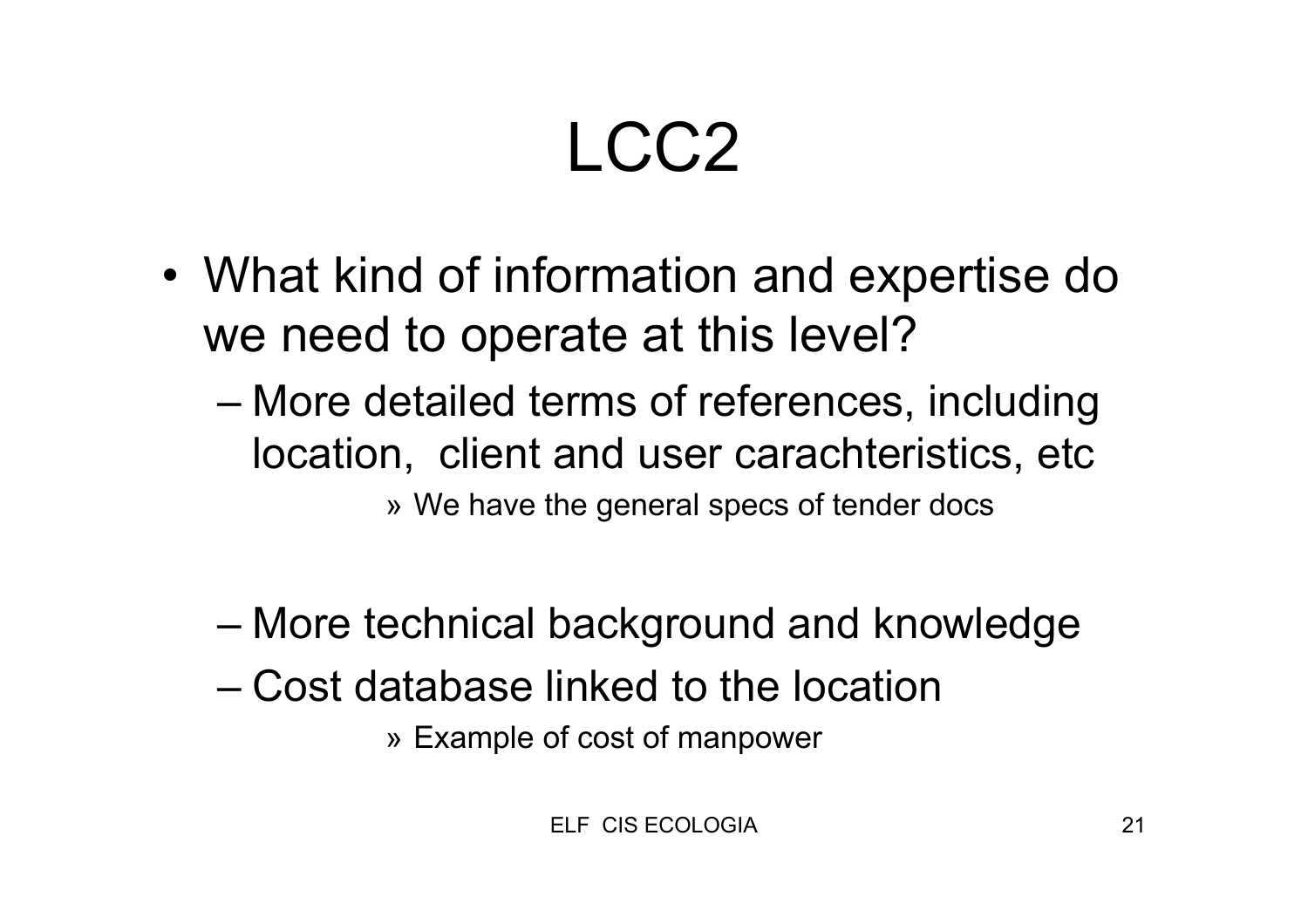# LCC2

- • What kind of info do we expect / provide with our database?
	- We propose the costs per class of work
	- – $-$  It is possible, with the level of info available at Conc.Design stage, to compare? Yes, if...
- •what kind of Env. Consideration could be introduced?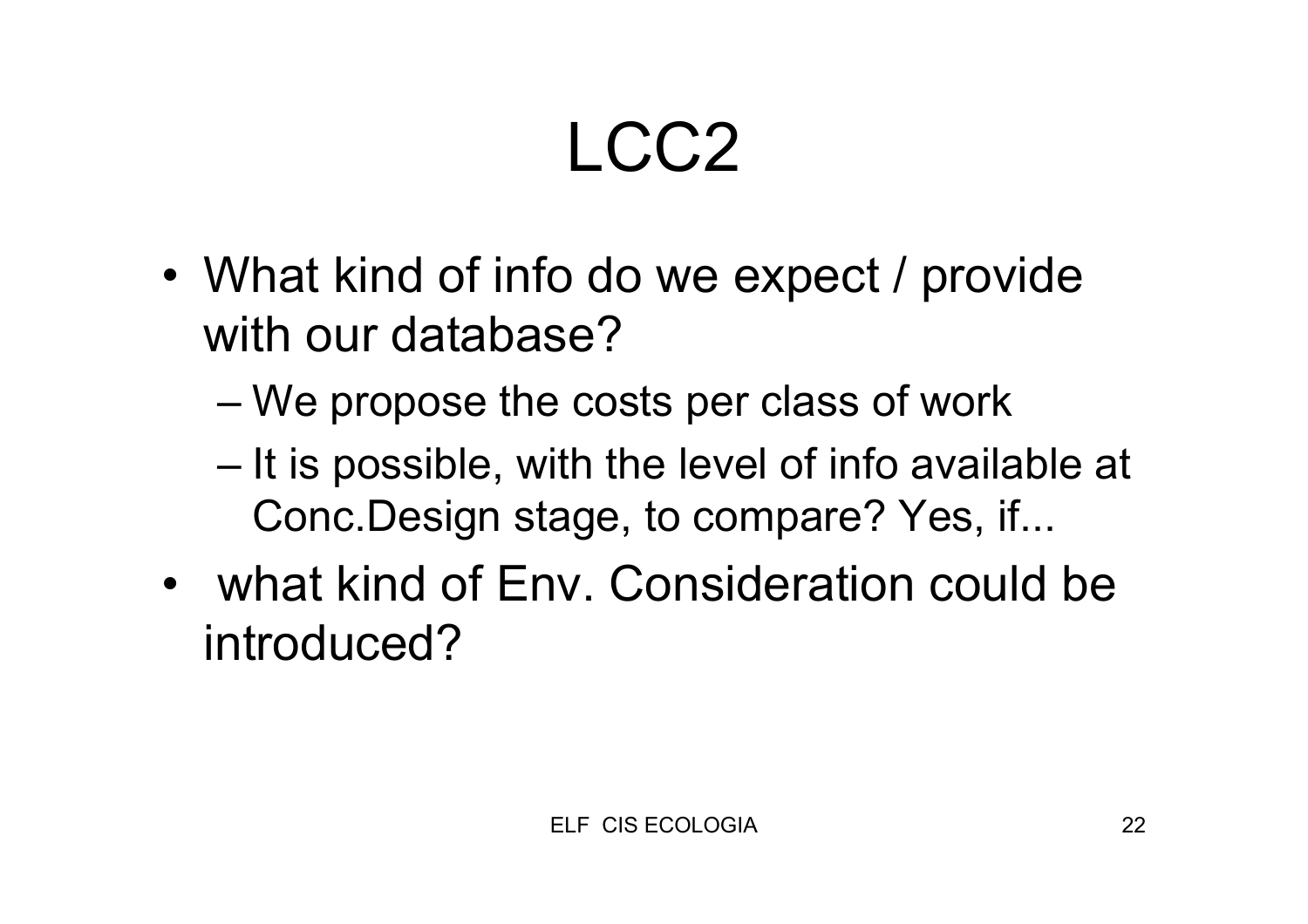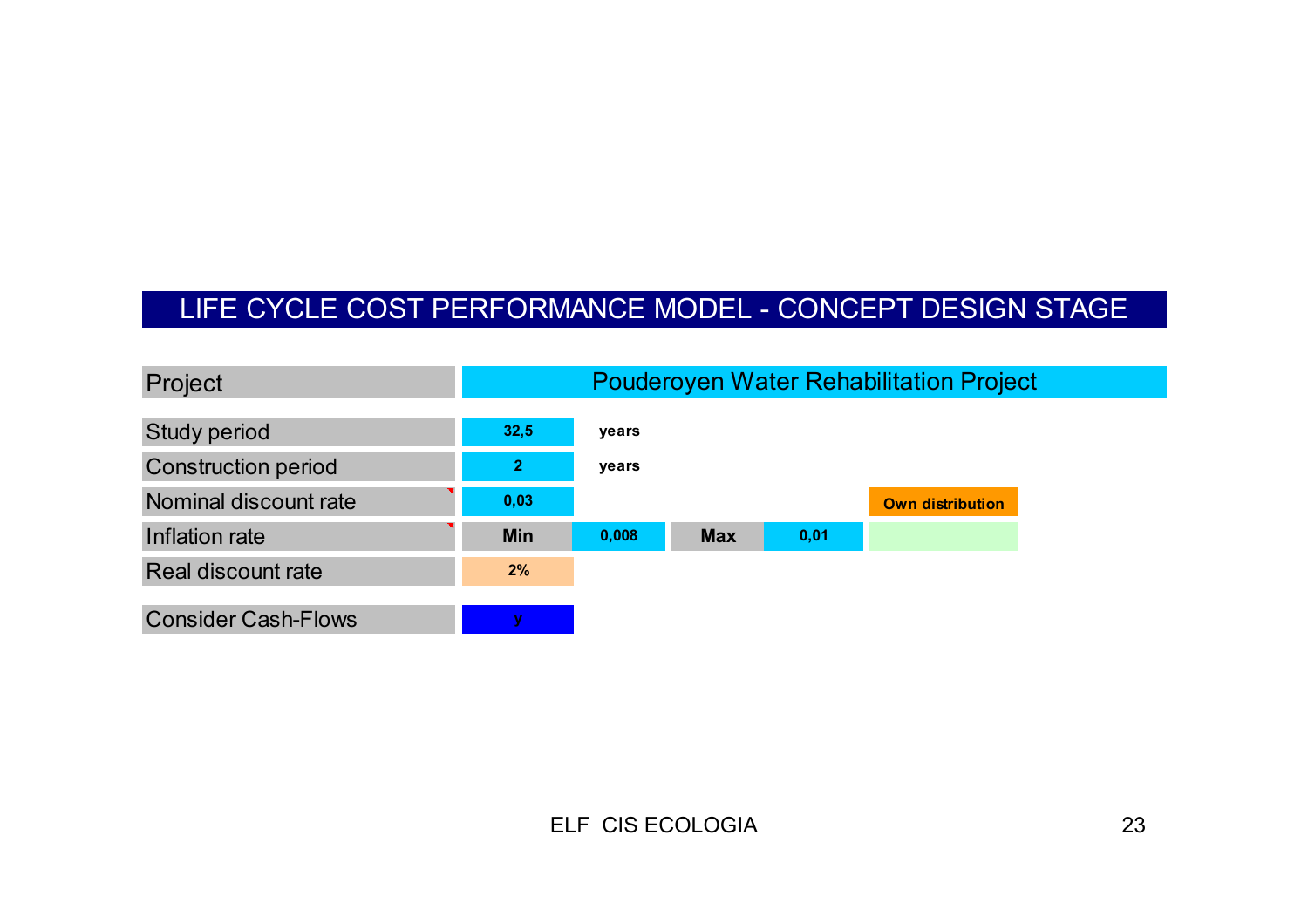|                                     |            | Cost          |                    | Own          | <b>Expected Present</b><br>value |                  |
|-------------------------------------|------------|---------------|--------------------|--------------|----------------------------------|------------------|
| <b>Capital Cost</b>                 | Min        | <b>Max</b>    | <b>Most Likely</b> | distribution | 5.013.815,05                     |                  |
| <b>Management Costs</b>             | 340.000    | 560.000       | 480000             |              | 460.000,00                       |                  |
| <b>Overheads</b>                    | 380.608    | 418.330       | 400000             |              | 399.646,05                       |                  |
| <b>Design Costs</b>                 |            |               |                    |              | 131.947,51                       |                  |
| <b>Construction</b>                 |            |               |                    |              | 3.958.425,23                     |                  |
| <b>Indirect costs/Prelims</b>       |            |               |                    |              | 359.856,84                       |                  |
| - Site Overheads                    | 0,000      | 0,000         | 0,000              |              |                                  | from preliminary |
| Management                          | 0,040      | 0,080         | 0.050              |              | 203.918,88                       | design           |
| Plant                               | 0,010      | 0,030         | 0,020              |              | 71.971,37                        |                  |
| Other (transport)                   | 0,020      | 0,030         | 0,020              |              | 83.966,60                        |                  |
|                                     |            | Cost per unit |                    |              |                                  |                  |
| <b>Direct costs</b>                 | <b>Min</b> | <b>Max</b>    | <b>Most Likely</b> |              | 3.598.568,39                     |                  |
| - Supply of Material and equipments | 1.615.021  | 1.795.446     | 1.650.000          |              | 1.686.822,36                     |                  |
| - Substructure (foundations)        | 383.670    | 436.872       | 400.000            |              | 406.847,26                       |                  |
| - Treatment unit                    | 805.704    | 1.010.000     | 950.000            |              | 921.901,33                       |                  |
| - buildings                         | 230.202    | 243.400       | 235.000            |              | 236.200,66                       |                  |
| <b>Erection and Assembling</b>      | 77.469     | 193.254       | 100.000            |              | 123.574,23                       |                  |
| Services                            | 124.821    | 156.026       | 145.000            |              | 141.948,76                       |                  |
| <b>External Works</b>               | 51.156     | 107.665       | 85.000             |              | 81.273,78                        |                  |
|                                     |            | Cost          |                    |              |                                  |                  |
| <b>Commission &amp; Hand Over</b>   | Min        | <b>Max</b>    | <b>Most Likely</b> |              | 63.796,26                        |                  |
| - C & HO Team                       | 50000      | 60000         | 55000              |              | 52.780,14                        |                  |
| <b>Early Defects</b>                |            |               |                    |              | 11.016,11                        |                  |
| Percentage                          | 0,001      | 0,0045        | 0,0032             |              |                                  |                  |

ELF CIS ECOLOGIA 24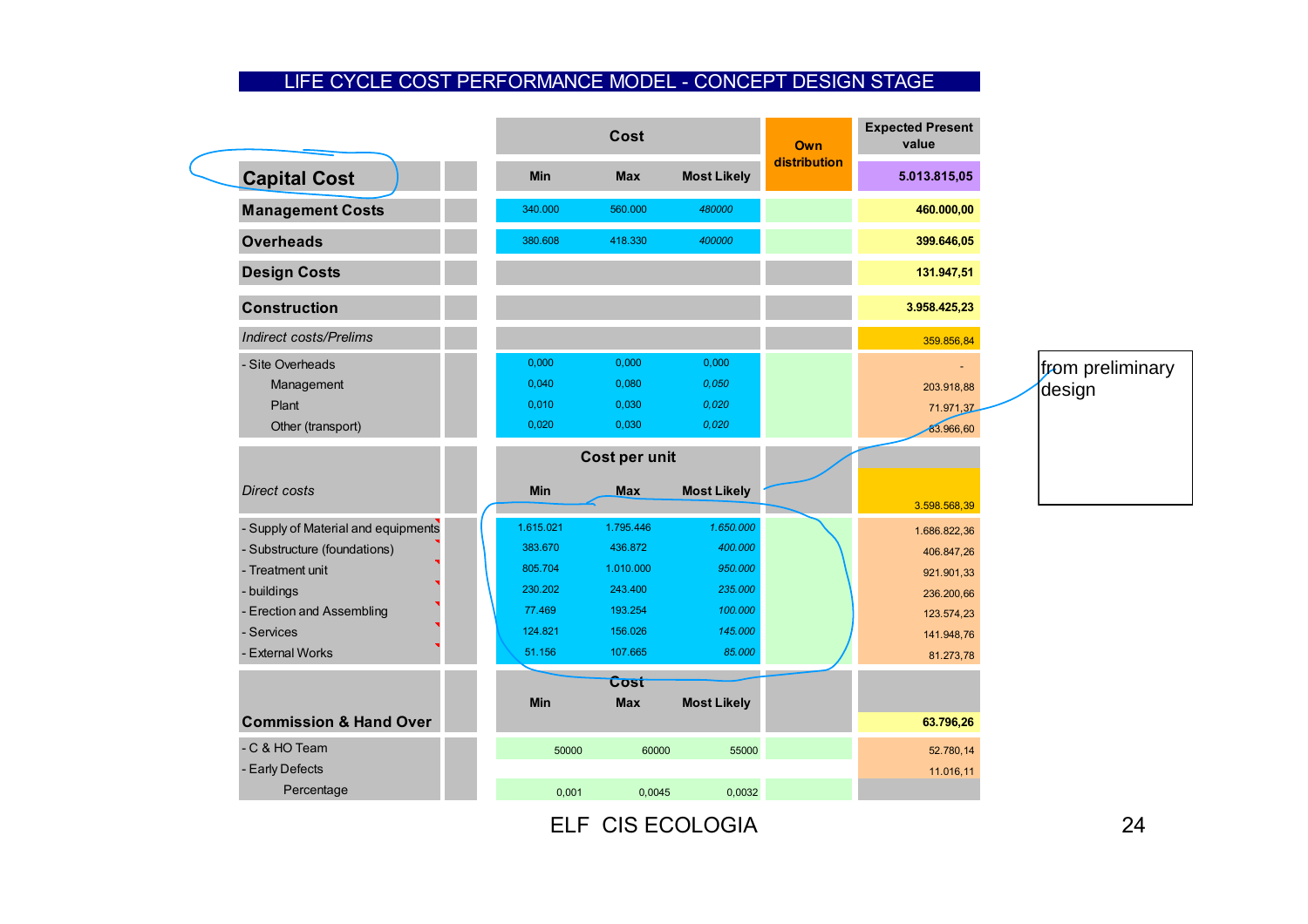|                                                                                                                                     |                  | No of units                       |                      | <b>Description</b><br>of Unit | Own          |                               | Cost per unit    | Own<br>distribution  |  |
|-------------------------------------------------------------------------------------------------------------------------------------|------------------|-----------------------------------|----------------------|-------------------------------|--------------|-------------------------------|------------------|----------------------|--|
| <b>Facility Management Cost</b>                                                                                                     | Min              | <b>Max</b>                        | <b>Most Likely</b>   |                               | distribution | <b>Min</b>                    |                  | Max Most Likely      |  |
| <b>Operation</b>                                                                                                                    |                  |                                   |                      |                               |              |                               |                  |                      |  |
| <b>Utilities</b>                                                                                                                    |                  |                                   |                      |                               |              |                               |                  |                      |  |
| Energy<br>Estimated as overall<br>$\mathsf{n}$<br>$\overline{v}$<br>Estimated from breakdown<br>- treatment<br>- pumping<br>- Other | 288000<br>738720 | 300000<br>900000                  | 290000<br>750000     |                               |              | 0,1<br>0,1<br>10 <sup>°</sup> | 0,2<br>0,2<br>30 | 0, 15<br>0, 15<br>20 |  |
| Personnel<br>Estimated as overall                                                                                                   |                  |                                   |                      |                               |              |                               |                  |                      |  |
| Estimated from breakdown                                                                                                            |                  |                                   |                      |                               |              |                               |                  |                      |  |
| - Engineer<br>- Operator                                                                                                            | $\boldsymbol{8}$ | $\overline{2}$<br>12 <sup>°</sup> | 1<br>10              |                               |              | 6000<br>4000                  | 7200<br>5000     | 6150<br>4250         |  |
| - Skilled                                                                                                                           | 10               | 12 <sup>°</sup>                   | 10                   |                               |              | 3200                          | 4300             | 3500                 |  |
| Other                                                                                                                               | $\Omega$         | $\overline{0}$                    | $\mathbf{0}$         |                               |              | $\overline{0}$                | $\mathbf{0}$     | $\overline{0}$       |  |
| <b>PPM</b>                                                                                                                          |                  |                                   |                      |                               |              |                               |                  |                      |  |
| Estimate as overall                                                                                                                 |                  | $\mathbf{1}$                      | $\blacktriangleleft$ |                               |              | 90000                         | 200000           | 125000               |  |
| Estimate from breakdown<br>n.                                                                                                       |                  |                                   |                      |                               |              |                               |                  |                      |  |
| PV of total Life Cycle Replacement                                                                                                  |                  |                                   |                      |                               |              |                               |                  |                      |  |
| Use performance model<br>'n.                                                                                                        |                  |                                   |                      |                               |              |                               |                  |                      |  |
| PV Percentage on capital cost<br>n.                                                                                                 |                  |                                   |                      |                               |              |                               |                  |                      |  |
| Annual Percentage on capital cost                                                                                                   |                  |                                   |                      |                               |              | 0.009                         | 0,015            | 0.011                |  |
| <b>Reactive Maintenance</b>                                                                                                         |                  |                                   |                      |                               |              |                               |                  |                      |  |
| PV Percentage on capital cost<br>$\mathsf{n}$                                                                                       |                  |                                   |                      |                               |              |                               |                  |                      |  |
| Annual Percentage on capital cost                                                                                                   |                  |                                   |                      |                               |              | 0,002                         | 0,01             | 0,005                |  |
| Management, overhead and other                                                                                                      |                  |                                   |                      |                               |              |                               |                  |                      |  |
|                                                                                                                                     | Min              | Max                               | <b>Most Likely</b>   |                               |              |                               |                  |                      |  |
| Percentage of total PV Maintenance and<br>replacements                                                                              | 0, 15            | 0,2                               | 0,18                 |                               |              |                               |                  |                      |  |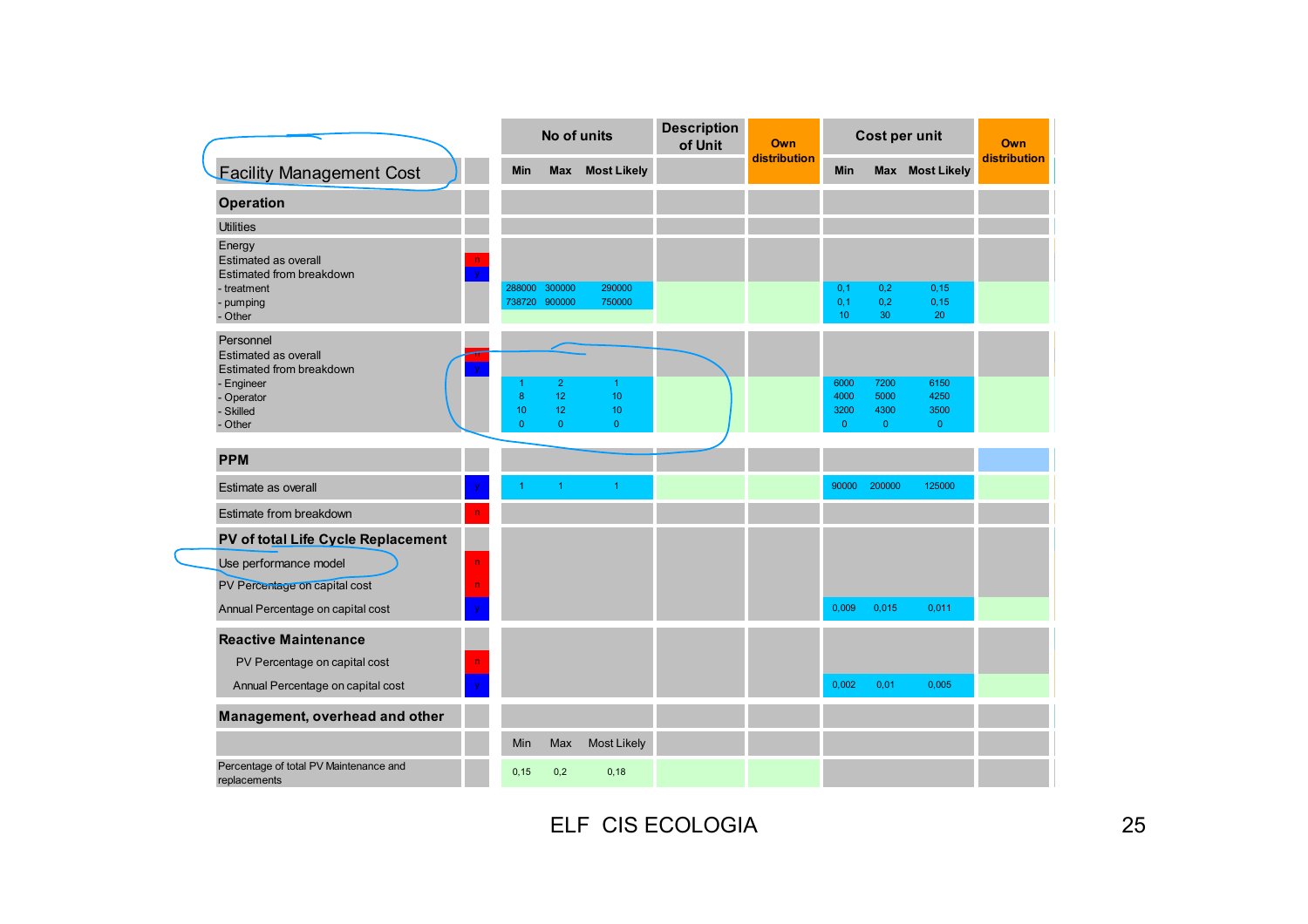|                       |            |   | (yrs)            | <b>Life Cycle Replacement</b> | Own          |                         |                                      | <b>YEAR</b> |   |
|-----------------------|------------|---|------------------|-------------------------------|--------------|-------------------------|--------------------------------------|-------------|---|
|                       | <b>Min</b> |   | <b>Max</b>       | <b>ML</b>                     | distribution |                         | <b>Frequency</b><br>of task<br>(yrs) | 3           | 4 |
| Pumps                 |            |   | 10 <sup>°</sup>  | 6                             |              | <b>Input Parameters</b> |                                      |             |   |
| <b>Diffusers</b>      |            | 5 | 10 <sup>10</sup> |                               |              | <b>Input Parameters</b> |                                      |             |   |
| Generators            | o          |   | 12               | 10 <sup>10</sup>              |              | <b>Input Parameters</b> | 10                                   |             |   |
| <b>Motor Valves</b>   | 5          |   | 12 <sup>2</sup>  | 8                             | Lognormal    | <b>Input Parameters</b> | 10                                   |             |   |
| <b>Services</b>       |            |   | 6                | 5                             |              | <b>Input Parameters</b> | 5                                    |             |   |
| <b>External Works</b> |            |   | 10               | 5                             |              | <b>Input Parameters</b> | 5                                    |             |   |

|                                 | No of units     |            | <b>Own</b>      |              | Cost per unit at<br>replacement time |            | Own       |              | <b>YEAR</b>                 |      |      |
|---------------------------------|-----------------|------------|-----------------|--------------|--------------------------------------|------------|-----------|--------------|-----------------------------|------|------|
|                                 |                 |            |                 | distribution |                                      |            |           | distribution | <b>Frequency</b><br>of task | 3    | 4    |
|                                 | <b>Min</b>      | <b>Max</b> | <b>ML</b>       |              | <b>Min</b>                           | <b>Max</b> | <b>ML</b> |              | (yrs)                       |      |      |
| Pumps                           | 8               | 12         | 9               |              | 4500                                 | 7500       | 5500      |              |                             |      |      |
| <b>Diffusers</b>                |                 | 4          | 4               |              | 12500                                | 19000      | 15000     |              |                             |      |      |
| Generators                      |                 | $\Omega$   |                 |              | 25000                                | 30000      | 27000     |              | 10                          |      |      |
| <b>Motor Valves</b>             | 10 <sup>°</sup> | 20         | 18              |              | 3000                                 | 5000       | 3800      |              | 10                          |      |      |
| Services                        | 5               | 15         | 12 <sup>1</sup> |              | 1500                                 | 3500       | 2000      |              | 5                           |      |      |
| <b>External Works</b>           | 20              | 50         | 35 <sub>2</sub> |              | 3500                                 | 12500      | 9000      |              | 5                           |      |      |
| Total                           |                 |            |                 |              |                                      |            |           |              |                             | 0,00 | 0,00 |
| <b>Present Value</b>            |                 |            |                 |              |                                      |            |           |              |                             | 0,00 | 0,00 |
| <b>Cumulative Present Value</b> |                 |            |                 |              |                                      |            |           |              |                             | 0,00 | 0,00 |
|                                 |                 |            |                 |              |                                      |            |           |              |                             |      |      |

| Cost per unit at<br>replacement time |            |  |  |  |  |  |  |
|--------------------------------------|------------|--|--|--|--|--|--|
| <b>Max</b>                           | <b>Min</b> |  |  |  |  |  |  |
| 7500                                 | 4500       |  |  |  |  |  |  |
| 19000                                | 12500      |  |  |  |  |  |  |
| 30000                                | 25000      |  |  |  |  |  |  |
| 5000                                 | 3000       |  |  |  |  |  |  |
| 3500                                 | 1500       |  |  |  |  |  |  |
| 12500                                | 3500       |  |  |  |  |  |  |
|                                      |            |  |  |  |  |  |  |

|                               | <b>YEAR</b> |      |
|-------------------------------|-------------|------|
| Frequency<br>of task<br>(yrs) | 3           | 4    |
| 7                             |             |      |
| $\overline{7}$                |             |      |
| 10                            |             |      |
| 10                            |             |      |
| 5                             |             |      |
| 5                             |             |      |
|                               | 0,00        | 0,00 |
|                               | 0,00        | 0,00 |
|                               | 0,00        | 0,00 |

connection with the summary in EPV

ELF CIS ECOLOGIA 26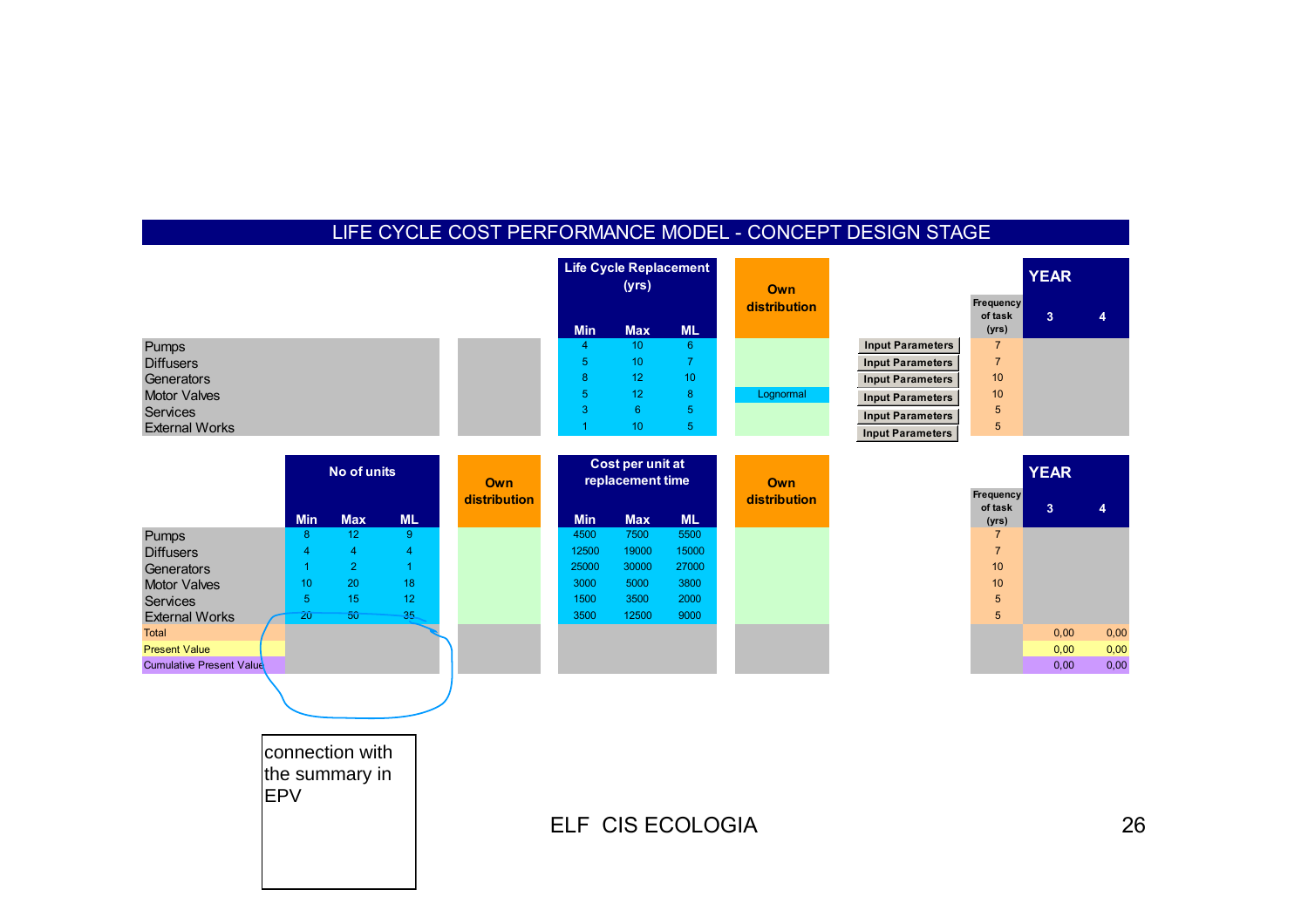| <b>Expected Present value</b><br>totals over study period           | % of LLC                                       | % of Capital<br>cost                       |
|---------------------------------------------------------------------|------------------------------------------------|--------------------------------------------|
| 15.638.528                                                          |                                                |                                            |
| 5.013.815,05                                                        | 32,06%                                         |                                            |
| 460.000,00<br>399.646,05<br>131.947,51<br>3.958.425,23<br>63.796,26 | 2,94%<br>2,56%<br>0,84%<br>25,31%<br>0,41%     | 9,17%<br>7,97%<br>2,63%<br>78,95%<br>1,27% |
| 10.624.713,37                                                       | 67,94%                                         | 211,91%                                    |
| 5.535.264,22<br>2.975.403,72<br>1.556.442,34<br>855.890,40          | 35,40%<br>19,03%<br>9,95%<br>5,47%             | 110,40%<br>59,34%<br>31,04%<br>17,07%      |
| 6.886.312,02<br>8.752.216,4                                         | are cashfolw's<br>figures duly<br>lactualised? |                                            |
|                                                                     |                                                |                                            |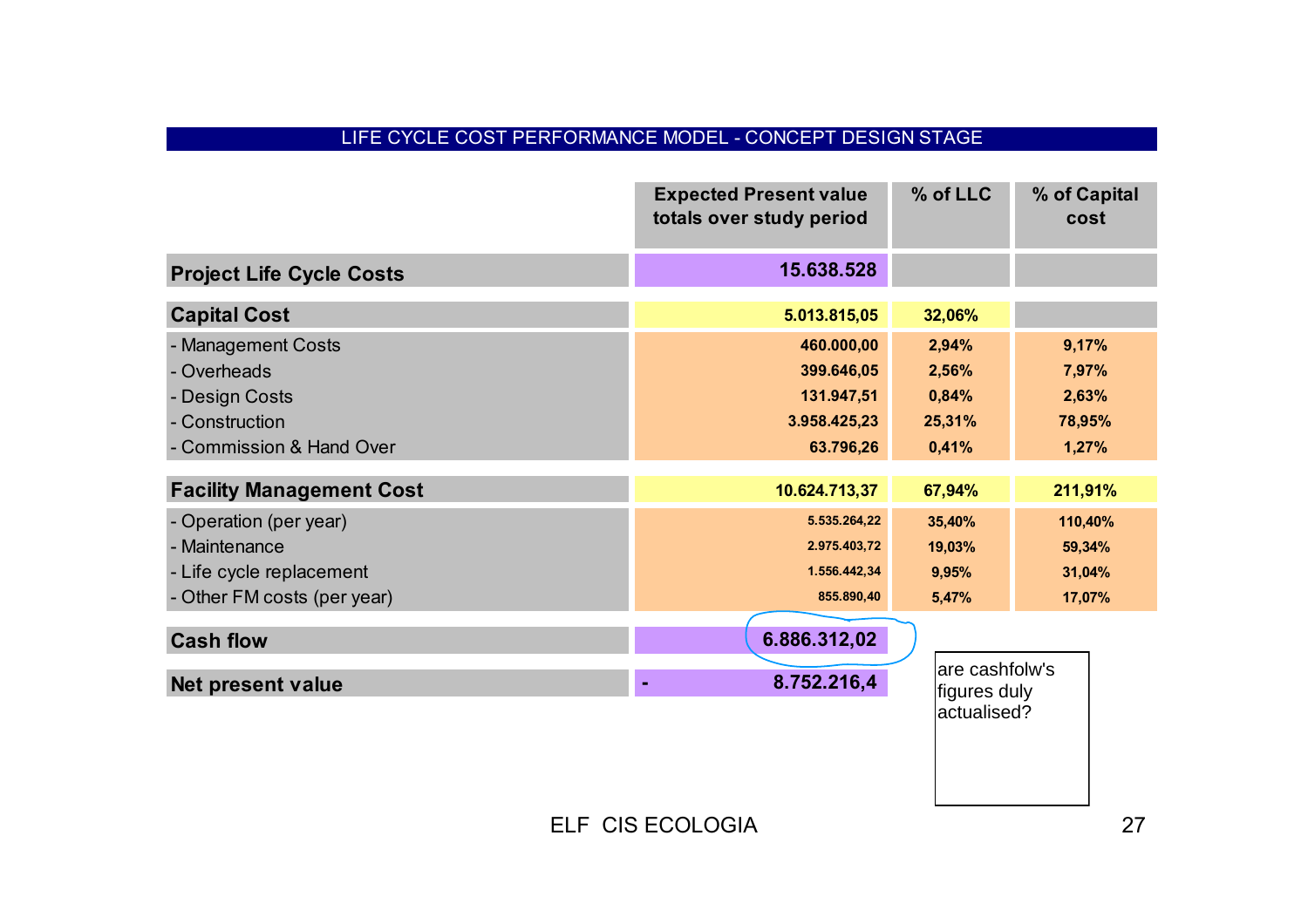

| <b>Summary Information</b>   |                            |  |  |  |  |  |  |
|------------------------------|----------------------------|--|--|--|--|--|--|
| Workbook Name                | Is, ELF Conceptdesign V1-7 |  |  |  |  |  |  |
| Number of Simulations        |                            |  |  |  |  |  |  |
| Number of Iterations         | 10000                      |  |  |  |  |  |  |
| Number of Inputs             | 1009                       |  |  |  |  |  |  |
| Number of Outputs            | 11                         |  |  |  |  |  |  |
| Sampling Type                | Latin Hypercube            |  |  |  |  |  |  |
| <b>Simulation Start Time</b> | 28/04/2004 18.51           |  |  |  |  |  |  |
| Simulation Stop Time         | 28/04/2004 18.58           |  |  |  |  |  |  |
| Simulation Duration          | 00.07.00                   |  |  |  |  |  |  |
| Random Seed                  | 1736642627                 |  |  |  |  |  |  |

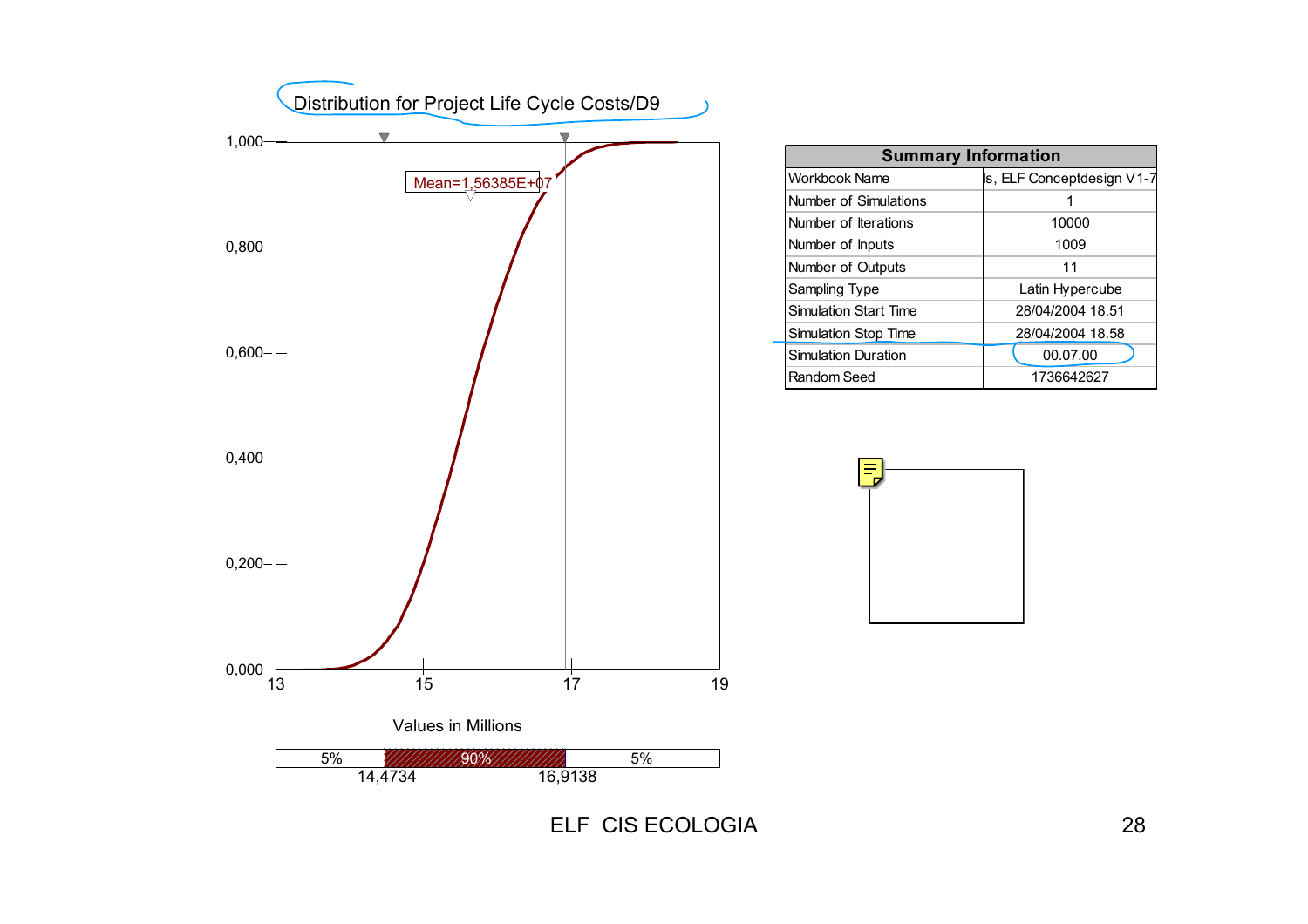## Regression Sensitivity for Project Life Cycle Costs/D9

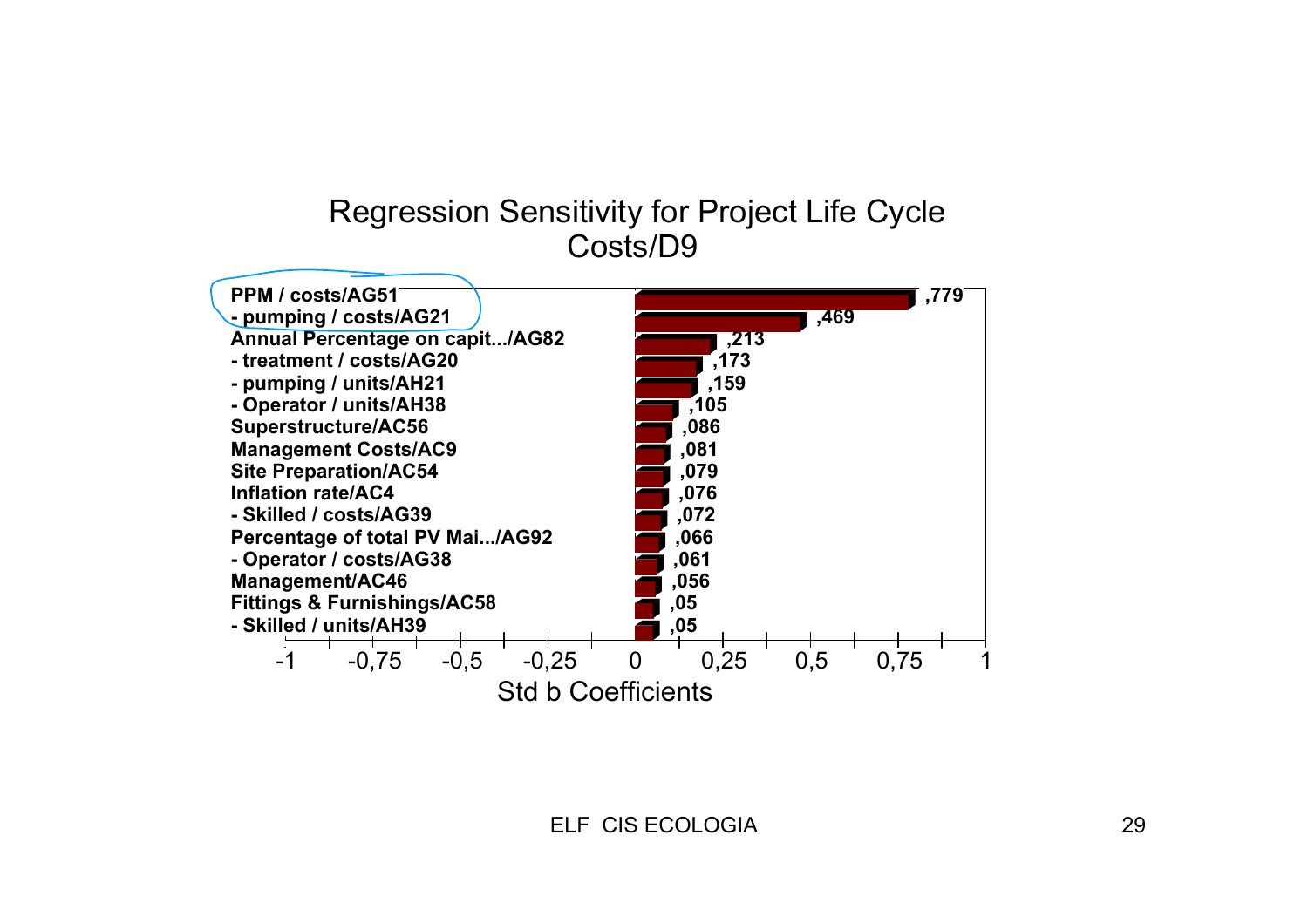

|                   | <b>Summary Statistics</b> |       |              |
|-------------------|---------------------------|-------|--------------|
| <b>Statistic</b>  | Value                     | %tile | <b>Value</b> |
| Minimum           | 4.689.246,50              | 5%    | 4.851.980,00 |
| Maximum           | 5.373.767.50              | 10%   | 4.887.466,00 |
| Mean              | 5.013.808.76              | 15%   | 4.913.232,00 |
| Std Dev           | 97.842,62                 | 20%   | 4.931.129,50 |
| Variance          | 9573178476                | 25%   | 4.946.755,00 |
| Skew ness         | 0,011994858               | 30%   | 4.961.785,00 |
| Kurtosis          | 2,846413615               | 35%   | 4.975.227,50 |
| Median            | 5.013.160,50              | 40%   | 4.988.284,00 |
| Mode              | 4.843.294,00              | 45%   | 5.000.813,00 |
| Left X            | 4.851.980,00              | 50%   | 5.013.160,50 |
| Left P            | 5%                        | 55%   | 5.025.292,00 |
| Right X           | 5.175.737,00              | 60%   | 5.037.868,00 |
| <b>Right P</b>    | 95%                       | 65%   | 5.051.600,50 |
| Diff X            | 323.757,00                | 70%   | 5.065.401,50 |
| Diff P            | 90%                       | 75%   | 5.080.369,00 |
| #Errors           | 0                         | 80%   | 5.097.214,00 |
| <b>Filter Min</b> |                           | 85%   | 5.117.744,50 |
| <b>Filter Max</b> |                           | 90%   | 5.141.714,00 |
| #Filtered         | 0                         | 95%   | 5.175.737,00 |

 $\sqrt{\frac{1}{2}}$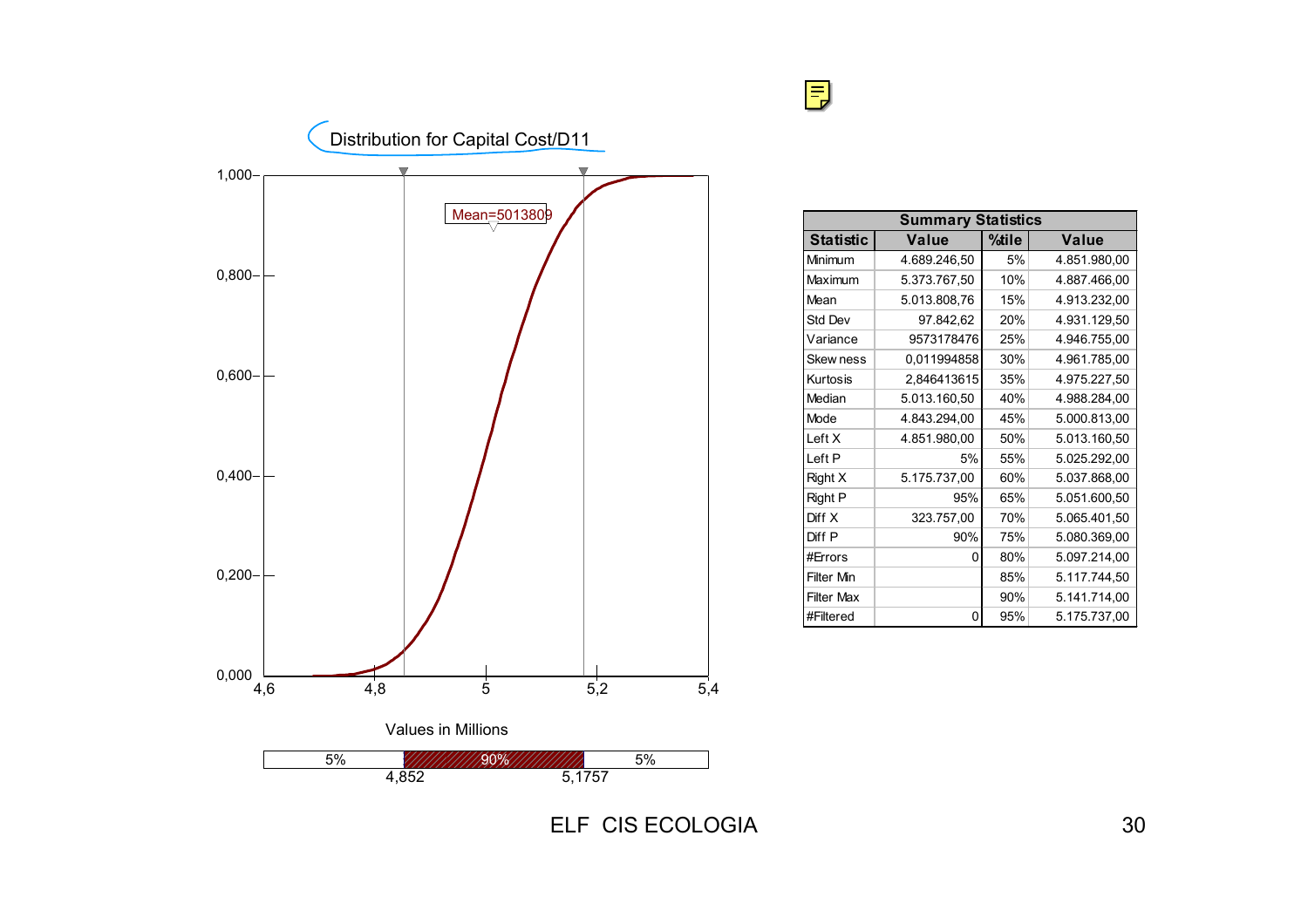

 $\mathsf{L}^{\mathsf{III}}$ 

• Are we authorised to introduce modifications in the process / specs?

• Upon identification of the most important costs, the attention is concentrated at the suitable technical solutions in order to select the most attractive in terms of LCC.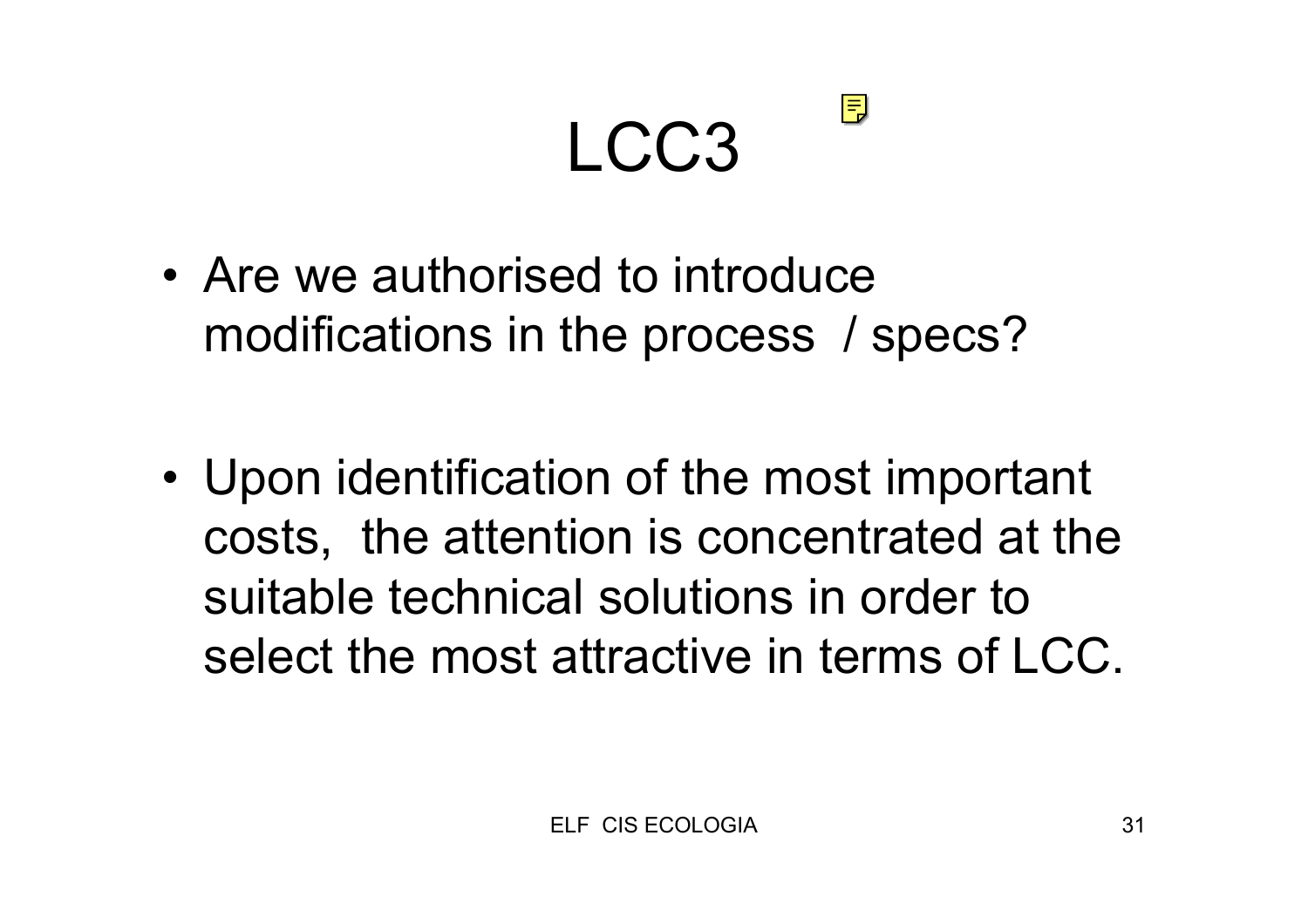## ELF CIS ECOLOGIA 32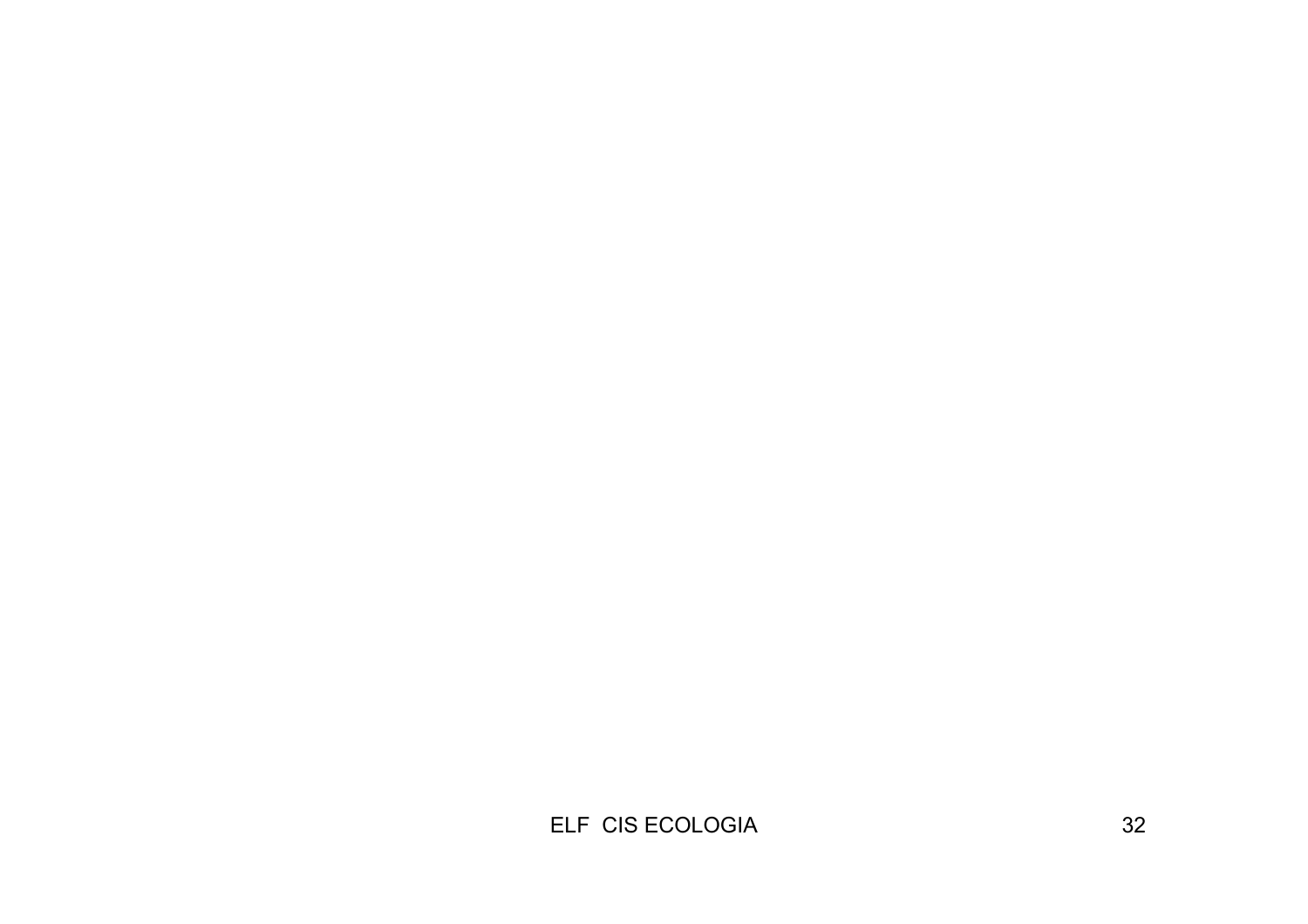| operation   |              |                  | specs                   |                 | alternative Difference |
|-------------|--------------|------------------|-------------------------|-----------------|------------------------|
|             | personnel    |                  | $\overline{\mathsf{U}}$ | U               |                        |
|             |              | operators        | $\overline{\mathbf{4}}$ | $\overline{3}$  |                        |
|             |              | supervisor       | $\overline{1}$          | $\mathbf{1}$    |                        |
|             |              |                  |                         |                 | 16,67%                 |
|             | chemicals    |                  | Kg/m3                   | Kg/m3           |                        |
|             |              | chlorine         | $\overline{1}$          | $\overline{1}$  |                        |
|             |              | lime             | $\overline{2}$          | $\overline{0}$  |                        |
|             |              | calcium          | $\overline{0}$          | $\overline{2}$  |                        |
|             |              |                  |                         |                 | 10%                    |
|             | electricity  |                  | <b>Kwh</b>              | Kwh             |                        |
|             |              | well pump        | 18                      | 19              |                        |
|             |              | dissolvers       | $\overline{2}$          | $\overline{0}$  |                        |
|             |              | dosing           | $\overline{2}$          | $\overline{0}$  |                        |
|             |              | air blowers      | $\overline{8}$          | $\pmb{0}$       |                        |
|             |              | backwash         | $\overline{3}$          | $\overline{1}$  |                        |
|             |              | boosters         | 30                      | $\overline{30}$ |                        |
|             |              |                  | 63                      | 50              | 20,63%                 |
| maintenance |              |                  |                         |                 |                        |
|             | preventative |                  |                         |                 |                        |
|             |              | well pump        | yes                     | yes             |                        |
|             |              | dosing           | yes                     | no              |                        |
|             |              | air blowers      | yes                     | no              |                        |
|             |              | backwash         | yes                     | yes             |                        |
|             |              | booster          | yes                     | yes             |                        |
|             |              |                  |                         |                 | 19,05%                 |
|             | reactive     |                  |                         |                 |                        |
|             |              | well pump        | yes                     | yes             |                        |
|             |              | dosing           | yes                     | no              |                        |
|             |              | air blowers      | yes                     | no              |                        |
|             |              | backwash         | yes                     | yes             |                        |
|             |              | booster          | yes                     | yes             |                        |
|             |              | ELF CIS ECOLOGIA |                         |                 | 19,05%                 |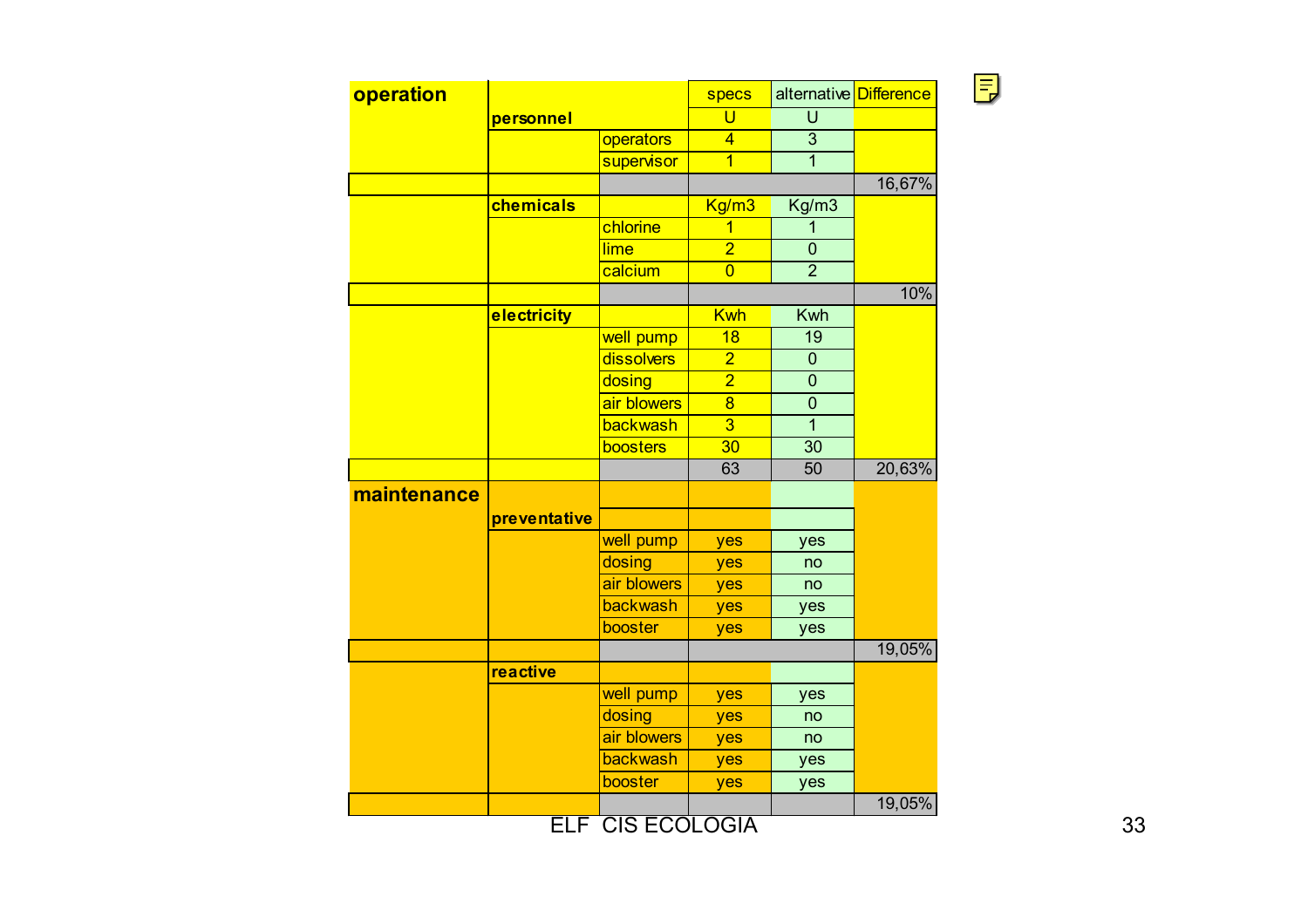# LCC3

- •• In our case the power from Electricity is the principal cost of operation and pumps are the topic equipment (Consuming more energy).
- We do concentrate therefore on a comparative LCC for different pumps.
- Multi criteria ?
- •• Deterioration?

 $\mathsf{L}^{\mathsf{III}}$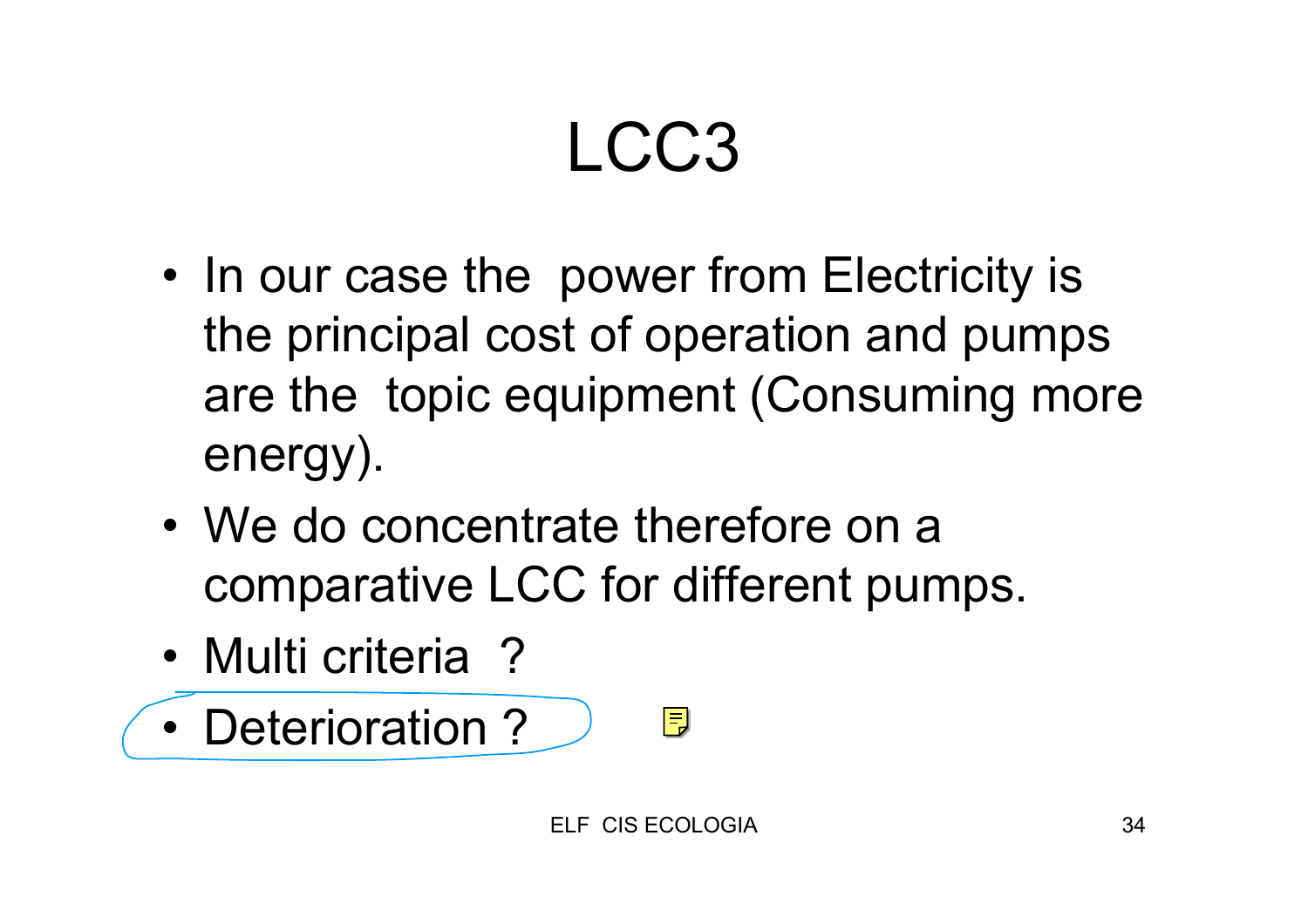## **ELEMENT SELECTION**

#### **Booster pum p**

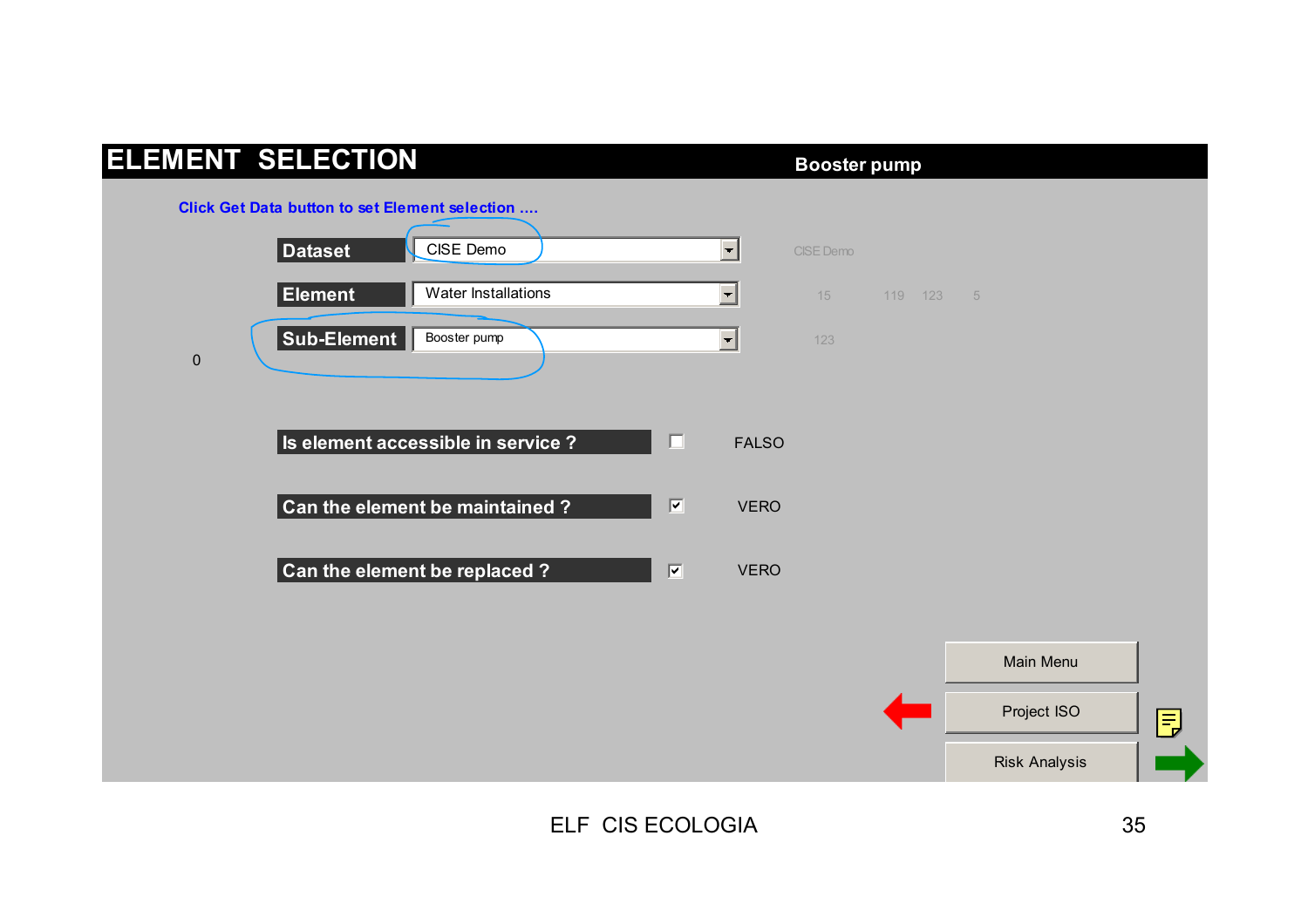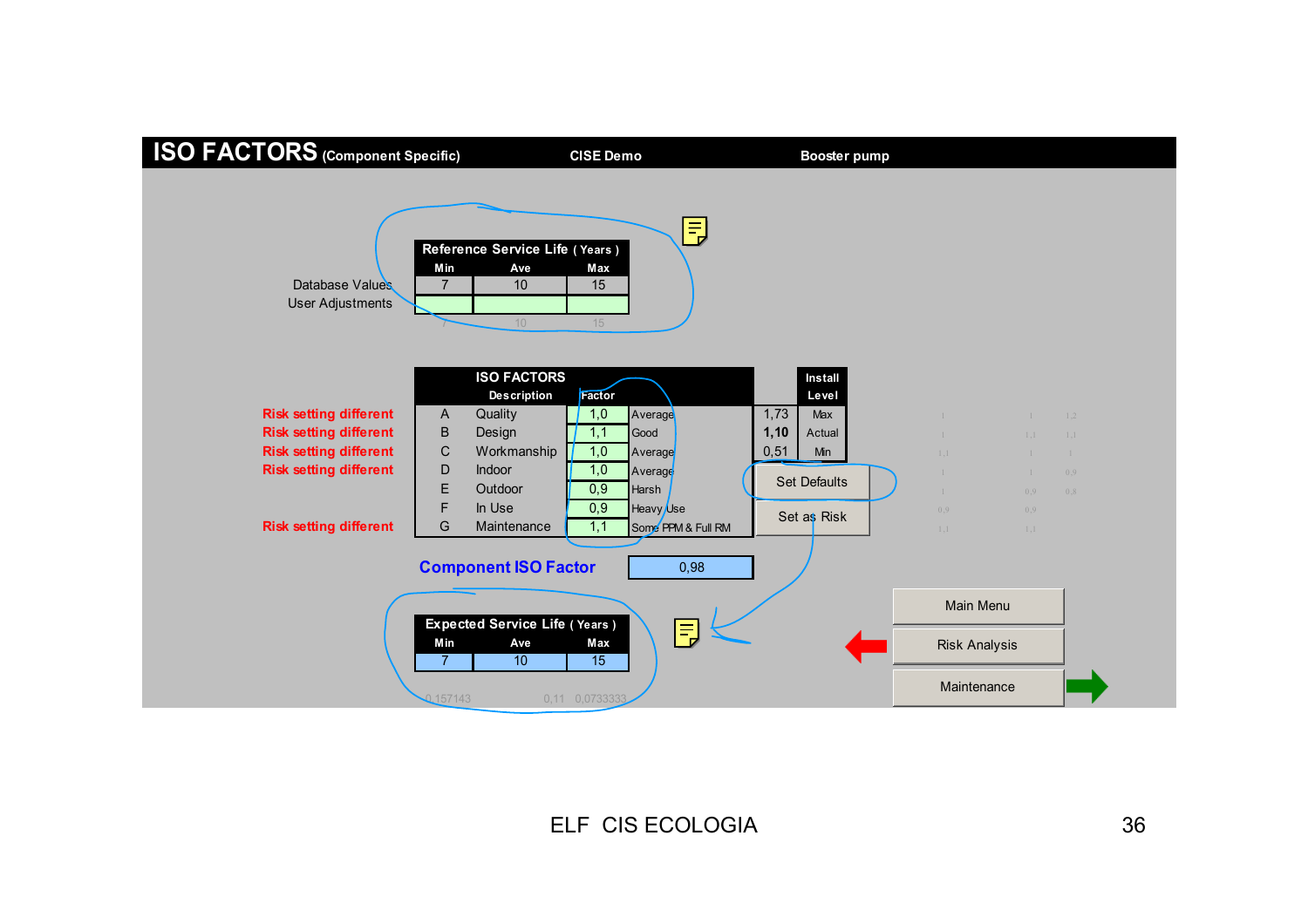|     | Reference Service Life (Years) |     |  |
|-----|--------------------------------|-----|--|
| Min | Ave                            | Max |  |
|     | 1 <sub>0</sub>                 | 15  |  |
|     |                                |     |  |
|     |                                |     |  |

Database Values No. 7 User Adjustments



### ELF CIS ECOLOGIA 37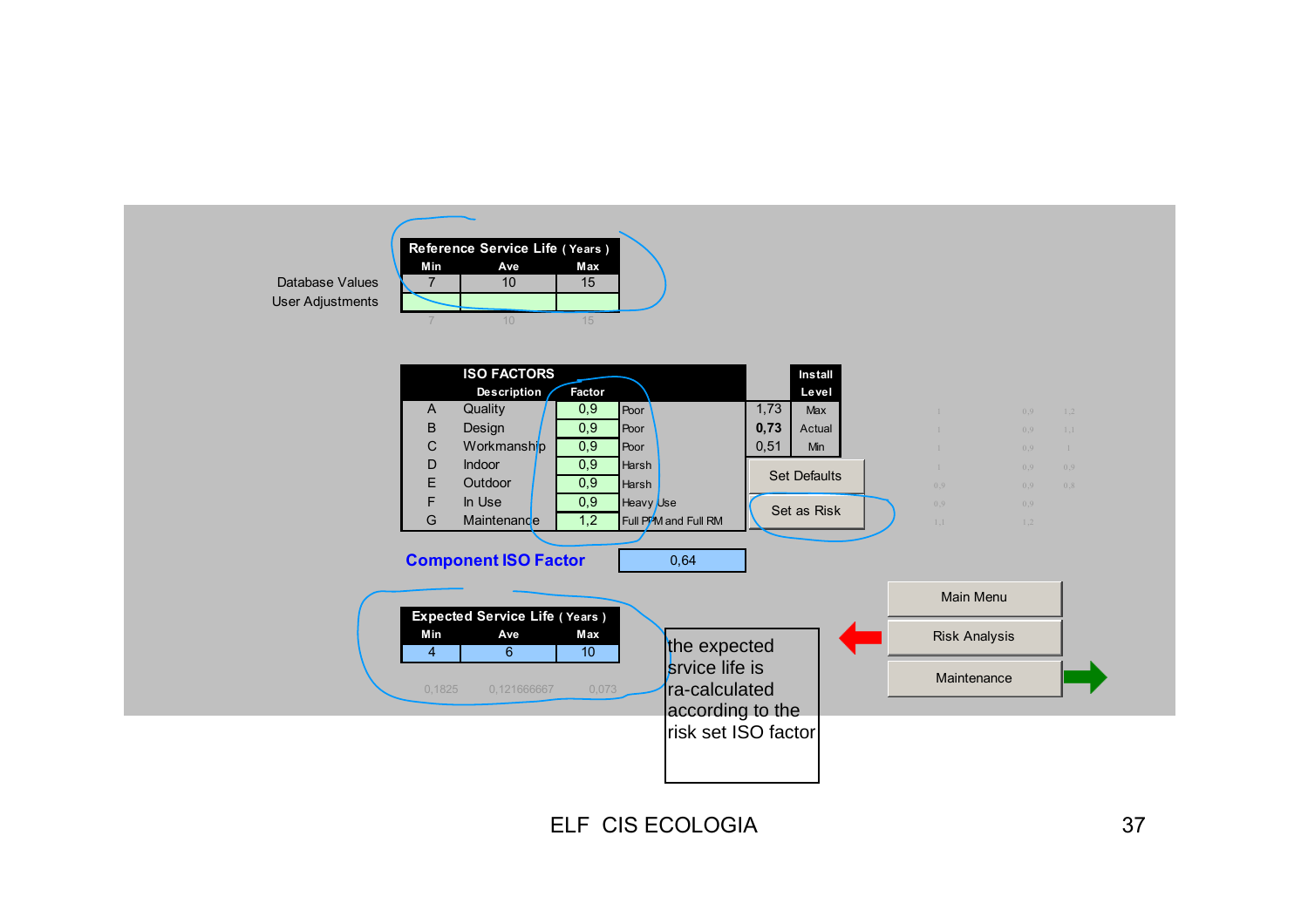### **MAINTENANCE** SCHEDULE / SETTINGS

**CISE**

**Demo Booster pump**

#### **Planned PreventativeMaintenance**

**Generic Project Des** 

|     | Maintenance          |  |  |  |  |  |  |  |  |  |
|-----|----------------------|--|--|--|--|--|--|--|--|--|
| 1.2 | Full PPM and Full RM |  |  |  |  |  |  |  |  |  |
| 1,1 | Some PPM & Full RM   |  |  |  |  |  |  |  |  |  |
| 1.0 | Some PPM & Some RM   |  |  |  |  |  |  |  |  |  |
| 0.9 | No PPM and Some RM   |  |  |  |  |  |  |  |  |  |
| 0.8 | No PPM or No RM      |  |  |  |  |  |  |  |  |  |

#### **S pecific Element S ele ctio n**

**Maintenance**e Roman de la Romana de la Romana de la Romana de la Romana de la Romana de la Romana de la Romana de la Roman 1,1 Some PPM & Full R M

#### **S pecific Element S ele ctio n**

|     | <b>Element Recovery Maximum</b> |    |
|-----|---------------------------------|----|
| Min | 75                              | 75 |
| Ave | 85                              | 85 |
| Max | 95                              |    |
|     |                                 |    |



#### **Reactive Maintenance**



#### **C a pital R e placement**





**Click to Select**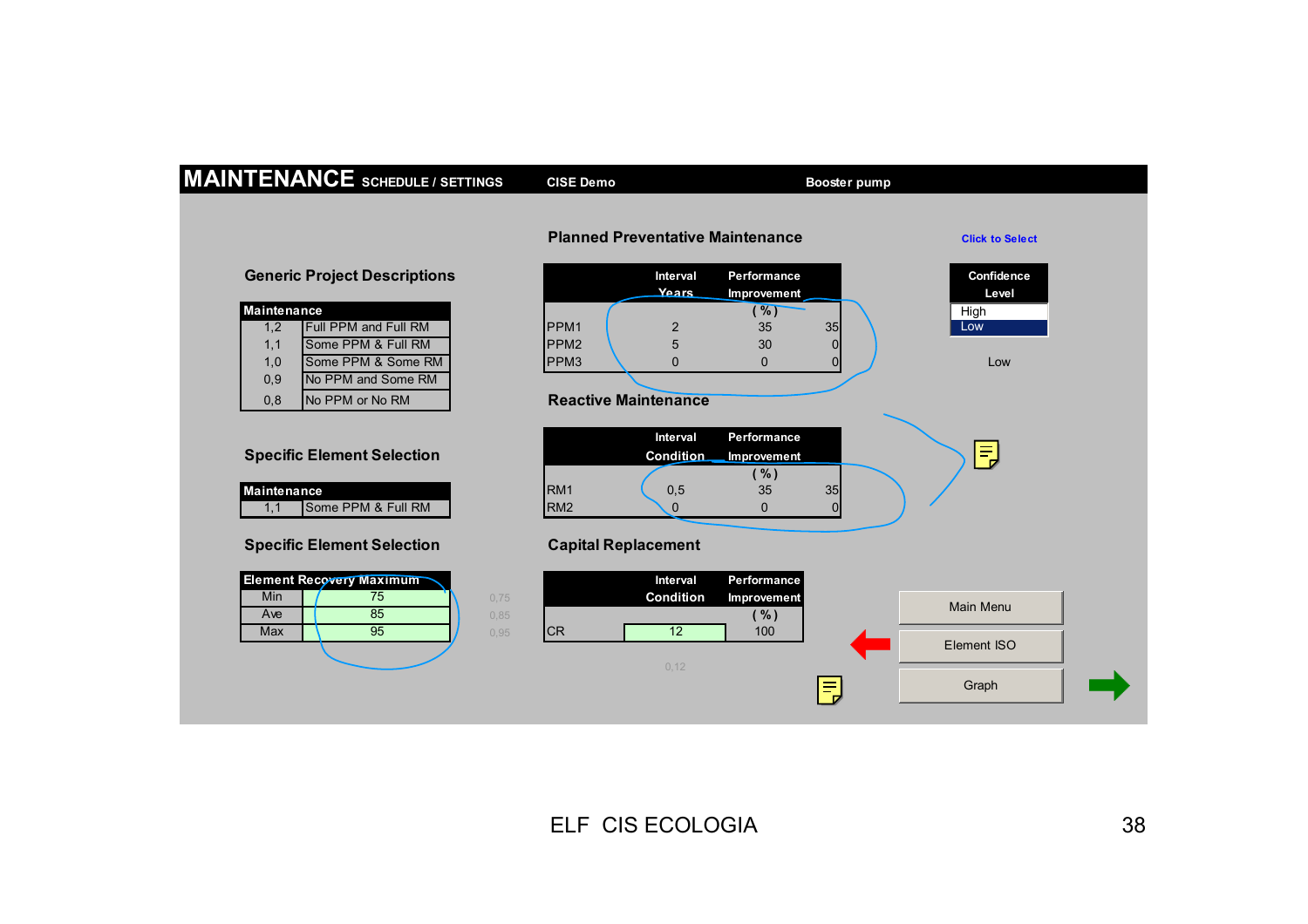

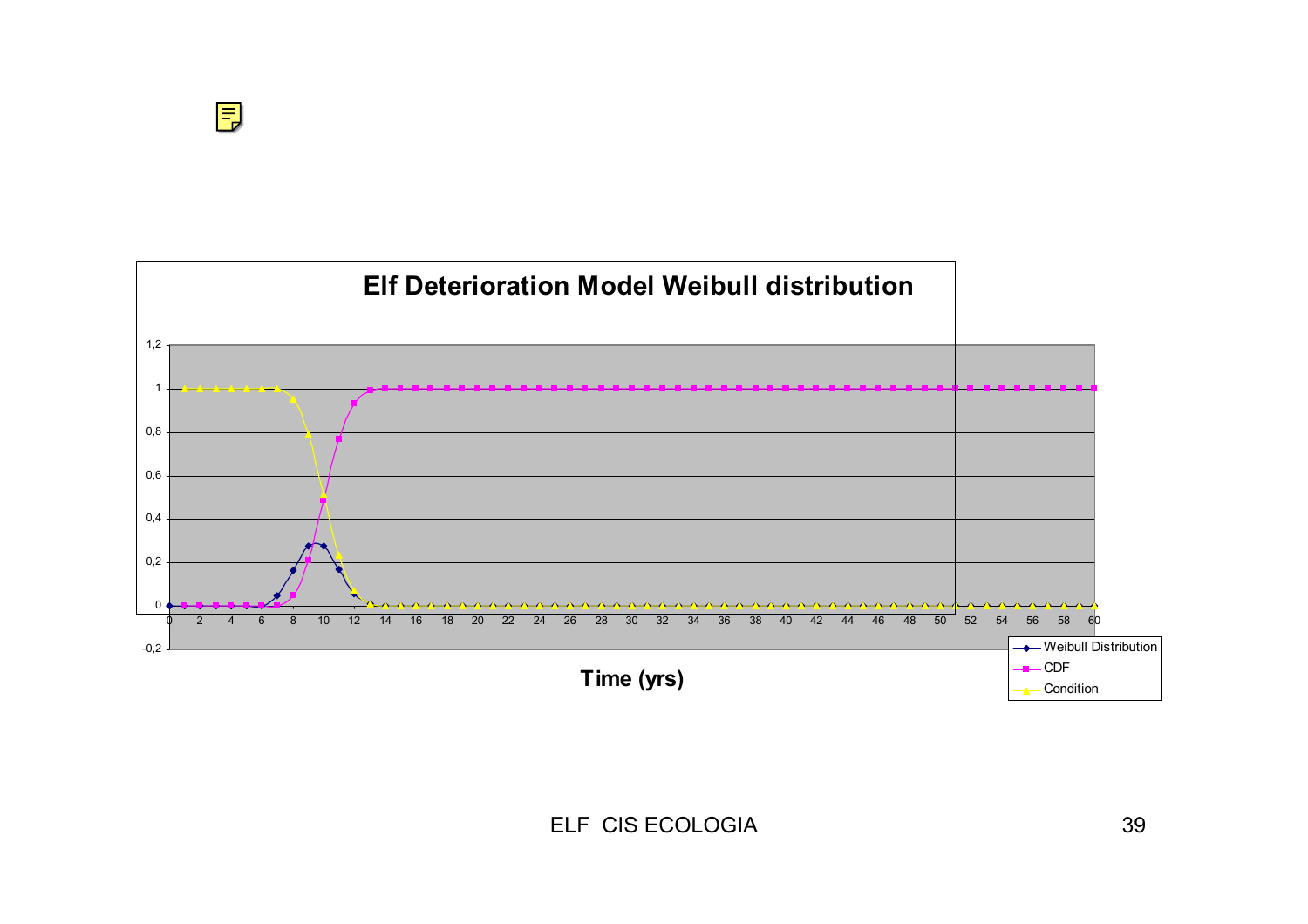| <b>LIFE CYCLE COST</b> |           |                   |          |          |              |          | <b>CISE Demo</b> |          |          | Booster pump |          |             |          |          |                   |
|------------------------|-----------|-------------------|----------|----------|--------------|----------|------------------|----------|----------|--------------|----------|-------------|----------|----------|-------------------|
| <b>Discount</b>        |           |                   |          |          |              |          |                  |          |          |              |          |             |          |          |                   |
| 3,5                    |           | Discount %        | 0        |          | $\mathbf{2}$ | 3        | ч.               | 5        | 6        | 7.           | 8        | 9           | 10       | 11       | $12 \overline{ }$ |
|                        | 12        | PPM <sub>1</sub>  |          |          |              |          |                  |          |          |              |          |             |          |          |                   |
|                        |           | PPM <sub>2</sub>  |          | 0        |              |          |                  |          |          | 0            |          | 0           |          |          |                   |
|                        |           | PPM <sub>3</sub>  |          | $\Omega$ |              |          | $\Omega$         |          | 0        | 0            | 0        | $\Omega$    |          |          | 0                 |
|                        |           | <b>RM1</b>        |          | 0        |              |          | $\Omega$         |          | 0        | 0            |          |             |          |          |                   |
|                        |           | RM <sub>2</sub>   |          | $\Omega$ |              |          | 0                |          | 0        | 0            | 0        | $\mathbf 0$ |          |          | $\mathbf{0}$      |
|                        |           | I CR              |          | 0        |              |          |                  |          | 0        | 0            | 0        | 0           |          |          | 0                 |
|                        | 47.250,00 | Cost              | 8.500.00 | 1.500,00 | 3.500,00     | 1.500,00 | 3.500,00         | 1.500,00 | 3.500,00 | 1.500,00     | 5.250,00 | 3.250,00    | 5.250,00 | 3.250,00 | 5.250,00          |
| 38.702,52              |           | <b>Discounted</b> | 8.500,00 | 1.449,28 | 3.267,29     | 1.352,91 | 3.050,05         | 1.262,96 | 2.847,25 | 1.178,99     | 3.986,91 | 2.384,63    | 3.721,82 | 2.226,07 | 3.474,36          |

|                 | <b>LIFE CYCLE COST</b> |                   |          |              |                |          | <b>CISE Demo</b> |          |              | Booster pump |          |          |          |          |                   |
|-----------------|------------------------|-------------------|----------|--------------|----------------|----------|------------------|----------|--------------|--------------|----------|----------|----------|----------|-------------------|
| <b>Discount</b> |                        |                   |          |              |                |          |                  |          |              |              |          |          |          |          |                   |
| 3,5             |                        | Discount %        | 0        |              | $\overline{2}$ | 3        |                  | 5        | 6            | U            | 8        | 9        | 10       | 11       | $12 \overline{ }$ |
|                 | 12                     | PPM <sub>1</sub>  |          |              |                |          |                  |          |              |              |          |          |          |          |                   |
|                 |                        | PPM <sub>2</sub>  |          | $\Omega$     |                |          |                  |          |              | υ            |          | 0        |          |          |                   |
|                 |                        | PPM <sub>3</sub>  |          | $\Omega$     |                |          | 0                |          | <sup>0</sup> | υ            | υ        | 0        |          |          | 0                 |
|                 |                        | RM <sub>1</sub>   | J.       |              |                |          |                  |          |              |              |          |          |          |          |                   |
|                 |                        | RM <sub>2</sub>   |          | $\Omega$     | 0              | 0        | 0                |          | $\Omega$     | 0            | 0        | 0        |          | 0        | 0                 |
|                 |                        | <b>CR</b>         |          | <sup>0</sup> |                |          | 0                |          | $\Omega$     | υ            | υ        | 0        |          |          | 0                 |
|                 | 59.500,00              | Cost              | 8.500,00 | 3.250,00     | 5.250,00       | 3.250,00 | 5.250,00         | 3.250,00 | 5.250,00     | 3.250,00     | 5.250,00 | 3.250,00 | 5.250,00 | 3.250,00 | 5.250,00          |
|                 | 49.402,97              | <b>Discounted</b> | 8.500,00 | 3.140,10     | 4.900,93       | 2.931,31 | 4.575,07         | 2.736,41 | 4.270,88     | 2.554,47     | 3.986,91 | 2.384,63 | 3.721,82 | 2.226,07 | 3.474,36          |

 $\sqrt{\frac{1}{2}}$ 

### **Deterioration Level 1 Data**

| <b>Expected Service Life (Years)</b> |     |     |  |  |  |  |  |  |  |
|--------------------------------------|-----|-----|--|--|--|--|--|--|--|
| Min                                  | Ave | Max |  |  |  |  |  |  |  |
|                                      | 10  | 15  |  |  |  |  |  |  |  |



### ELF CIS ECOLOGIA 40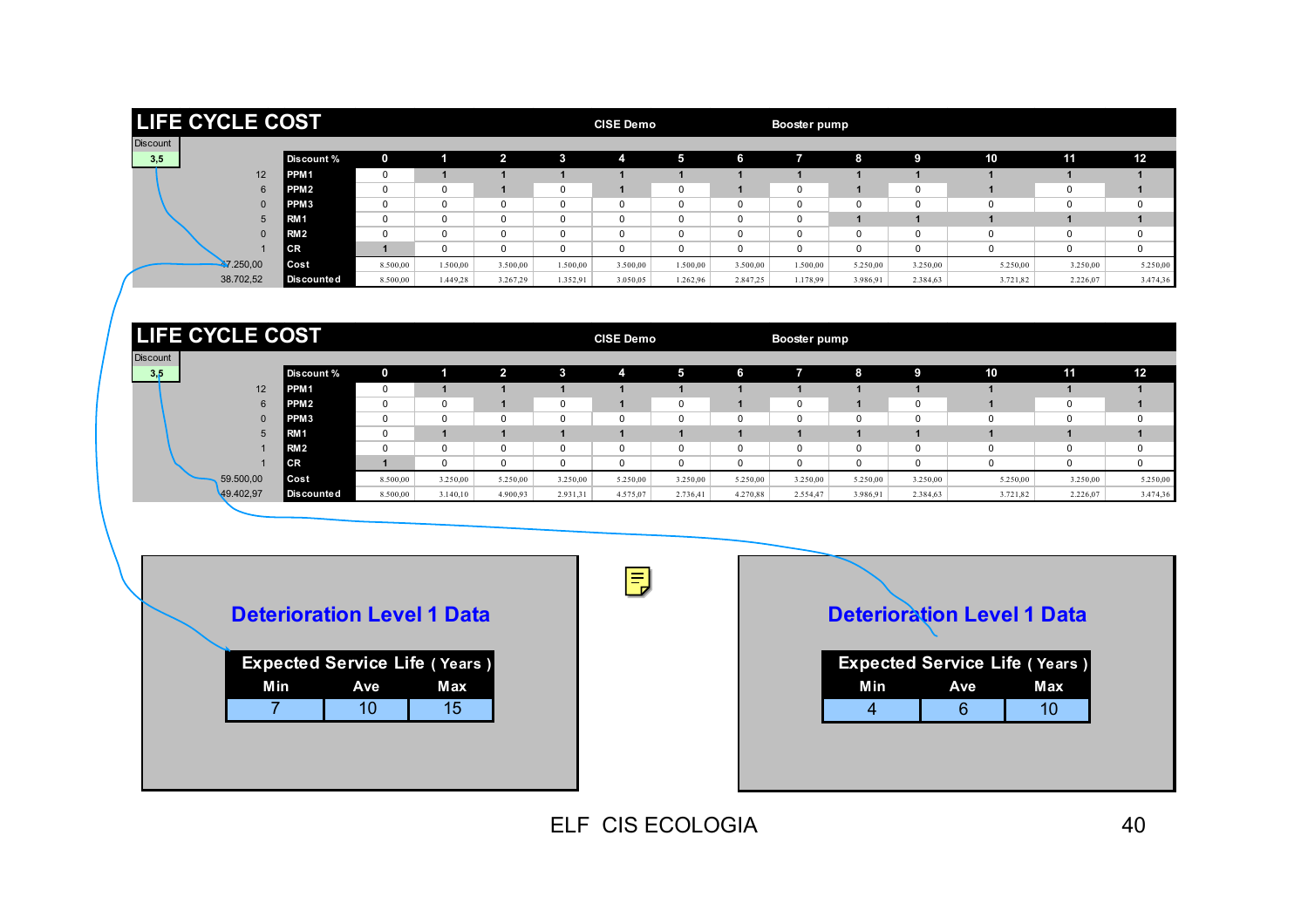

|                       | Life Cycle Replacement | (yrs)           |                  | Own          |                         |                                      | <b>YEAR</b> |                |
|-----------------------|------------------------|-----------------|------------------|--------------|-------------------------|--------------------------------------|-------------|----------------|
|                       | <b>Min-</b>            | <b>Max</b>      | $\blacksquare$   | distribution |                         | <b>Frequency</b><br>of task<br>(yrs) | 3           | $\overline{4}$ |
| Pumps                 |                        | 10              | 6.               |              | Input Parameters        | $\overline{ }$                       |             |                |
| <b>Diffusers</b>      | 5                      | 10 <sup>1</sup> |                  |              | <b>Input Parameters</b> | 7                                    |             |                |
| Generators            | 8                      | 12              | 10 <sup>10</sup> |              | <b>Input Parameters</b> | 10 <sup>°</sup>                      |             |                |
| <b>Motor Valves</b>   |                        | 12              | 8                | Lognormal    | <b>Input Parameters</b> | 10                                   |             |                |
| <b>Services</b>       | $\sqrt{2}$<br>.a       | 6               |                  |              | <b>Input Parameters</b> | 5                                    |             |                |
| <b>External Works</b> |                        | 10              | ь                |              | <b>Input Parameters</b> | 5                                    |             |                |

|                                 | No of units |                 | Cost per unit at<br>replacement time<br>Own |              |            |                         | Own   |              | <b>YEAR</b>                          |      |  |
|---------------------------------|-------------|-----------------|---------------------------------------------|--------------|------------|-------------------------|-------|--------------|--------------------------------------|------|--|
|                                 | <b>Min</b>  | <b>Max</b>      | <b>ML</b>                                   | distribution | <b>Min</b> | <b>Max</b><br><b>ML</b> |       | distribution | <b>Frequency</b><br>of task<br>(yrs) | 3    |  |
| Pumps                           | 8           | 12 <sub>2</sub> | -9                                          |              | 4500       | 7500                    | 5500  |              |                                      |      |  |
| <b>Diffusers</b>                | 4           | 4               | 4                                           |              | 12500      | 19000                   | 15000 |              | $\overline{7}$                       |      |  |
| Generators                      |             | $\sim$          |                                             |              | 25000      | 30000                   | 27000 |              | 10                                   |      |  |
| <b>Motor Valves</b>             | 10          | 20              | 18                                          |              | 3000       | 5000                    | 3800  |              | 10                                   |      |  |
| <b>Services</b>                 | 5           | 15              | 12                                          |              | 1500       | 3500                    | 2000  |              | 5                                    |      |  |
| <b>External Works</b>           | 20          | 50              | 35                                          |              | 3500       | 12500                   | 9000  |              | 5                                    |      |  |
| <b>Total</b>                    |             |                 |                                             |              |            |                         |       |              |                                      | 0,00 |  |
| <b>Present Value</b>            |             |                 |                                             |              |            |                         |       |              |                                      | 0,00 |  |
| <b>Cumulative Present Value</b> |             |                 |                                             |              |            |                         |       |              |                                      | 0,00 |  |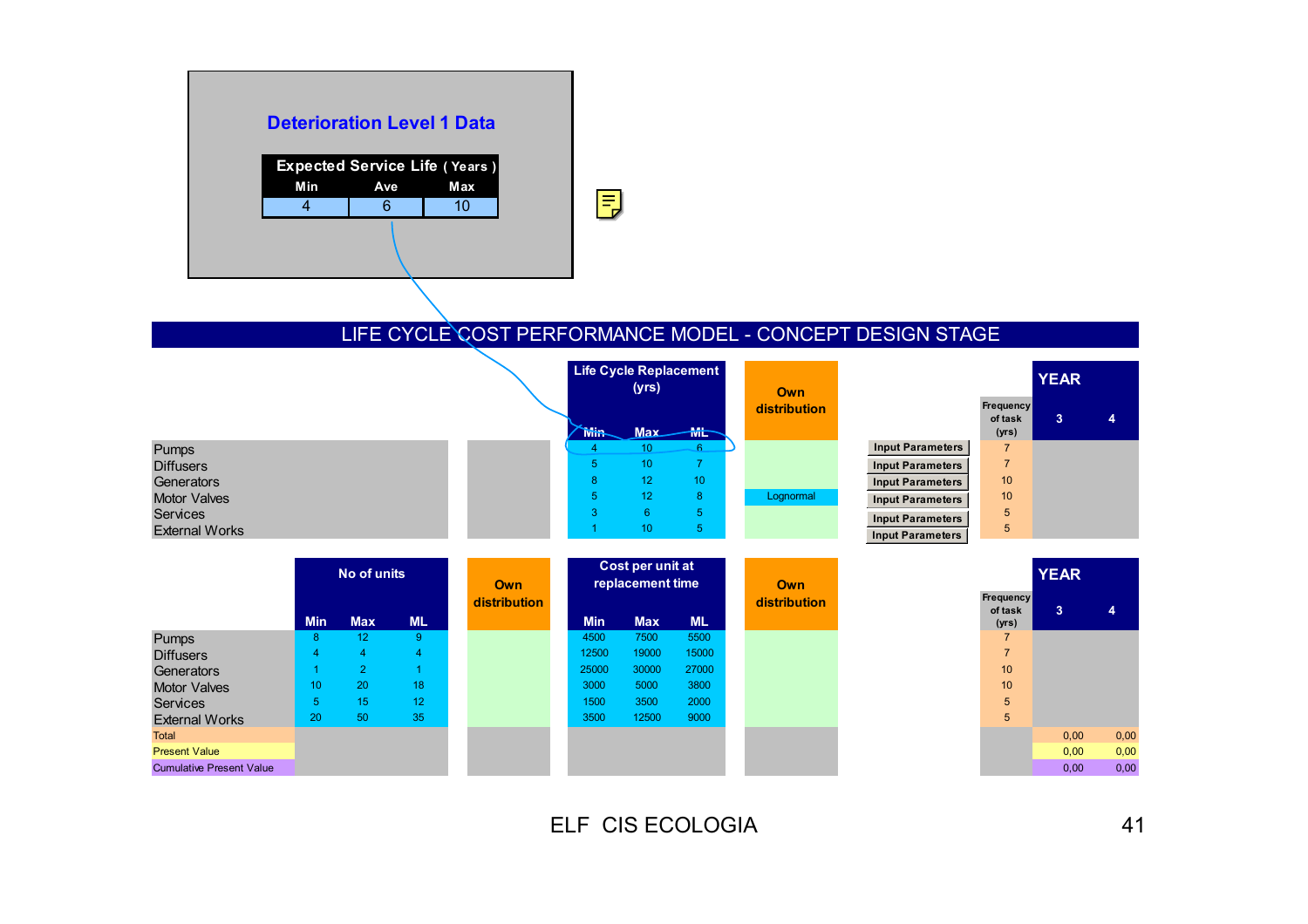### POW ER CALCULATION

$$
Q \times H \times G
$$
  
P = 28.28 cm<sub>p</sub> m (KW)  
366 cm<sub>p</sub> m

| P                                | $=$ power            | Kw    |
|----------------------------------|----------------------|-------|
| Q                                | $=$ flow rate        | m3/hr |
| Η                                | $=$ Head total       | m.    |
| $\boldsymbol{\eta}_{\mathsf{p}}$ | $=$ pump efficiency  | n     |
| $\eta_{\sf m}$                   | $=$ motor efficiency | n     |
| G                                | $=$ specific gravity |       |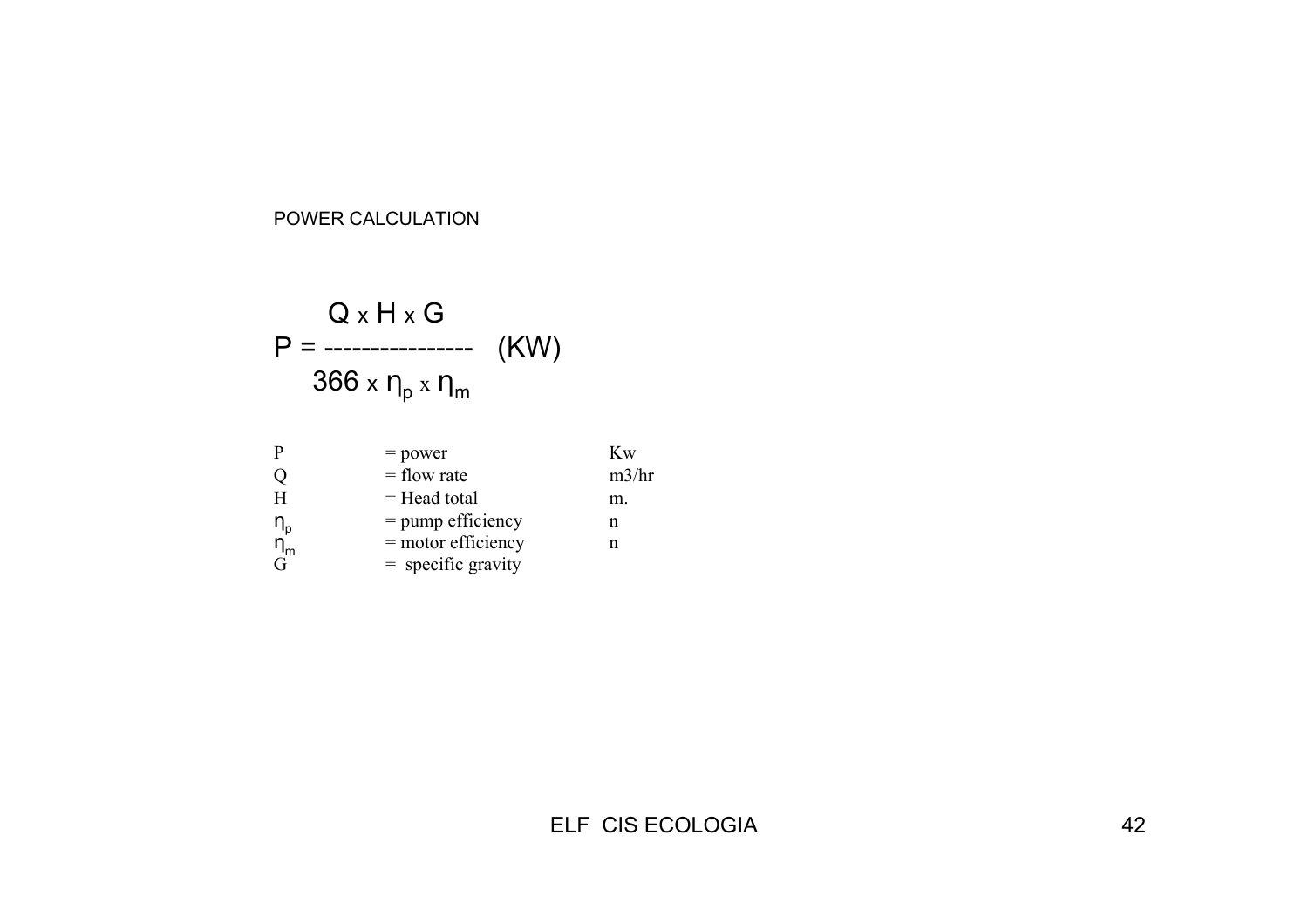# The basic LCC Equation for pumps ⊾'⊞

- •LCC=Cic+Cin+Ce+Co+Cm+Cs+Cenv+Cd
- Cicinitial cost, purchase price
- •Cininstallation and commissioning
- •Ceenergy cost
- •Cooperating cost (labour cost of operat.)
- •Cmmaintenance cost (parts, manhours)
- •Csdown time, loss of production
- Cenv environmental costs
- •Cddecommissioning cost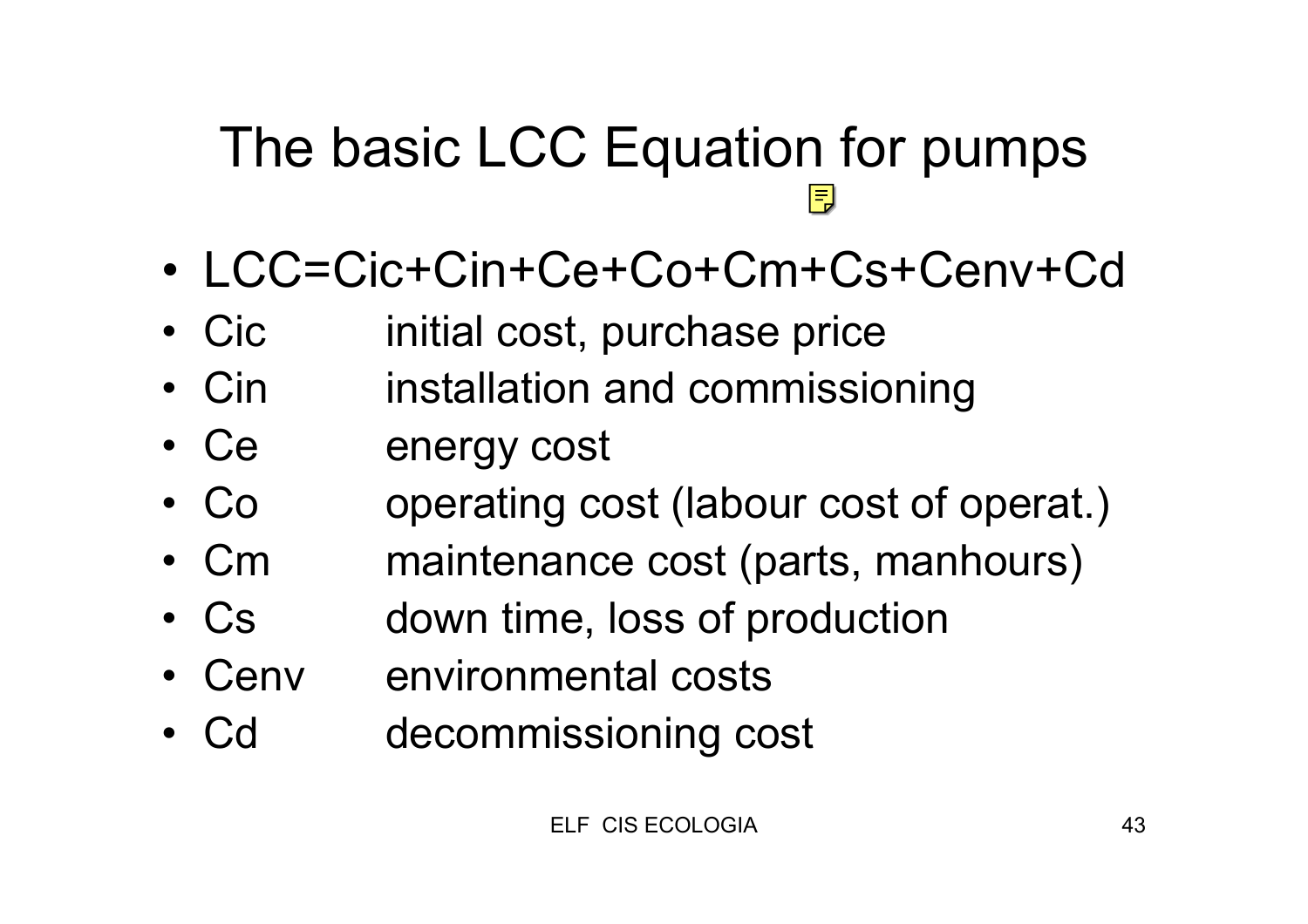### **Li fe C ycle C ost C alculator**

#### **Sy ste m de s cription and pumps i d e ntific ation**

**Poudero y en booster pump station - 6 6 l/se c.@ 3 7 m he a d**

| Alternative 1                                              | MM 180-2   | <b>HF</b>     | 86%                 |
|------------------------------------------------------------|------------|---------------|---------------------|
| Alternative 2                                              | SP 125 2-2 | standard      | 70%                 |
|                                                            |            |               |                     |
|                                                            |            |               | Costs in $\epsilon$ |
| Input: (Insert datas where requested)                      |            | <b>Alt. 1</b> | Alt. 2              |
| - First Investment Cost:                                   |            | 8.000,00      | 6.000,00            |
| - Installation and Commissioning:                          |            | 2.600,00      | 2.500,00            |
| - Energy Price €/KWh:                                      |            | 0,08          | 0,08                |
| - Weighted average power KW:                               |            | 27,20         | 34,90               |
| - Operating Hours (per year):                              |            | 6.000         | 6.000               |
| <b>Energy Cost Calculated per year</b>                     |            | 13.056,00     | 16.752,00           |
| - Operating Cost (per year):                               |            | 1.260,00      | 1.260,00            |
| - Preventive Maintenace (per year)- (2 inspections /year): |            | 1.760,00      | 1.660,00            |
| - Reactive Maintenance (per year) :                        |            | 1.746,00      | 1.976,00            |
| - Other Costs:                                             |            |               |                     |
| - Down Time Cost (per year):                               |            | 800,00        | 600,00              |
| - Environmental Cost: (read instructions)*                 | y y        | 330,00        | 330,00              |
| - Decommissioning / Disposal (-) / (+):                    |            |               |                     |
| Life in years:                                             |            | 10            | 10                  |
| Interest rate, %:                                          |            | 6%            | 6%                  |
| Inflation rate, %:                                         |            | 2,7%          | 2,7%                |
| Output:                                                    |            |               |                     |

| <b>Expected Net Present LCC value</b>             |   | 166284    | 194557    |    |
|---------------------------------------------------|---|-----------|-----------|----|
| of which net present cost for energy :            | € | 110168    | 141355    |    |
| and for preventive maintenance:                   | € | 14851     | 14007     |    |
|                                                   |   |           |           |    |
| <b>Energy Cost %:</b>                             |   | 66,25%    | 72,65%    |    |
| preventive maintenance % :                        |   | 8,93%     | 7,20%     |    |
| Net Present O&M total cost % (on investment cost) |   | 1946%     | 3101%     |    |
| Pumping Cost per working hour / (m3) OGIA         |   | 0,012     | 0.014     | 44 |
| Average present cost per year                     | € | 16.628,35 | 19.455,73 |    |

<mark>h</mark> € <mark>1.385,70</mark>

1.621, 31

A verage C ost per m onth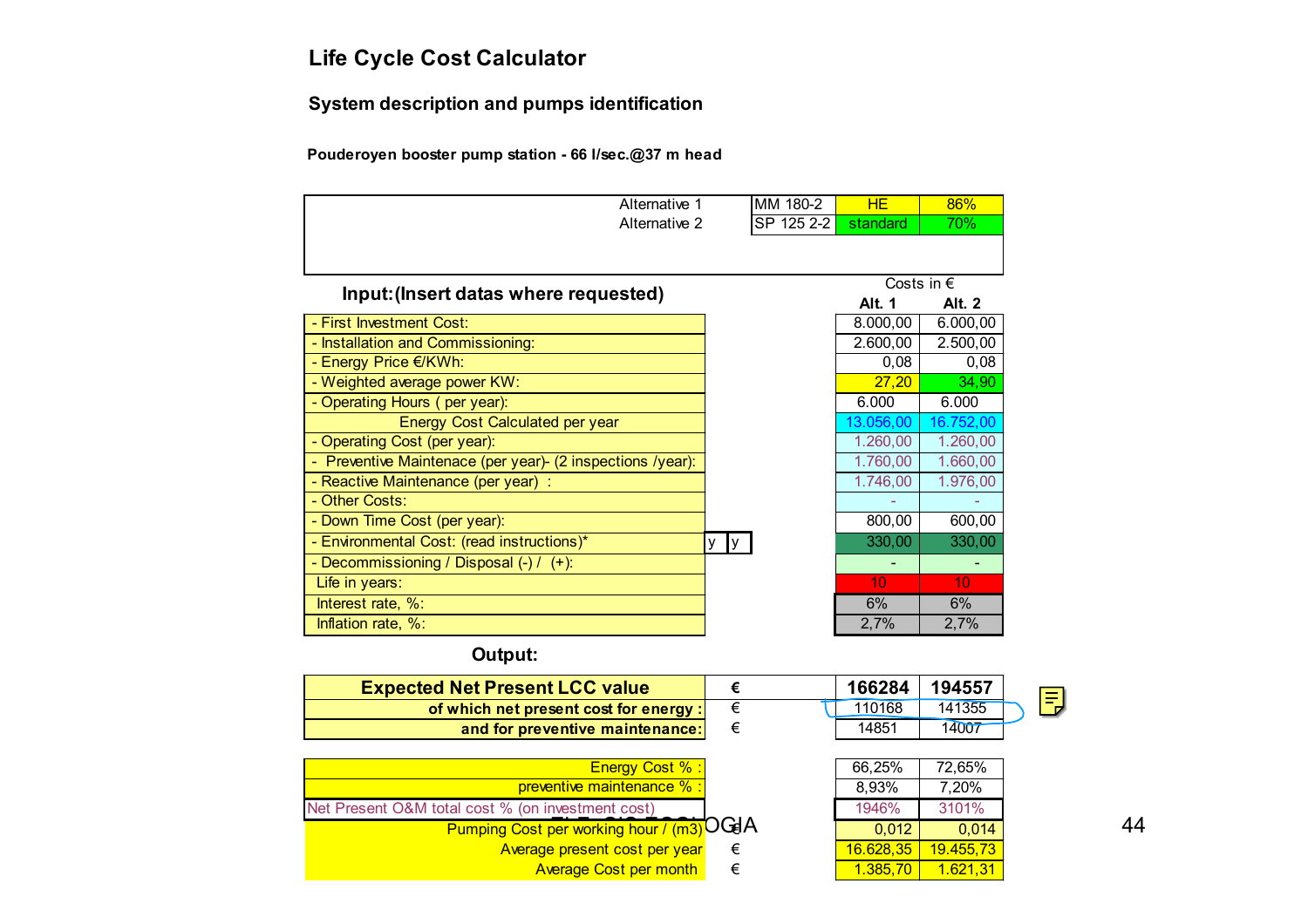

#### **Alternative 1: Annual Life Cycle Costs - Actual and Present Value**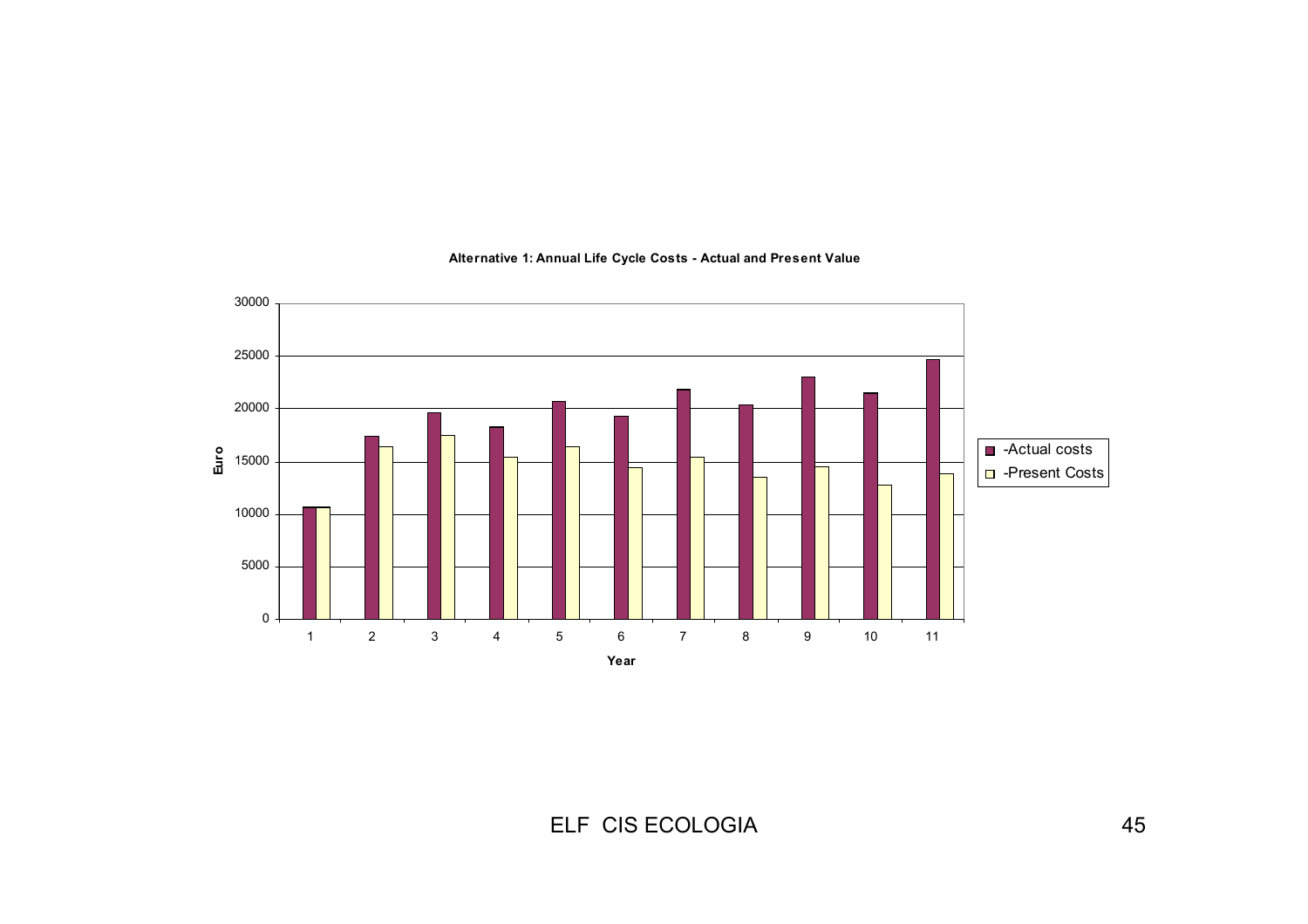

**Alternative 1: Annual Life Cycle Costs - Actual and Present Value**



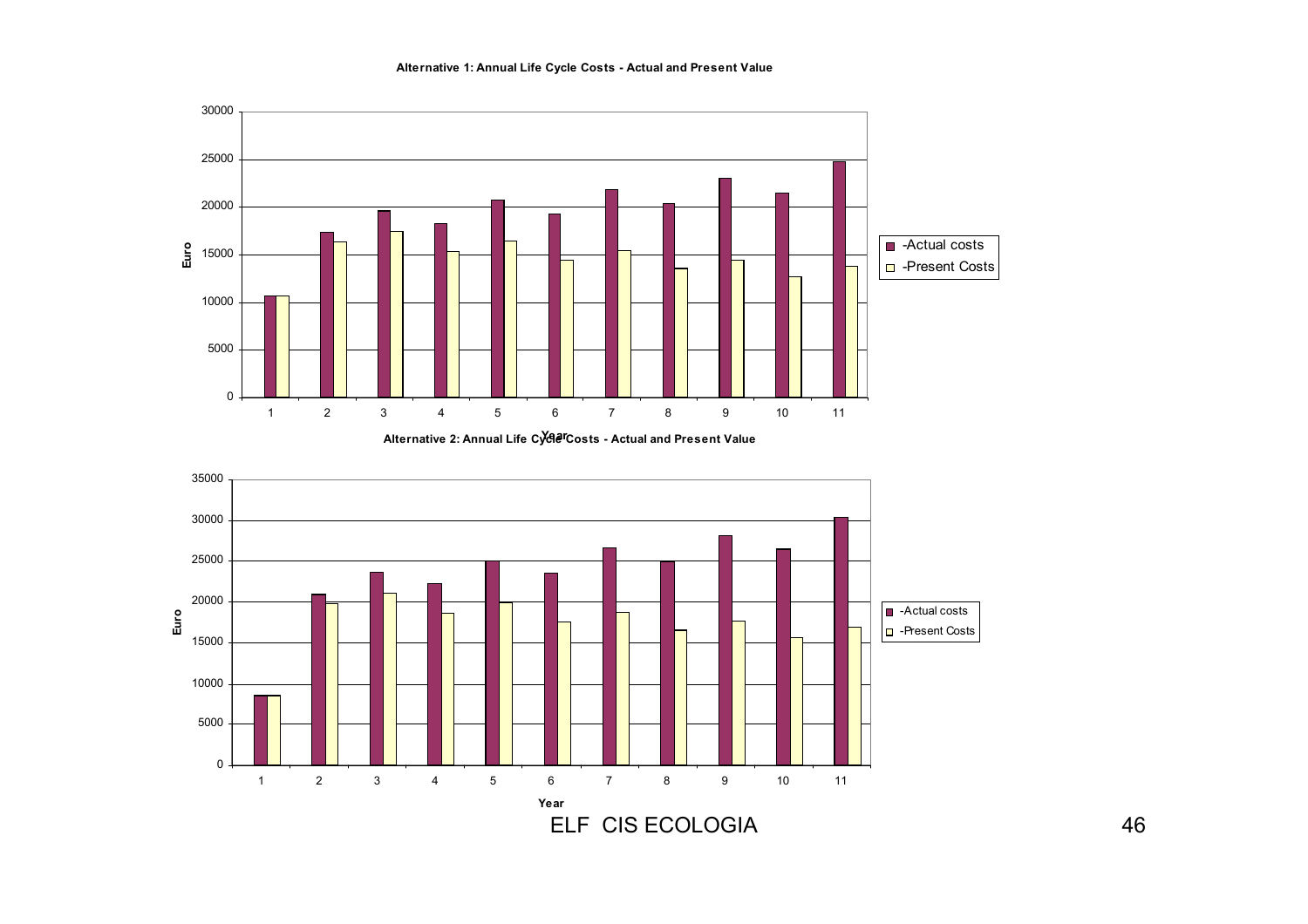# LCC3

- • Life span calculation is shorter (10 y) than the one (25-30 y) considered for the utility
- • Calculation is more accurate with respect of forecast of inflation and interest rate.
- •Environmental costs are direcly related to the process / equipment and not general

How do we insert LCC in the calculator ?

the problem do not exist with the DM.

•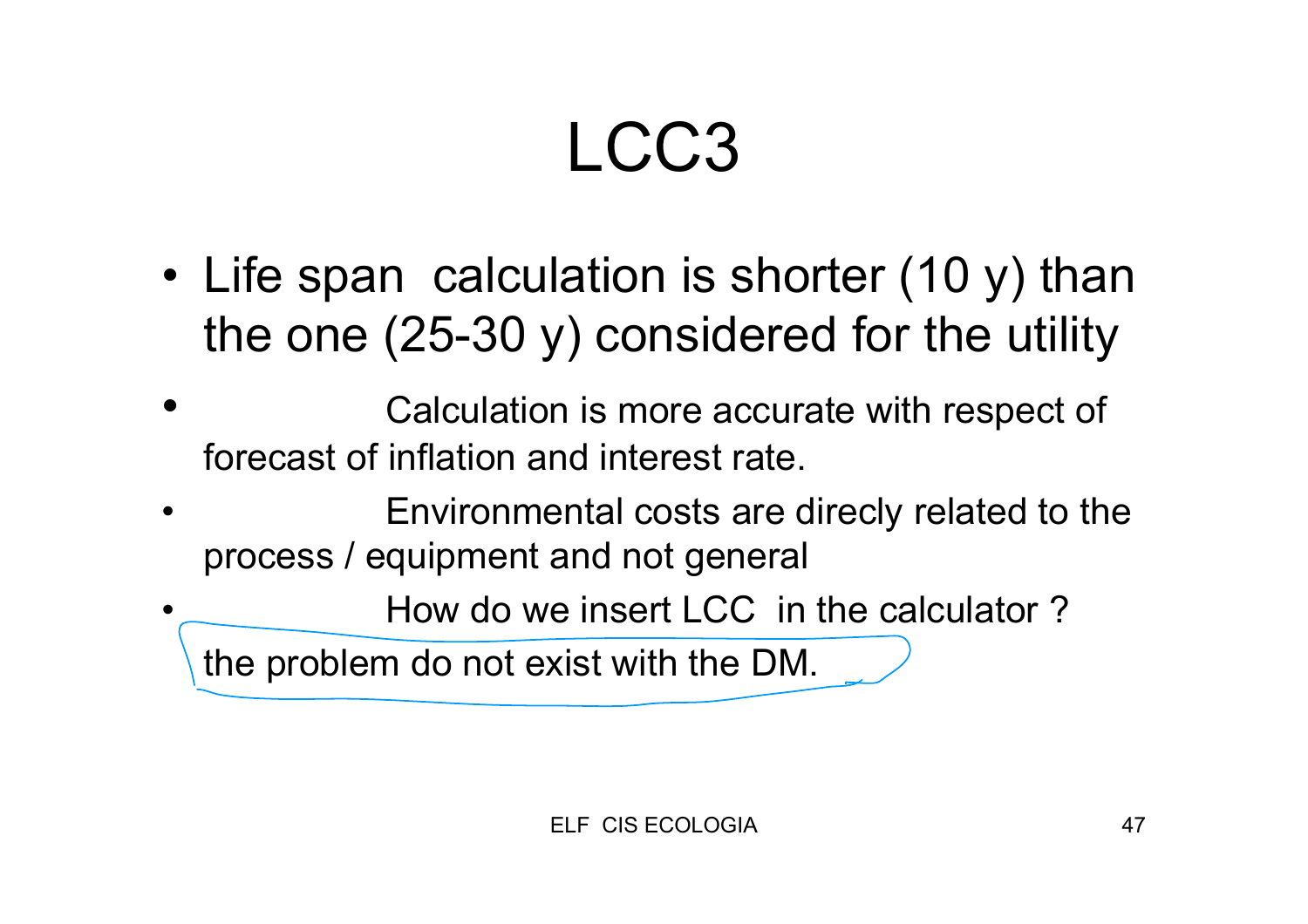#### **Share of Cost Elements of Total LCC**